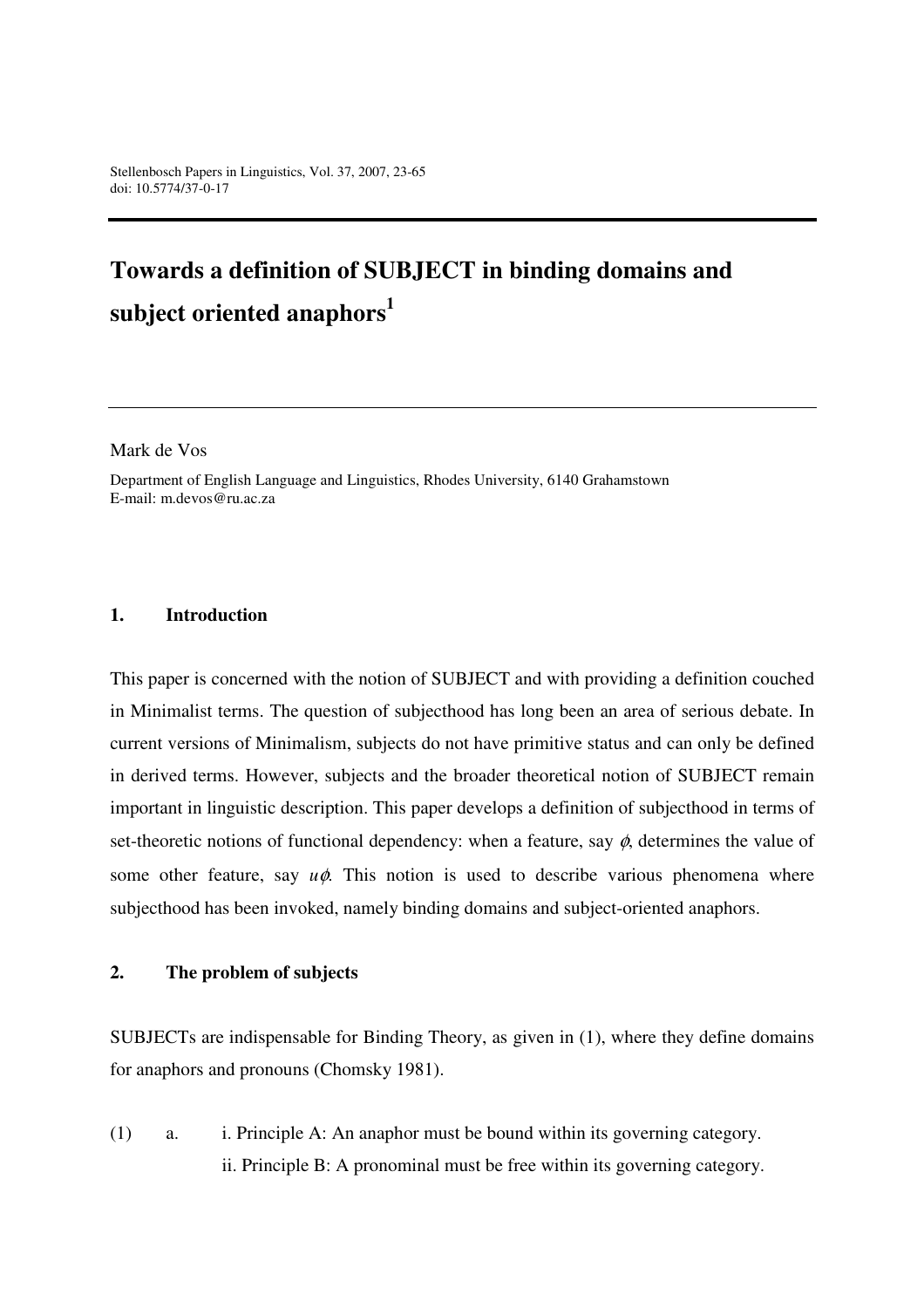iii. Principle C: An R-expression must be free (Chomsky 1981).

 b. B is a governing category for A if and only if B is the minimal category containing A, a governor of A, and a SUBJECT accessible to A (Chomsky 1981).

In the remainder of this paper, I will use the neutral term "binding domain" rather than "governing category" for two reasons. First, the technical term of "governing category" is no longer operative in Minimalist syntax. However, it is worth noting that a fully fledged binding theory is still lacking in the Minimalist programme. As such, it is still necessary to invoke older, pre-Minimalist notions in order to discuss binding phenomena. The second reason is that "governing category" only refers to the domain in which reciprocals and local, Englishtype *himself* anaphors are bound – it does not include the larger domain characteristic of subject-oriented anaphora (cf. section 6). Consequently, I will use the more theoretically neutral term "binding domain" for the remainder of this paper. I take the two terms to be broadly equivalent (although I redefine the notion of 'binding domain' in (13)). It is hoped that one of the contributions of this paper will be to provide a framework from which a Minimalist notion of 'binding domain' can be developed in future research.

The pair of examples in (2) shows that anaphors must be bound, and that pronouns must be free, within a domain delimited by a subject.

- (2) a. The twins<sub>i</sub> said that  $||_{Sub}$  he liked \*each other<sub>i</sub>/them<sub>i</sub>
	- b. He said that  $||_{Sub}$  the twins<sub>i</sub> liked each other<sub>i</sub>/\*them<sub>i</sub>

The paradigm can be extended to binding within DPs. A possessor defines a binding domain. When the possessor is present  $(3a)$  then the anaphor must be bound within the DP – and the pronoun must be free within the DP. When the possessor is absent (3b), then the anaphor must be bound in the domain defined by the clausal subject – and the pronoun must be free in this domain.

- (3) a. The twins<sub>i</sub> liked  $\frac{||\mathbf{x}_0||}{||\mathbf{x}_1||}$  John's pictures of \*each other<sub>i</sub>/them<sub>i</sub>
	- b. The twins<sub>i</sub> took  $\left[\frac{\|S_{\text{ub}}\emptyset}{\|S_{\text{ub}}\emptyset}\right]$  pictures of each other<sub>i</sub>/\*them<sub>i</sub>

Thus, the possessor counts as a SUBJECT as far as the Binding Theory is concerned.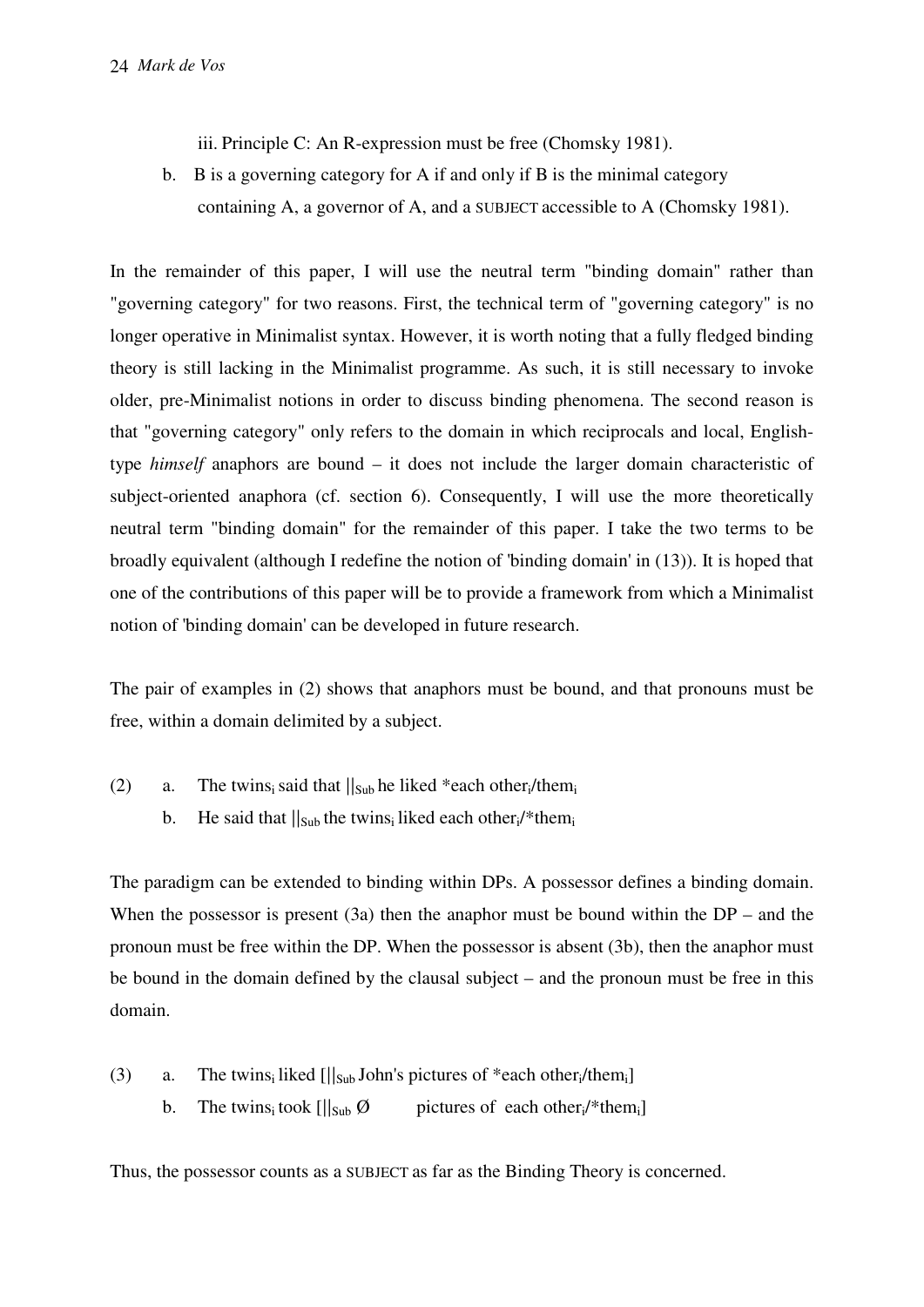# **3. The difficulty of defining subjecthood**

The problem with using SUBJECT as a primitive of the Binding Theory is that it is difficult to adequately define – a problem that stems from the difficulty of defining subjecthood more generally.<sup>2</sup> Although subjecthood is an essential descriptive device in linguistics, it is not clear from what it is derived at a theoretical level. Over the years, various prototypical, nonexclusive properties of subjects have been proposed. None are either necessary or sufficient. A non-exhaustive list that illustrates the extent of the problem is given in (4).

- (4) Subjects may: a. be involved in predication
	- b. be agents
	- c. determine agreement on a predicate
	- d. be located in SpecTP
	- e. have nominative case
	- f. be linked to EPP phenomena
	- g. be the highest argument of a VP (i.e. there is only one of them, it will typically precede other arguments etc.)
	- h. be antecedents for subject-oriented anaphors (e.g. Maling 1984)

However, none of these diagnostics appear to be necessary or sufficient – there are putative counter examples to all of them.

One of the oldest notions of subjecthood was its link to predication. However, not all predication structures are domains for Binding Theory. Example (5) contains a small clause predication structure. The anaphor can be bound by the clausal subject, i.e. the subject of the small clause predicate does not appear to be a domain for binding.

(5) Dr. Robert Bruce Banner<sub>i</sub> considered  $\int_{SC}$  the Incredible Hulk (to be) a clone of himself<sub>i</sub>/\*him<sub>i</sub>]<sup>3</sup>

Similarly, subjects also cannot be defined in purely semantic terms. Although subjects are often agents, there are examples where they are not. In many Bantu languages, a semantic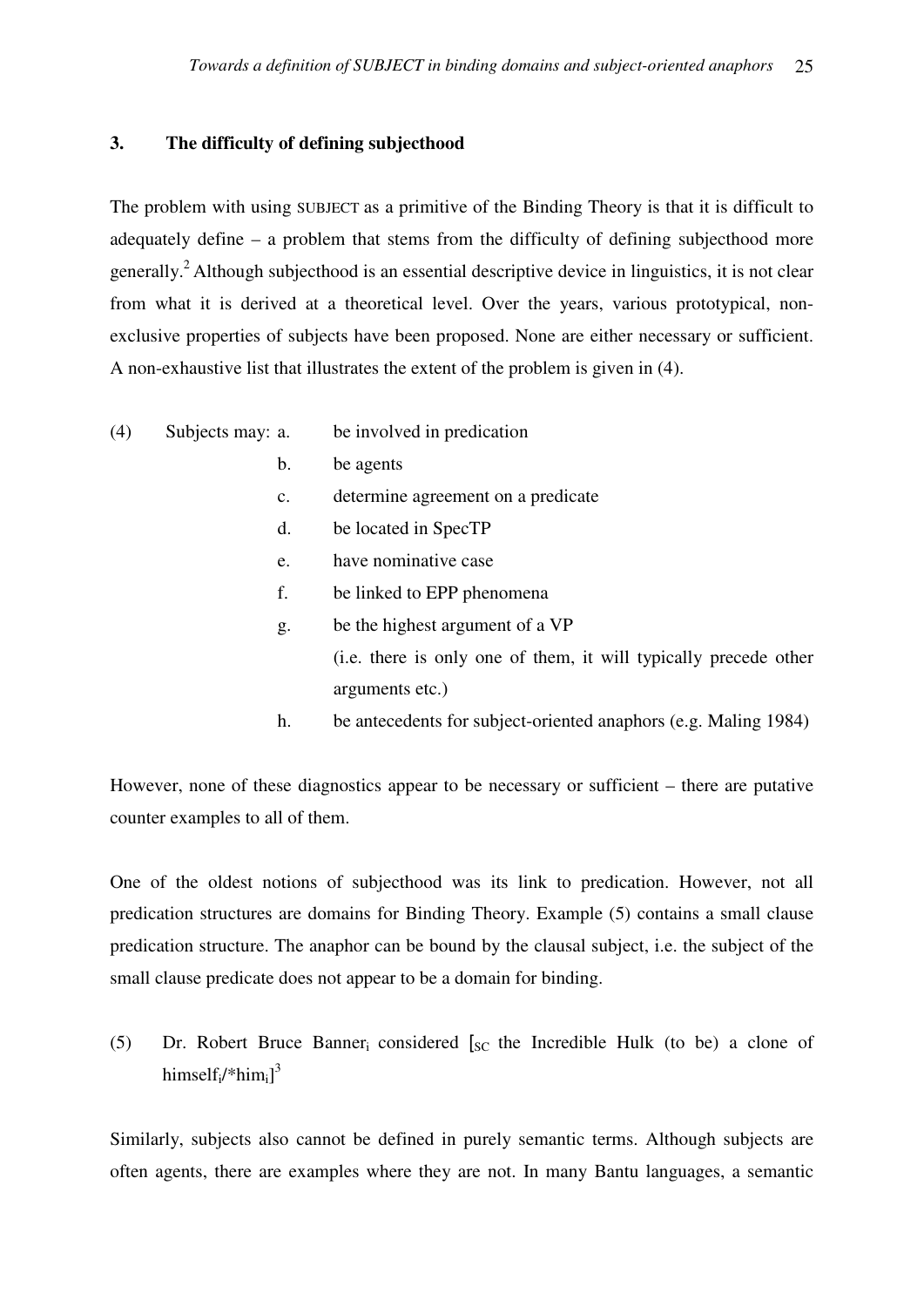object may occur in subject position and determine agreement. Also, in the following English passive sentence, the subject is a Theme.

#### (6) A cat was seen

The agreement diagnostic raises the question of agreeing objects in languages with object agreement (e.g. many Bantu languages) and the DPs associated with postpositions, etc. The agreement diagnostic also suggests that, in example (7), the DP *a cat* is the subject, raising questions about the status of the expletive *there*. I will return to the agreement diagnostic; this paper will show that agreement is a crucial indicator of SUBJECT – although agreement itself is not the crucial factor – it is only indicative of it.

(7) There is a cat at the door

A related diagnostic is that the subject be located in SpecTP (i.e. the Extended Projection Principle (EPP) holds). However, this is also problematic, as the previous example demonstrates: an expletive is in SpecTP (an indicator of subjecthood), whereas agreement is determined by the indefinite DP (also an indicator of subjecthood).<sup>4</sup>

The Case diagnostic can also lead to confusing results. In some languages (e.g. Korean), there can be more than one nominative DP in a clause. In languages with quirky case (e.g. Icelandic), a DP (which otherwise conforms with other properties of subjects) may be marked with dative, or a default case other than nominative. In addition, the possessor in (3) has genitive case, not nominative.

Another property is that the subject is the highest argument of a VP. However, if nominative Case defines subjecthood, then this cannot be true in multiple nominative constructions (e.g. Korean). More often than not, the subjecthood of the highest argument is stipulated (e.g. in the argument list (HPSG, LFG)) – in other words, it is a theory-internal assumption.

A related issue is the EPP, which ensures that every clause has a subject. However, there is as yet no consensus on what the EPP is or even whether it exists (Martin 1999; Boeckx 2000a),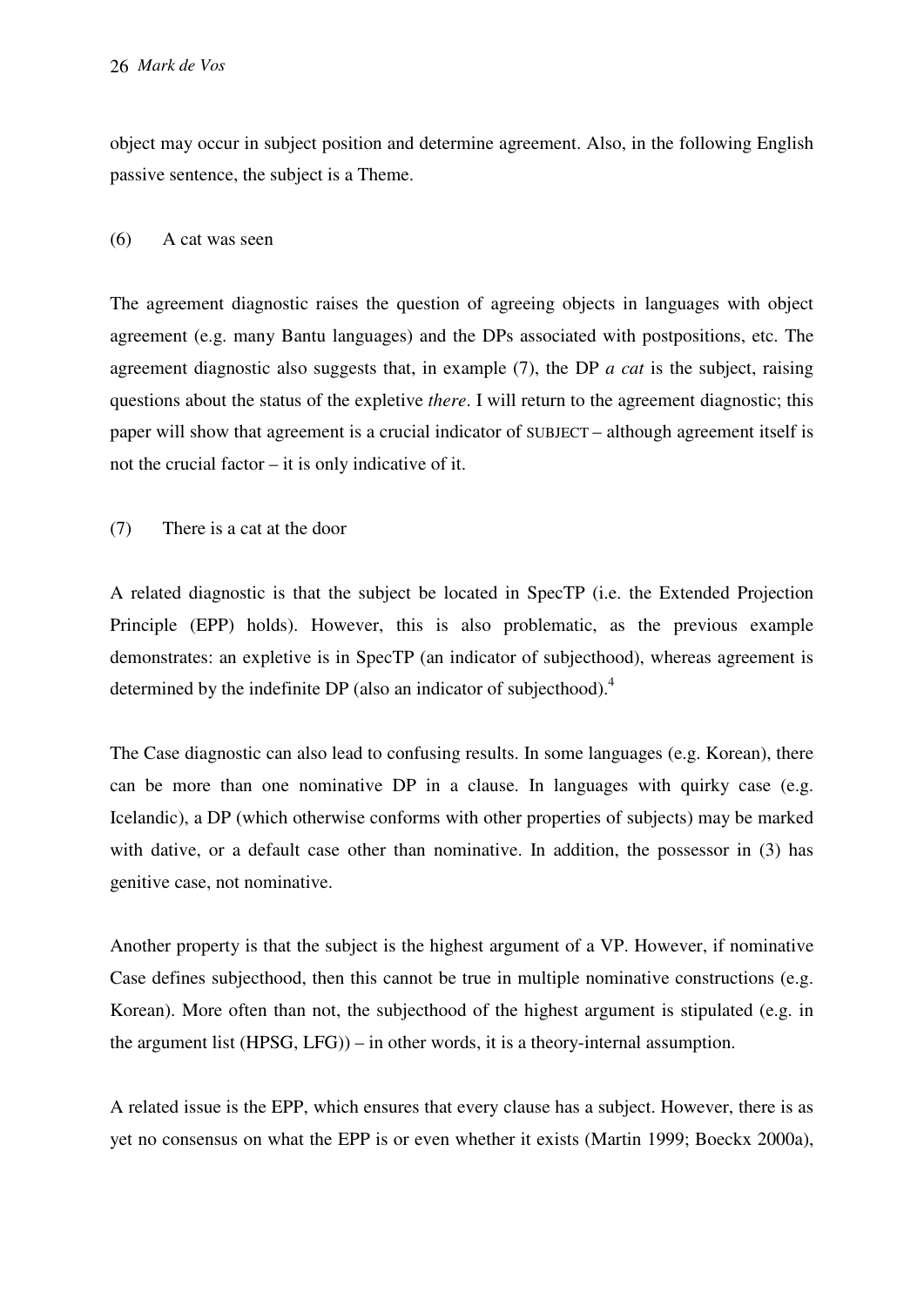and it holds little explanatory value. At best, EPP ensures that the highest argument will move to subject position.

The final property I will discuss here is the fact that, in some languages (e.g. Icelandic and Dutch), there is a subset of anaphors which can only be bound by subjects. Whereas this has been used as a diagnostic for subjecthood (e.g. Maling 1984; Zaenen, Maling, and Thráinsson 1985), it is unclear what actually determines this binding behaviour, or why subjects should be the sole antecedents for some anaphors but not others. The upshot is that this phenomenon is a diagnostic, and is defined in a circular manner: a subject-oriented anaphor is bound by a subject – a subject can be an antecedent for a subject-oriented anaphor.

To summarize, although SUBJECT is important for the Binding Theory, it is not clear how SUBJECT is related to subjecthood more generally, or even what subjecthood reduces to at a theoretical level. In some frameworks, such as LFG, Relational Grammar, and HPSG, subjecthood is stipulated. In the frameworks of Principles and Parameters and the Minimalist Program, on the other hand, there has been a sustained attempt to sidestep the problem of subjecthood by deriving it from more fundamental properties. In this venture, I think that these frameworks have been largely successful, although significant problems remain. For instance, many properties of subjects are derived from an interaction of locality constraints on movement (thus the DP that moves to Spec TP will always be the highest DP in the VP, etc.). Similarly, nominative case is regarded as a reflex of Tense (Pesetsky and Torrego 2001). This paper continues the tradition by proposing a theoretical basis for SUBJECT flowing from relational theory (Codd 1970). The advantage of this approach is that it provides a principled manner of choosing between the various empirically based means of defining subject (e.g. in terms of agreement, nominative case, etc). While much of the data I will discuss in this paper relates to agreement, this by itself is not superior to notions of SUBJECT defined in terms of nominative case or any of the other possible characteristics of subjects. However, if it can be shown that agreement is underpinned by a theoretically primitive relation, this would lend credence to definitions of subjecthood which draw on agreement phenomena.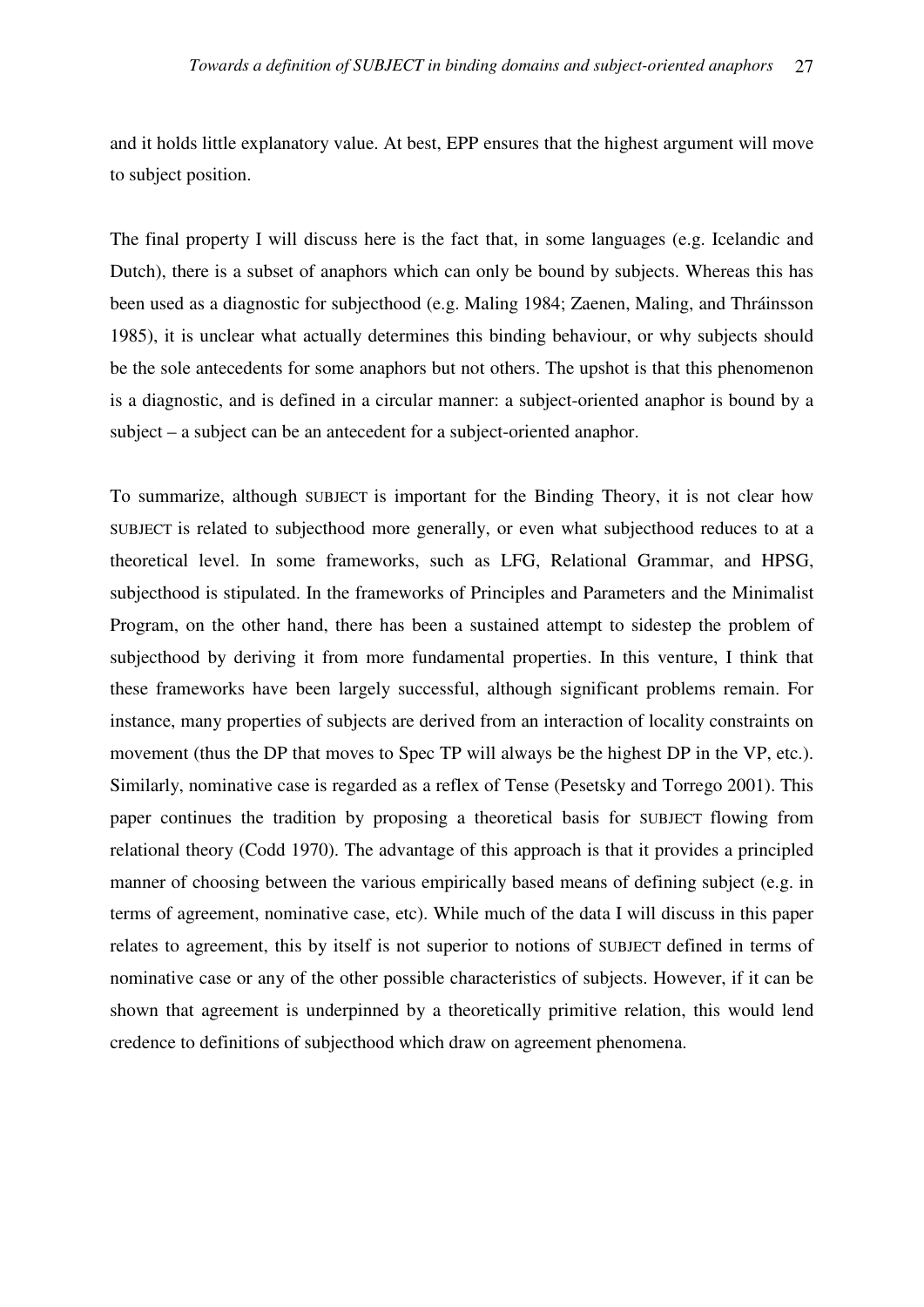#### **4. Basic assumptions**

The present paper is based on a number of central assumptions, outlined in 4.1 to 4.5 below. The proposal is broadly couched within the Minimalist Program (Chomsky 1995a and subsequent works), although some of the conclusions may diverge from some of the later versions of this framework.

## **4.1 AGREE**

AGREE is asymmetric (Chomsky 1995a: 277-279). Pairs of uninterpretable and interpretable features are mediated by AGREE, a pairwise relationship between a PROBE and a GOAL, where uninterpretable features on the PROBE are valued by the equivalent interpretable features on the GOAL (Chomsky 2000), yielding an ordered pair (GOAL, PROBE). In other words, the value of the GOAL, e.g. φ, determines the value of the PROBE *u*φ. With respect to Case features, I assume that nominative case is a manifestation of uT on nominals checked by the corresponding T feature on the tense head (Pesetsky and Torrego 2001).

# **4.2 Anaphors**

Since a large part of this paper will constitute a discussion of anaphors, I will outline some basic assumptions here. As there is no equivalent of binding within the Minimalist Program (Chomsky 1995a), I assume, as a starting point, traditional Binding Theory (Chomsky 1981), and specifically, principles A and B and the notion of governing category, as in (1).

Concerning the feature specification of anaphors themselves, anaphors are traditionally specified as [+ANAPHORIC], a feature taken to be mnemonic for the referential defectiveness of the anaphor (Chomsky 1981; Reinhart and Reuland 1991; Thráinsson 1991). I take anaphors to lack (a subset of) appropriate  $\phi$  features;  $\phi$  features, and ultimately referentiality, are supplied by the antecedent mediated by a command relation.<sup>5</sup>

# **4.3 Phrase structure**

Concerning phrase structure, I start from the proposition that A merged with B yields a partially ordered set {A,{A,B}} (Chomsky 1995b). In particular, I assume that such a structure is unambiguous and can represent a single relationship. In (8), it is A that selects B –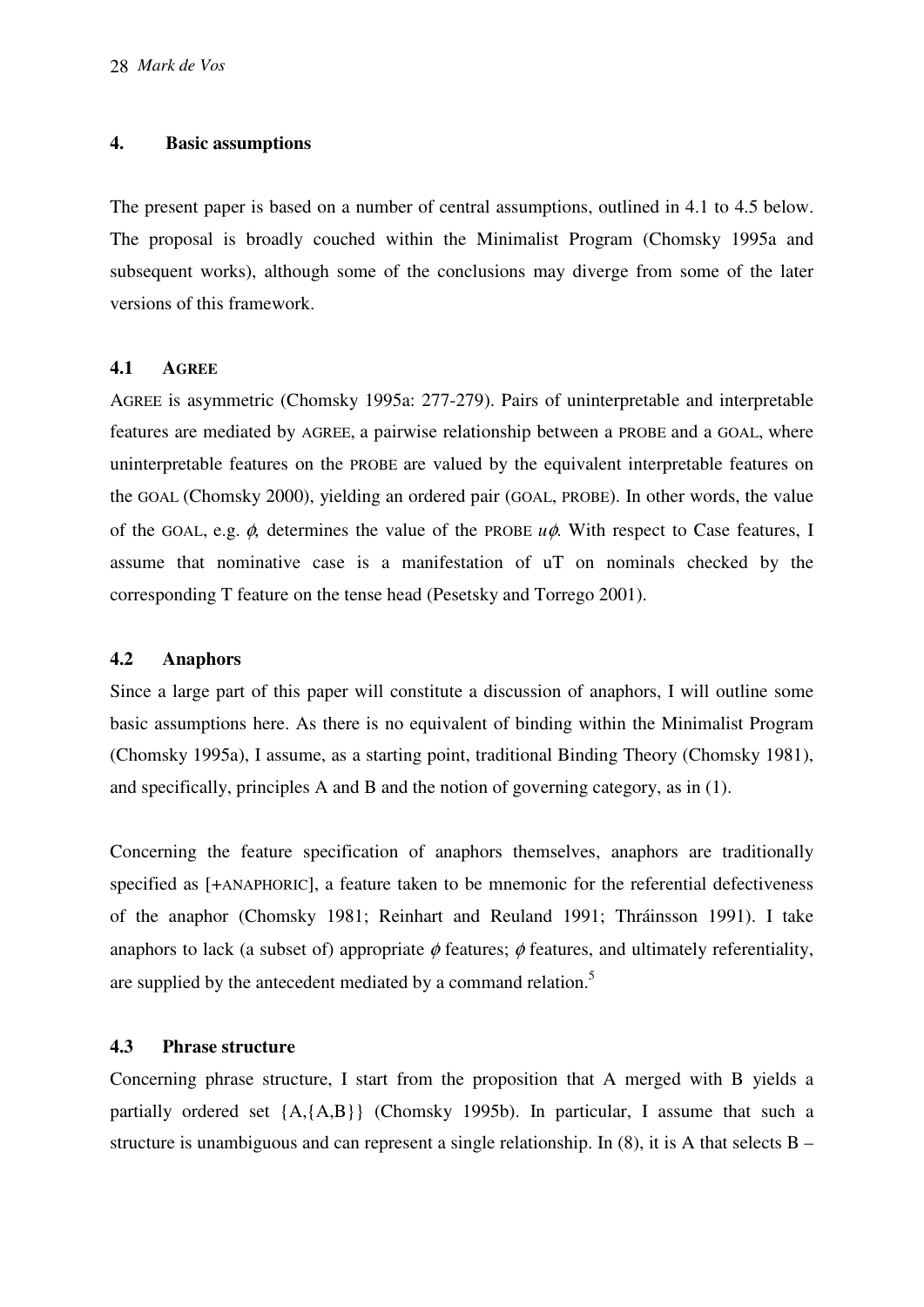B cannot simultaneously select A: phrase structure is unambiguous (Devlin 1993; Halmos  $1960$ .<sup>6</sup>

(8) a. 
$$
\{A, \{A, B\}\}\
$$
  
b. A  
A B

#### **4.4 Functional dependencies**

Furthermore, I would like to introduce a useful tool, namely the notion of 'functional dependency'. The notation  ${A, {A, B}}$  used to represent phrase structure (Chomsky 1995b) is not only a convenient way of representing linguistic trees. Mathematically speaking, this notation actually means something; A and B are (partially) ordered, where A determines some property of B – a functional dependency.

Functional dependencies are useful because they provide an intuitive manner of relating to phrase structure. Functional dependencies constitute a theoretical notion which I borrow from Relational Theory (Codd 1970), a branch of set-theoretic mathematics. Drawing on the definition of functional dependencies provided by Dutka and Hanson (1989), I define functional dependencies in syntactic terms in (9) (De Vos 2006a,b). In the remainder of this paper, I will use arrows to indicate functional dependency, as is standard in the literature on the topic.

- (9) a. **Functional dependency:** Let X and Y represent sets of syntactic features (trivially including sets of just one feature). X functionally determines Y if the value of X determines the value of Y (i.e.  $X \rightarrow Y$ ) (De Vos 2006a,b).<sup>7</sup>
	- b. **Value:** Let the value of X and Y be the value of features (eg. categorial features ±N, ±V; formal features *u*φ, φ; semantic features ±AGENT etc.).
	- c. **Transitivity:** Functional dependencies are transitive. If  $X \rightarrow Y$  and  $Y \rightarrow Z$ , then  $X \rightarrow Z$  (Armstrong 1974; Beeri, Fagan, and Howard 1977; Sagiv, Delobel, Stott Parker, and Fagin 1981).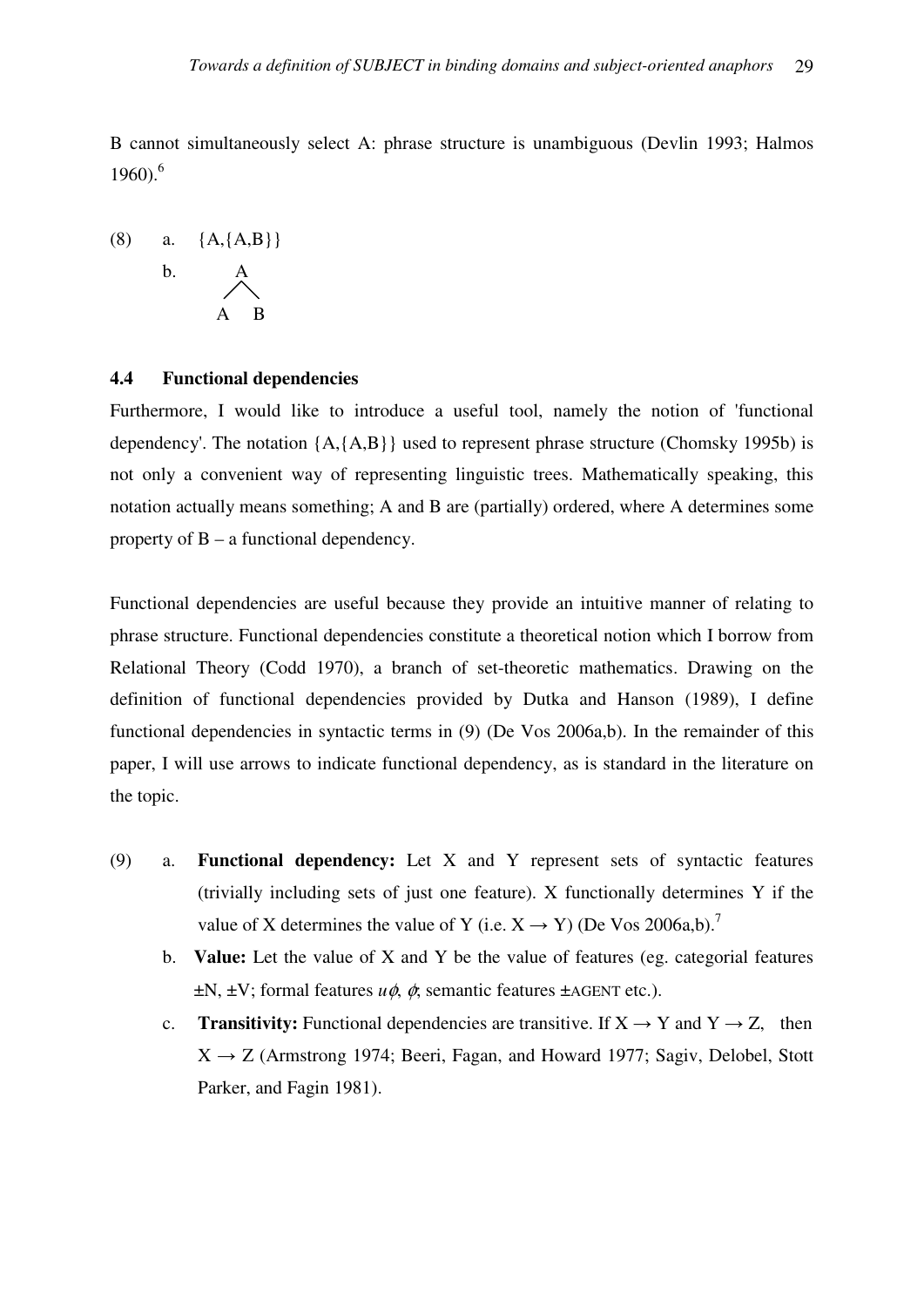Intuitively, this means that if X selects a complement Y, then X functionally determines Y, i.e.  $X \rightarrow Y$ . Similarly, if W agrees with Z, then the feature value of W (e.g. 3sG) is determined by the properties of Z (e.g. 3sG), i.e.  $Z \rightarrow W$ . I take it as a fundamental fact that phrase structure can be expressed in terms of functional dependencies.<sup>8</sup> It is important to note that functional dependencies and their properties, including transitivity, are not contentious within Relational Theory. The only novelty about the current approach is that I propose to apply functional dependency to syntactic relationships, in particular to agreement and selection, although this is not an exclusive listing.

- (10) Agreement and selection are functional dependencies
	- a. A feature F determines the value of a corresponding uF feature; by examining the value of F alone (e.g. 3SG), one can determine the value of the uF (e.g. 3SG etc.):  $F \rightarrow uF$ .
	- b. A SUBCAT feature determines the value of the complement which it selects; by examining the SUBCAT feature alone, one can determine the value of the complement it selects.

# **4.5 Projection and specifiers**

As SpecTP will figure prominently in the present discussion, it is worth mentioning some of the implications of the above assumptions for this position.



Given the assumptions outlined in the previous section, the fact that  $T(P)$  projects in (11) is a function of the fact that T functionally determines features on the subject, namely Case, not to mention the fact that T also selects for a subject as a function of the EPP.

However, the subject also agrees with  $u\phi$  on T, and thus the subject functionally determines these features on T by AGREE. As pointed out by an anonymous reviewer, this may be taken to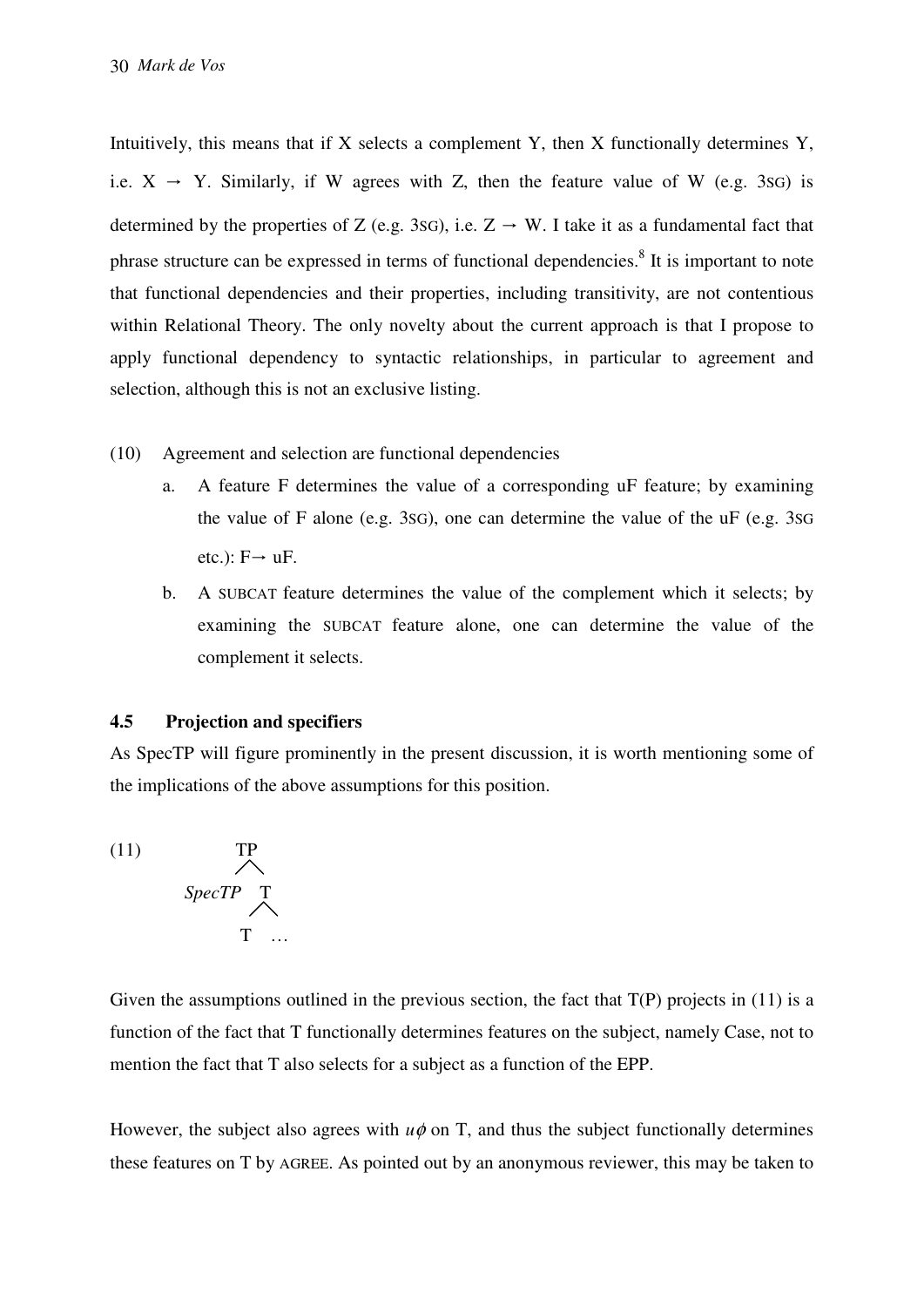imply that SpecTP selects T, because  $\phi$  features on the DP in SpecTP determine uninterpretable features on T, a conclusion seemingly at odds with standard phrase structure. In fact, this is only an apparent problem. While every selection relation is also a functional dependency, it is not the case that every functional dependency is a selectional relationship. AGREE holds when a value on a GOAL feature determines the value on a PROBE feature. Thus, the  $\phi$  features on the DP in SpecTP AGREE with their uninterpretable counterparts on T; this constitutes a functional dependency, but it does not imply that the DP as a whole "selects" T. It merely entails that some feature in the DP feature bundle functionally determines some corresponding feature in the  $T$  feature bundle.<sup>9</sup>

To summarize, this section has proposed that syntactic relations such as selection and AGREE can be represented by functional dependencies, a basic relationship derived from Relational Theory and Set Theory. In addition to their mathematical grounding independent of linguistic theory, functional dependencies are not actually an assumption per se – rather, functional dependencies are a natural consequence of a set-theoretic approach to phrase structure (Chomsky 1995b). Functional dependencies must therefore be regarded as a deep property of linguistic theory. $10$ 

## **5. Arguments in favour of a functional dependency approach to binding domains**

There are three main arguments for a functional dependency approach to binding domains. The first argument, set out in the previous section, is theoretical – functional dependencies follow from standard assumptions about phrase structure and syntactic relationships; if Chomsky (1995a) is taken as a starting point, then functional dependencies are necessarily inherent in linguistic structures. The second argument is based on the fact that functional dependencies provide a way of distinguishing subjects from non-subjects – a distinction that has remained important in linguistics despite its resistance to formalization. The third argument for functional dependencies is that they allow the integration of possessive and clausal subjects under a single banner.

# **5.1 Functional dependencies distinguish subjects from non-subjects**

The usefulness of functional dependencies is that they can be used to distinguish subjects from non-subjects. At the heart of this idea is the notion that agreement can instantiate a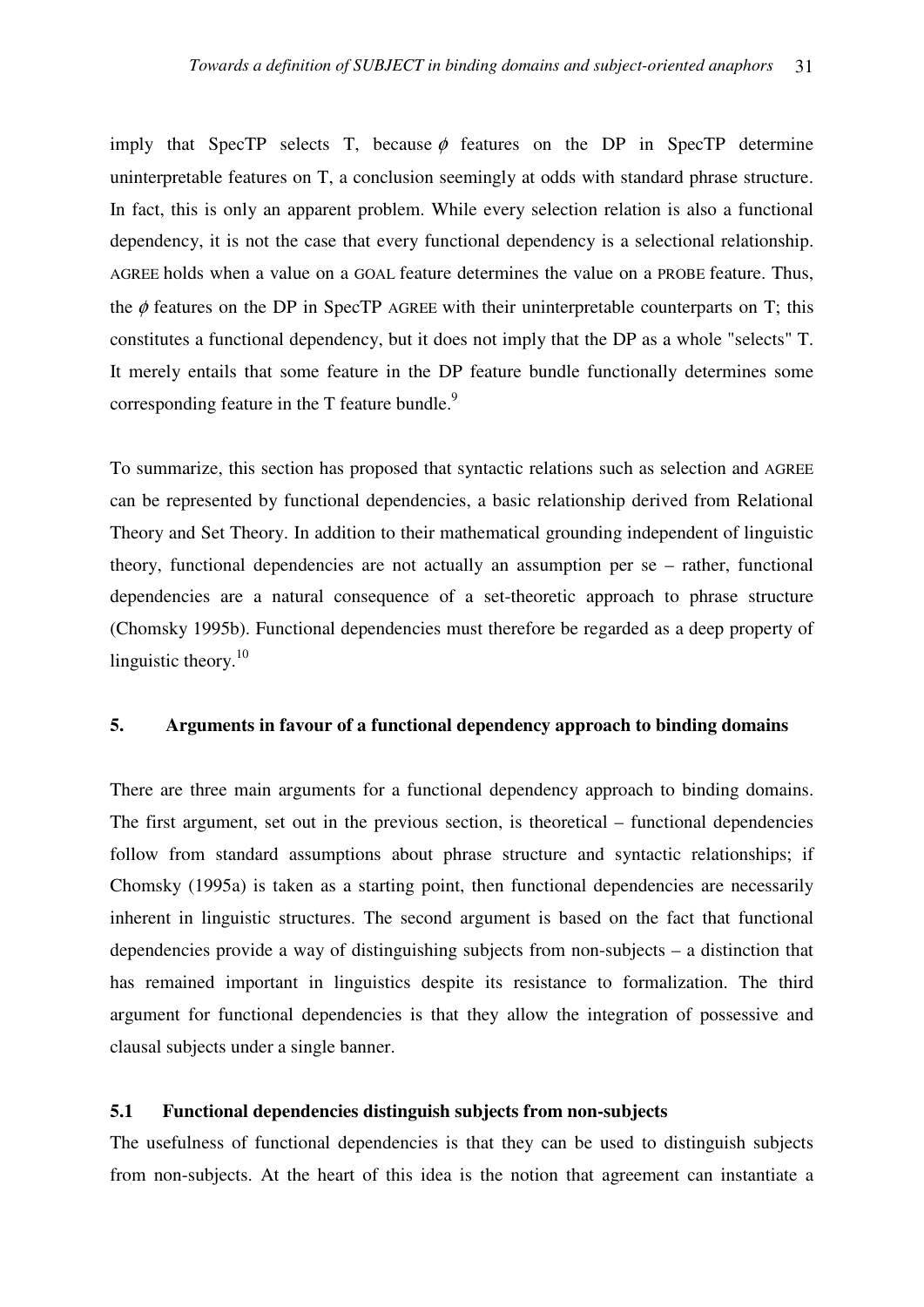functional dependency, as explained in the previous section. Consider the relationships present in the LF representation in (12). I will assume a *v*P shell structure where light verbs introduce verbal arguments and where V-*v* raising takes place (Larson 1988). The subject DP has moved from Spec<sub>*v*P</sub> to Spec<sub>TP</sub>.<sup>11</sup>

(12) a. Sarah gave the ball to Susan



Consider the functional dependencies in the tree in (12), some of which are informally represented by arrows. Within the verb shell, since selection is an instantiation of functional dependency (10), *v* functionally determines V as well as the DP in Spec*v*P. V and the light verb (*v*) each select arguments and assign Theta-roles. Thus, each of the arguments is functionally determined by a verbal head. Within the verb shell, none of the arguments functionally determine any other element. Similarly, in the functional layer, T will functionally determine  $\nu$  and, by the Transitivity rule in (9c), everything contained in  $\nu$ . This situation changes dramatically when one considers the status of the DP in SpecTP. T assigns Case to the subject DP and consequently functionally determines it. However,  $\phi$  features (GOAL) in DP also determine the values of their corresponding uninterpretable features (PROBE) on T. Thus, the  $\phi$  features of the subject DP functionally determine T and, by the Transitivity rule in (9c), everything contained within it.<sup>12</sup>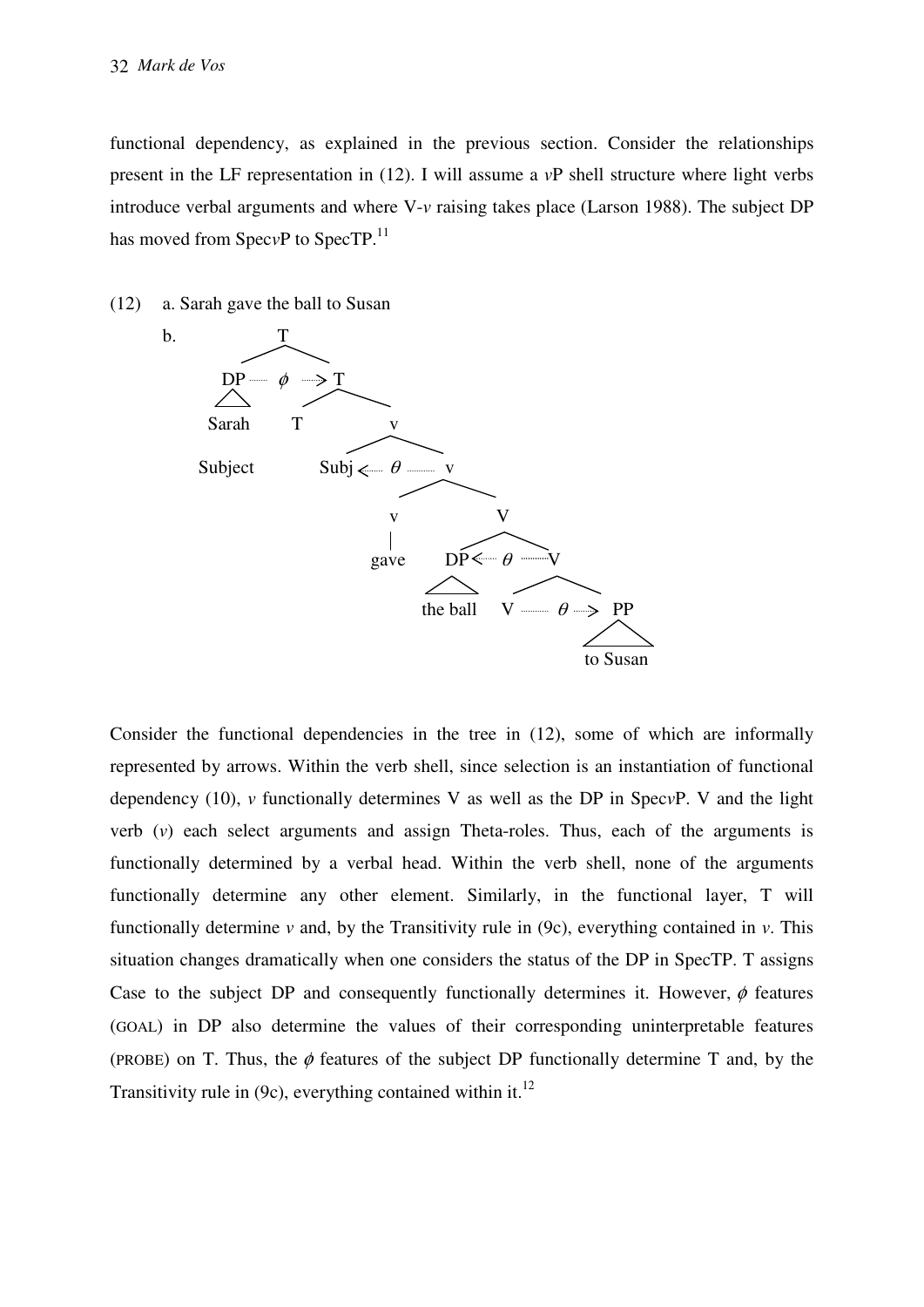Thus, functional dependency exposes an asymmetry between subject DPs and other DP arguments. Subject DPs are functional determiners; non-subjects are functionally determined and do not functionally determine any other element in the representation. It is this asymmetry which I propose underpins the notion of SUBJECT. Any DP which functionally determines some feature can be regarded as a SUBJECT. Typically, such features will be formal features.

- (13) a. **SUBJECT:** A DP which functionally determines a  $\phi$  feature is a SUBJECT.
	- b. **Binding domain**: The minimal domain containing an anaphor, a potential binder, and a SUBJECT.

#### **5.2 Possessive DPs as subjects**

This paper began with the problem of defining SUBJECT as it pertains to binding domains. Having provided an elegant definition of SUBJECT and binding domain in (13), I will now demonstrate how this definition fares with respect to the data. Considering first examples such as that in (14), in situations where the SUBJECT is also the clausal subject, the data are easily explained. Since the clausal subject will always agree with T, the clausal subject will always functionally determine  $\phi$  features of T and will consequently always be a SUBJECT. Clausal subjects will thus always determine a domain for binding.

#### (14)  $||_{Sub}$  The twins<sub>i</sub> expected that  $||_{Sub}$  [I] would help \*each other<sub>i</sub>/them.

Above it was shown that possessors are SUBJECTs. In (15a), there is no possessor/subject and the reciprocal can be bound by the sentential subject *they*. In (15b), in contrast, a possessor/subject is present within the DP and induces a domain; the reciprocal cannot be bound by the sentential subject, as it now lies outside the binding domain. These examples show that the binding domain is defined by the presence of an overt SUBJECT.

(15) a.  $||_{Sub}$  They<sub>i</sub> read  $\int$  books about each other<sub>i</sub>/\*them<sub>i</sub> b.  $||_{Sub}$  They<sub>i</sub> read  $||_{Sub}$  [Mary's] books about \*each other<sub>i</sub>/them<sub>i</sub> (Harbert 1995: 184–185)

These data are puzzling from a traditional perspective. First there is the problem of why a possessor DP should count as a subject at all, as this is not an intuitive idea (i.e. the possessive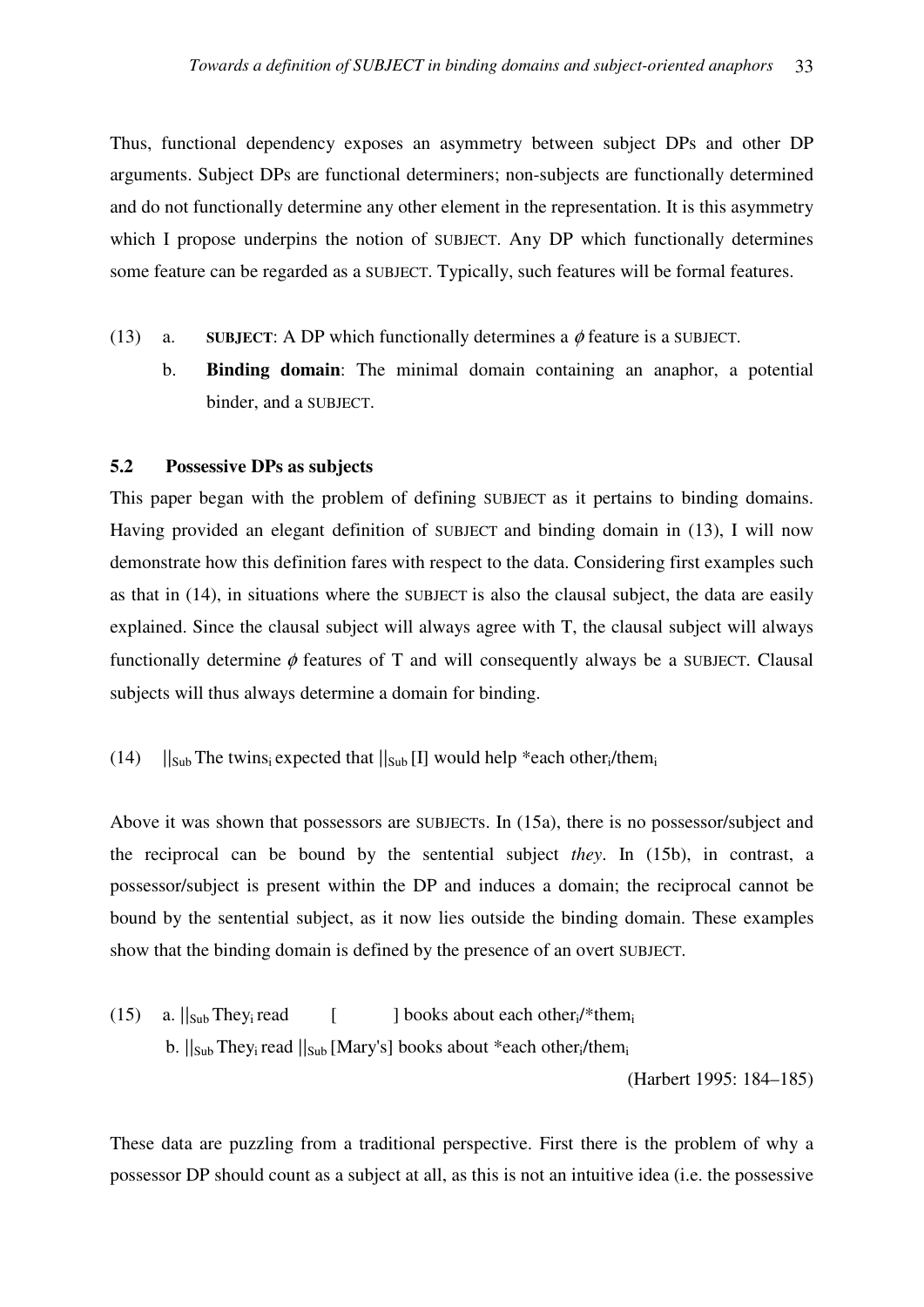DP is optional, not necessarily agentive, does not determine agreement in English, etc.). Second, if one requires a subject position or field to determine a domain, then there is clearly a position available, whether or not it is filled. Thus, in contexts where there is no possessor DP, it is not necessarily obvious that there should also be no binding domain.<sup>13</sup>

The definition of SUBJECT in terms of the functional dependencies in (13) immediately makes the prediction that, if possessors are binding domains, then the non-clausal possessive pronoun should functionally determine its complement in the same way that a clausal DP subject functionally determines agreement on T.

(16) 
$$
\underbrace{[TP\,DP\,[\,T\cdots\,]]}_{Agr}
$$

 $(17)$   $[pPOSS [NP[NN...]]$ **Agreement** 

Although in English it is not immediately clear that the English possessive functionally determines its complement, there is a range of research which shows that DPs parallel the architecture of clauses (e.g. Szabolcsi 1983, 1994). But making the claim that SpecDP is analogous to SpecTP does not really provide any deep explanations; why should D and T be analogous, since at a feature level they appear quite different?<sup>14</sup> What is it about the relationship between DP and T and N, respectively, that makes the DP a subject?

The functional dependency proposal makes a clear prediction: the DP in SpecTP and SpecDP should functionally determine features on T and N, respectively. The crucial evidence for functional dependency comes from Hungarian, where overt agreement occurs between a possessive and its complement. In (18), the subject marking *-m* occurs in both clausal and possessive contexts.

(18) a. *(Én) alud-t-am* I sleep-PAST-1SG "I slept"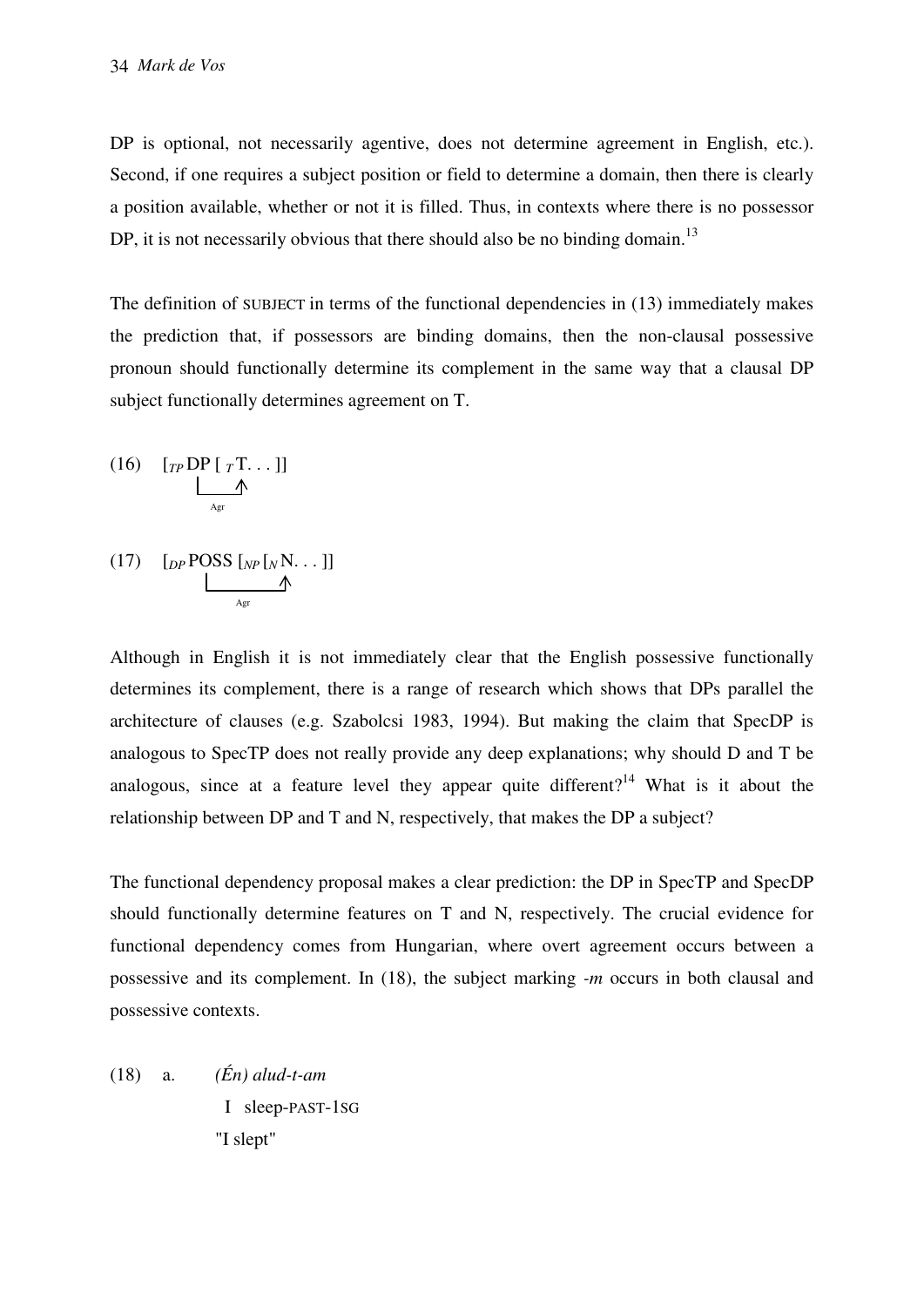b*. az én vendég-e-m* the I guest-POSS-1SG "my guest"

Hungarian (Liptak, p.c.)

The possessive pronoun determines agreement morphology on N in the same way that DP subjects determine agreement morphology on T. This shows that SUBJECTs in both these contexts can be unified by the fact that both functionally determine their complements. This is a very important result; it confirms that the central characteristic underlying binding domains is functional dependency – in this case, expressed by means of agreement.

#### **6. Subject-oriented anaphors**

This section deals with another issue in binding that is not at all predicted by Standard Binding theory, namely subject-oriented anaphors. It will be argued that the central device underpinning this phenomenon is SUBJECT, defined in terms of functional dependency. The discussion is adapted from (De Vos 2006a,b).

The term "subject-oriented anaphor" (SOA) is a generic term that I will use to describe anaphoric phenomena that exclusively have a subject as an antecedent. A Dutch example of a local SOA is given in (19). The anaphor *zich* can only be bound by the clausal subject *Jan*.

(19) a. *Jan<sup>i</sup> zag een slang naast zich<sup>i</sup>* Jan*i*saw a snake near REFL*<sup>i</sup>* Dutch (Koster 1985: 145)  $\sqrt{2}$ **b**. SUBJECT<sub>*i*</sub>... OBJECT<sub>*i*</sub></sub> ... REFL<sub>*i*</sub>  $\sqrt{2}$ 

Many other languages have SOAs that are bound by long-distance antecedents. In fact, SOAs are often thought always to be long-distance anaphors, a notion contradicted by the Dutch data in (19). Although my analysis is applicable to SOAs generally, in the present discussion I will concentrate on long-distance anaphors more specifically. Typically, the domain for these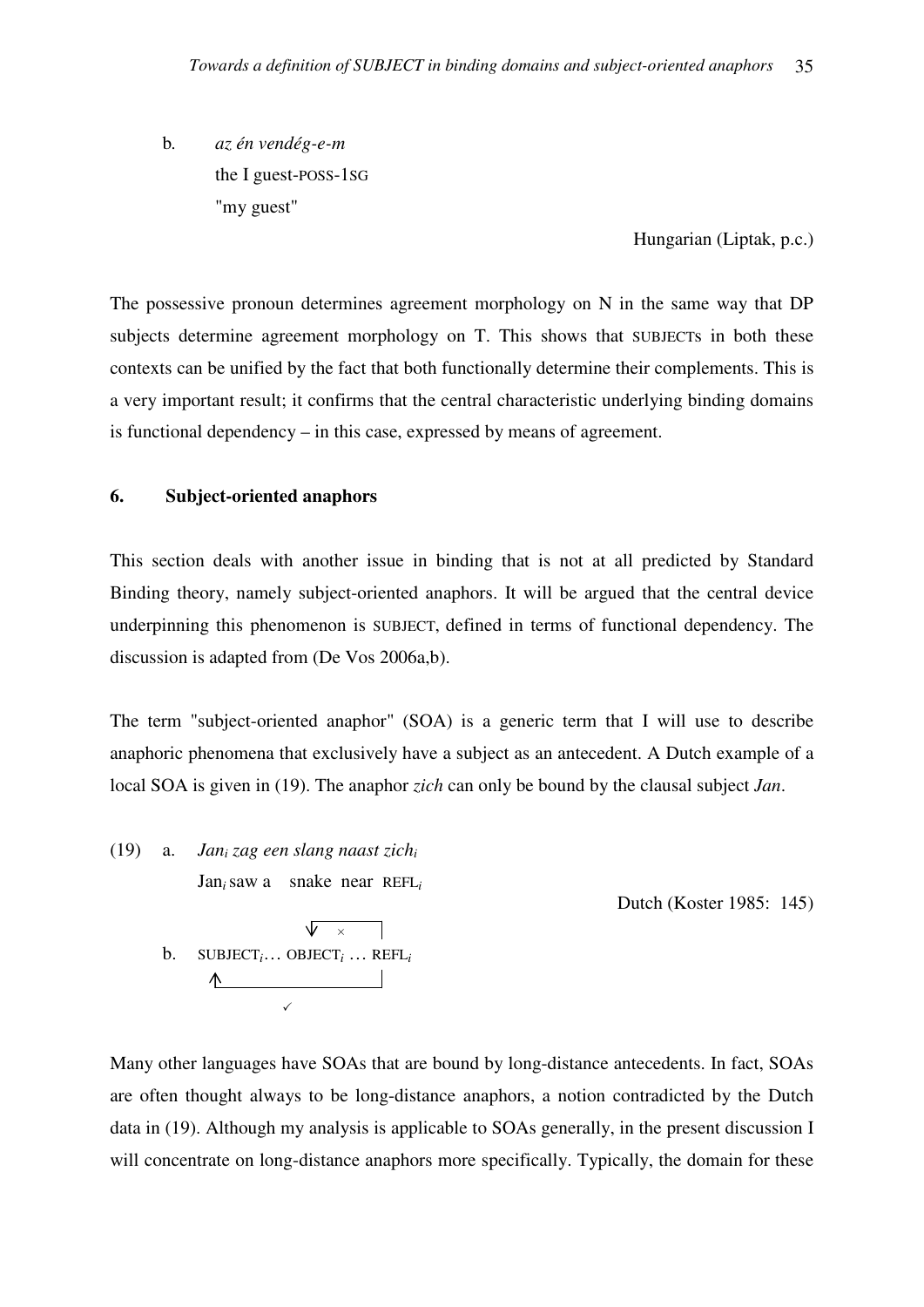long-distance SOAs is at least the minimal tensed clause, with additional antecedents at longer distance also being possible under some conditions (cf. Koster and Reuland 1991, and references therein). These SOAs do not seem to obey Principle A.

(20) a.  $||_{Sub}$  *Zhangsan<sub>i</sub> gaosu Lisi*<sub>k</sub>  *gaosu Lisik* ||*Sub Wangwu<sup>j</sup> xihuan zijii/j/\*k*  $Z$ hangsan<sub>i</sub> tell Lisi<sub>k</sub> Wangwu<sub>i</sub> like  $REFL_i/i/*k$  SUBJECT OBJECT SUBJECT REFL "Zhangsan<sub>i</sub> told Lisi<sub>k</sub> that Wangwu<sub>j</sub> likes him<sub>i/j/\*k</sub>"

Mandarin (Huang, p.c.)

b. 
$$
\begin{array}{c}\n\sqrt{2} \\
\sqrt{2} \\
\sqrt{2} \\
\sqrt{2}\n\end{array}
$$

c. *Pétur<sub>i</sub>* bað Jens<sub>j</sub> um PRO<sub>j</sub> að raka sig<sub>i/\*j</sub> Pétur<sub>i</sub> asked Jens<sub>j</sub> PREP PRO<sub>j</sub> to shave REFL<sub>i/\*j</sub> "Peter asked Jens to shave him"

Icelandic (Harbert 1995: 192)

 d. *At Peter<sup>i</sup> bad Annek om [PROk at ringe til sigi]*  that Peter<sub>*i*</sub> asked Anne<sub>k</sub> PREP to ring to REFL<sub>i</sub> "that Peter asked Anne to ring him"

Danish (Thráinsson 1991: 51)

e. *Jon<sub>i</sub>* bad oss forsøke å få deg til å snakke pent om seg<sub>i</sub> Jon<sub>i</sub> asked us try to get you COMP to speak nicely about REFL<sub>i</sub> "Jon asked us to try to get you to speak nicely about him"

Norwegian (Hellan 1991: 30)

The example in (20a) has two finite clauses with an antecedent, namely *Wangwu* in the minimal tensed clause. In addition, it is possible for the subject of the matrix clause, namely *Zhangsan*, to bind the anaphor, yielding an ambiguous reading for the anaphor. Importantly,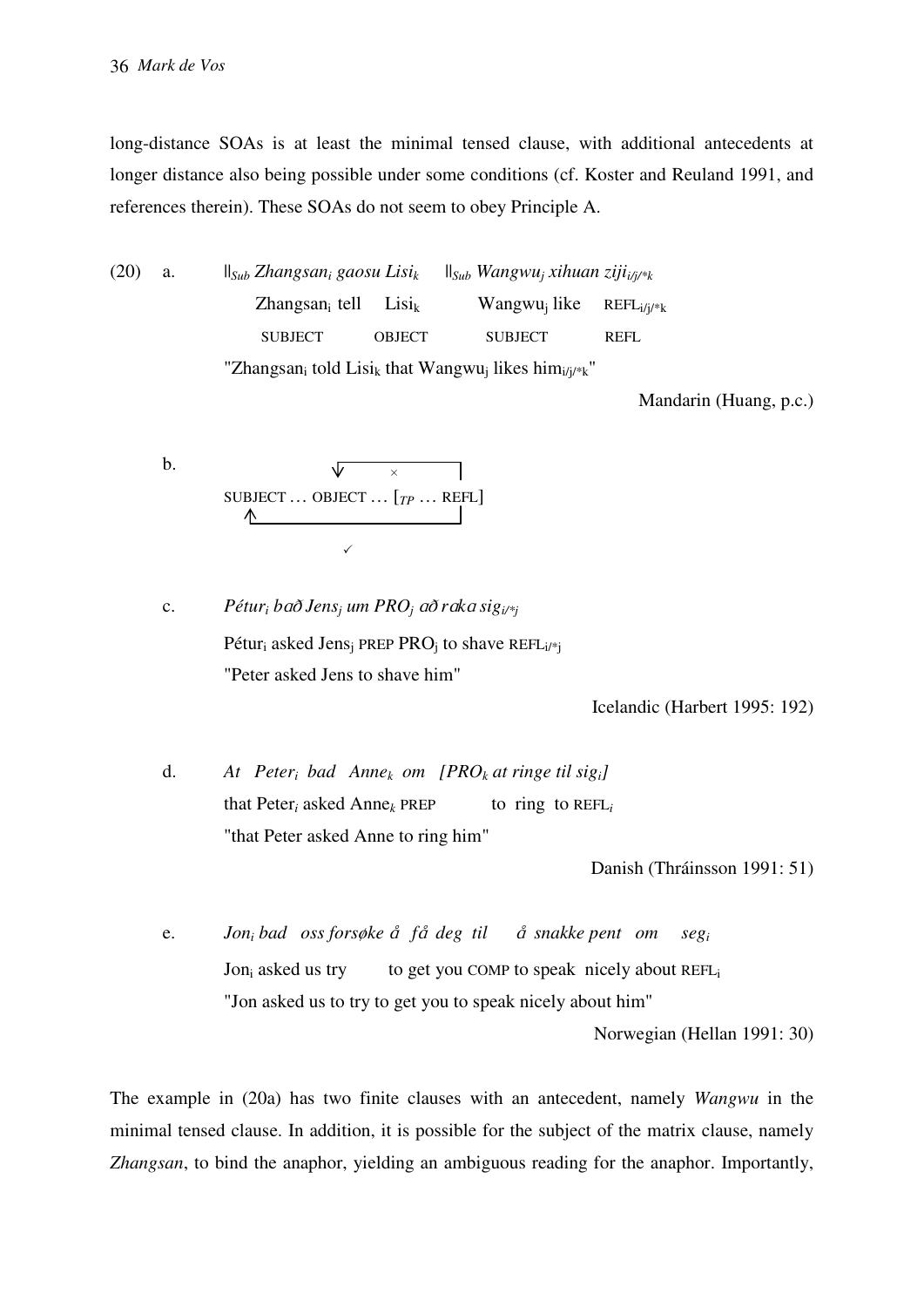both possible antecedents are subjects of their respective clauses; the non-subject, namely *Lisi*, cannot be an antecedent, contrary to what is predicted by Principle A. The configuration schematically represented in (20b). The data are similar to SOAs in many other languages, including Icelandic, Norwegian and Danish.<sup>16</sup>

Long-distance anaphors (LDAs) have several characteristics in common (Pica 1986, 1991; Koster and Reuland 1991; Cole and Hermon 2005), as given in (21).

- (21) a. Antecedents must be subjects (hence they are SOAs);
	- b. LDAs allow an antecedent outside the governing category;
	- c. LDAs are restricted to reflexives; reciprocals are never LDAs;
	- d. LDAs are monomorphemic; morphologically complex anaphors are local (Everaert 1991);
	- e. In languages without subject-verb agreement, LDAs exhibit the Blocking Effect; $17$  and
	- f. Outside the local domain there is no complementarity between pronouns and LDAs.

What these cross-linguistic correlations suggest is that SOAs are subject to strong crosslinguistic principles, and that there must be some syntactic operation which can distinguish subjects from non-subjects.

- (22) a. **Generalization 1**: Structurally licensed LDAs are subject oriented.
	- b. **Generalization 2**: Some local anaphors are subject oriented.
	- c. **Corollary**: Some syntactic operation must exist which distinguishes between subjects and non-subjects.

Thus far in this paper, I have demonstrated that functional dependencies can make the above distinction, and I would like to propose that functional dependencies are responsible for the subject-oriented nature of SOAs. I will not, however, derive all the properties in (21); merely their subject-oriented nature.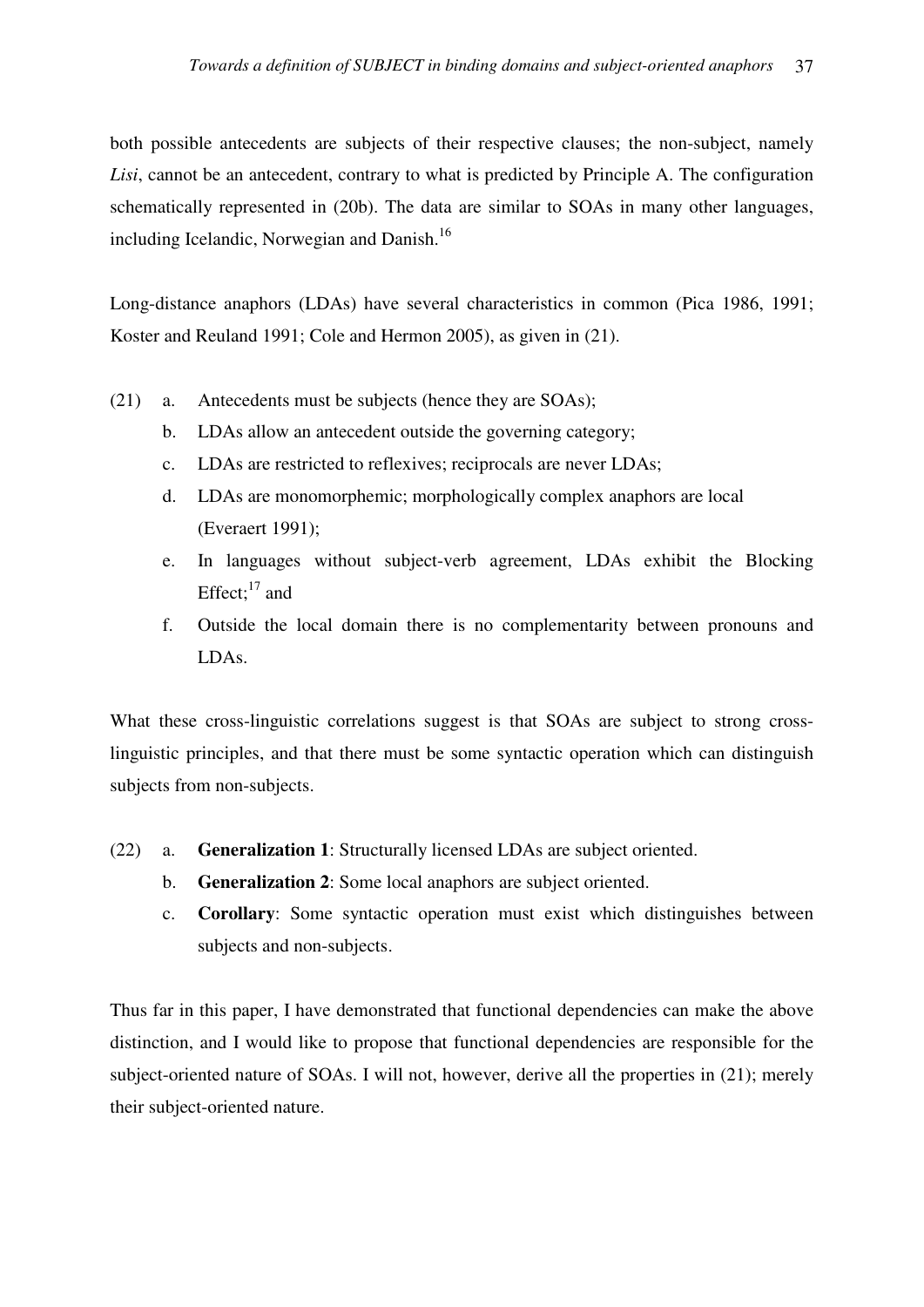## **6.1 SOAs are not logophors**

It might be claimed that SOAs are simply logophors. Logophors seem to be determined by discourse and prominence factors, rather than structural configurations. Thus, English "picture anaphors" do not always require a C-commanding antecedent, as in (23); Icelandic anaphors can have non-structural, pragmatic antecedents, as in (24); Korean anaphors can be determined by discourse topics, as in (25); and Malay anaphors can be bound by discourse prominent antecedents, as in (26).

(23) [That we hang a picture of *himself<sub>i</sub>* on every wall] is one of the *president's<sub>i</sub>* most outrageous demands

English (Reinhart and Reuland 1991: 317)

- (24) *María<sup>i</sup> var alltaf svo andstyggilig. þegar Ólafur<sup>j</sup> kaemi seg*D*i hún séri/\*j árei*D*anlega a*D *fara* Maria<sub>i</sub> was always so nasty. When Olaf<sub>j</sub> came she said she REFL<sub>i/\*j</sub> certainly had to leave Icelandic (Thráinsson 1991: 53)
- (25) A: *Maryi-ka ku pati-e kass-ni anim tarum salam-i taysin kass-ni?*  Mary-NOM the party-to went-Q or other person-NOM instead go-Q "Is it Mary<sub>i</sub> who went to the party or somebody else instead?"
- B: Ani, caki-ka kasse no REFLi-NOM went "No, self<sub>i</sub> went"

Korean (Gill 1999: 173)

 $(26)$  *mengingatkan Mohamed<sup>j</sup> yang saya tahu dirinyai/j/k* Siti<sub>i</sub> remind remind Mohamed<sub>j</sub> that 1sG know REFL.3sg<sub>i/j/k</sub> "Siti reminded Mohamed that I know s/he is a criminal"

Malay (Cole and Hermon 2005: 629)

In all the examples in (23) to (26), the logophoric element is licensed by antecedents which are not necessarily represented in the syntactic structure, and are not necessarily subjects.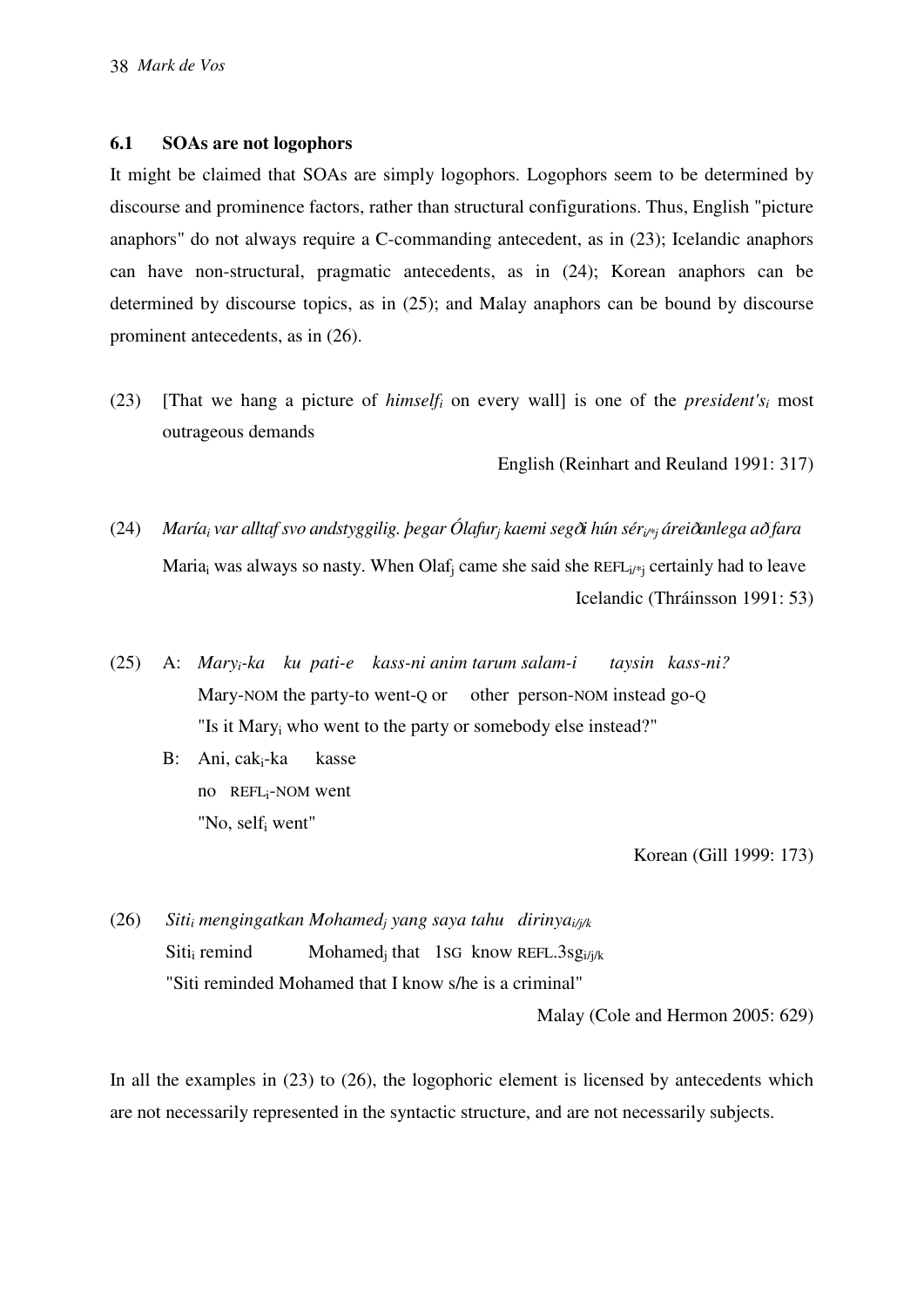There are several reasons to claim that SOAs are distinct from logophoric phenomena. First, example (19) is an SOA that is obligatorily local. With the exception of its local character, it conforms with the properties in (21). Since logophors are characteristically non-local, SOAs cannot all be logophors. Another reason to exclude logophors from this category is that logophors can operate at arbitrary distances from the antecedent, may not necessarily have an antecedent at all, and need not be in a C-command relationship with the antecedent. In contrast, SOAs must be bound by a C-commanding antecedent, an antecedent is obligatory, and the antecedent must be within a domain typically defined by the tensed clause (Koster and Reuland 1991) (again, abstracting away from the local character of Dutch *zich*). Koster and Reuland (1991) suggest that there are three domains for binding, namely (i) the local domain for *himself* type anaphors, (ii) a medium-range domain for SOAs, and (iii) a larger domain for logophors. All these properties suggest that SOAs are distinct from logophors. Finally, SOAs are cross-linguistically morphologically simplex (as opposed to local anaphors like *himself* ). There is no such restriction on logophors, which can be complex.

For these reasons, I argue against lumping SOAs together with logophors. Doing so would obscure strong cross-linguistic correlations. Consequently, I will continue to treat SOAs as a distinct set of anaphoric possibilities. By excluding logophors, it is also possible to make the claim that the strong subject-oriented character of SOAs must be derived from some deeper principle of grammar.

## **6.2 Previous analyses of SOAs**

It has been proposed that constructions with SOAs are derived by head movement (Pica 1986; Cole, Hermon, and Sung 1990; Huang and Tang 1991). SOAs are always monomorphemic and are thus consistent with head status. It has been proposed that such a head can adjoin to the subject.

(27) a. *Zhangsan<sup>i</sup> gaosu Lisi<sup>k</sup> Wangwu<sup>j</sup> xihuan zijii/j/\*k*  $Z$ hangsan<sub>i</sub> tell Lisi<sub>k</sub> Wangwu<sub>i</sub> like  $REFLi/i/*k$  SUBJECT OBJECT SUBJECT REFL "Zhangsan<sub>i</sub> told Lisi<sub>k</sub> that Wangwu<sub>j</sub> likes him<sub>i/j/\*k</sub>"

Mandarin (Huang, p.c.)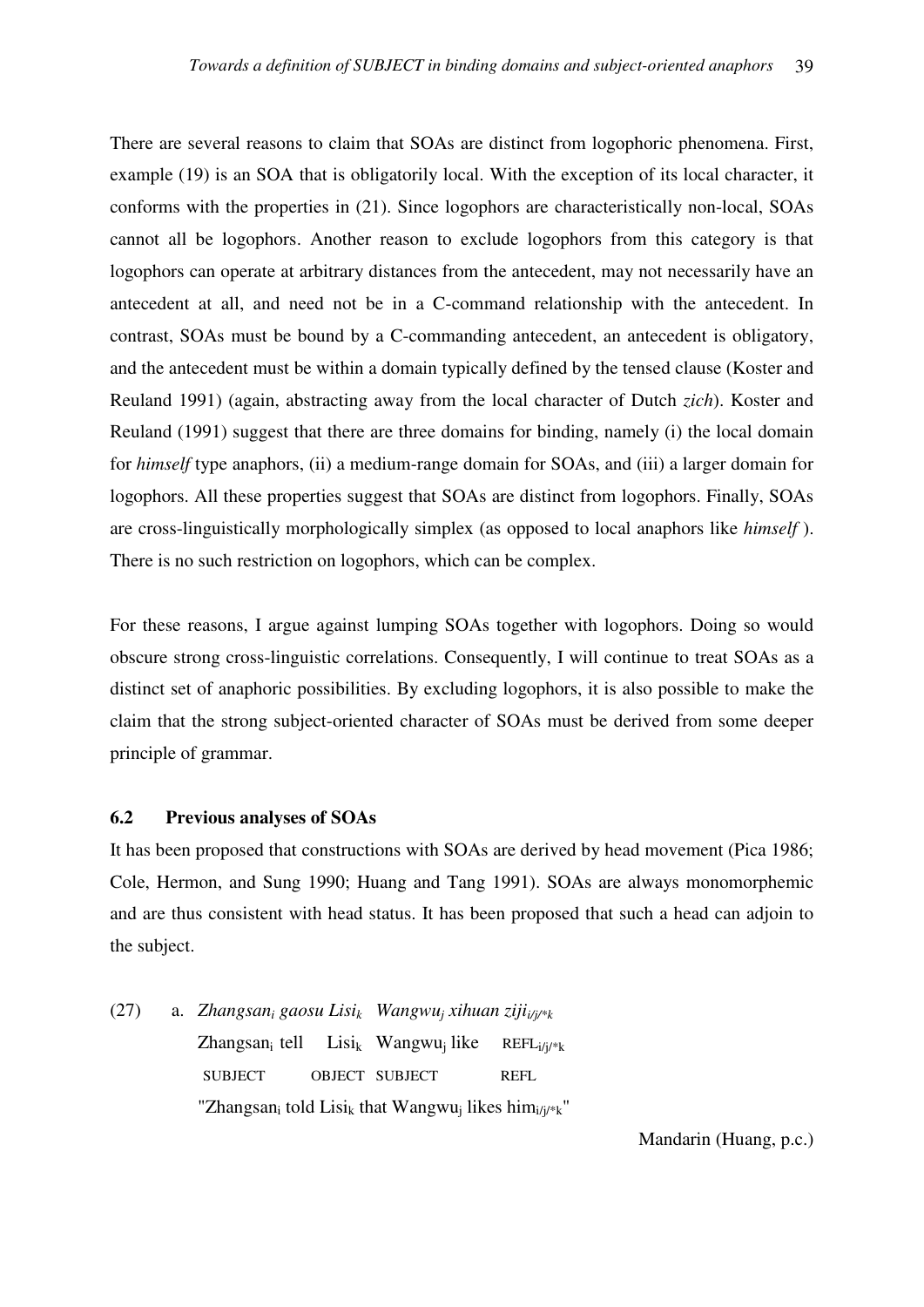b. *Zhangsan<sup>i</sup> [zijii/j] gaosu Lisi<sup>k</sup> Wangwu<sup>j</sup> [zijij] xihuan zijii/j/\*k* Zhangsan<sub>i</sub> REFL<sub>i/j</sub> tell Lisi<sub>k</sub> Wangwu<sub>j</sub> REFL<sub>i</sub> like  $REFLi/i/*k$  $\wedge$ 

By assumption, the reflexive head can only be bound when it moves into a local adjunction relation with its antecedent. Thus, reflexive binding is contingent on head movement. This approach requires that head-movement can occur between clauses.<sup>18</sup> In example (27), the reflexive head, *ziji* adjoins to INFL and is bound by the subject located in SpecIP. Nothing prevents the reflexive from undergoing cyclic head movement, thus allowing it to be bound by every subject in the sentence. Importantly, however, since the anaphor is already bound by *Wangwu*, the higher antecedent must match the features of the lower antecedent, in this case, 3SG.

However, this analysis cannot be correct for all SOAs, especially those found in the Germanic languages. The central criticism of the approach stems from generalization (21e). In languages with no agreement (e.g. Mandarin Chinese), SOAs are subject to a "blocking" effect. Long distance antecedents are only possible if the long-distance antecedent agrees with the possible antecedents beneath it. This has been used as a diagnostic for a head-movement analysis of these anaphors (Pica 1986; Huang and Tang 1991; Huang 1996; ; Cole et al. 1993; Cole and Hermon 2005).

(28) *Nii renwei woj zhidao ziji\*i/j de taitai shi yige da hao ren* you<sub>i</sub>.2sG think I<sub>j</sub>.1sG know REFL<sub>\*i/j</sub> POSS wife is one big good man "You think that I knew that my own wife was a very good person"

(Cole and Hermon 2005: 628)

(29) *Ni<sup>i</sup>*  $[ziiii\%]$  renwei wo<sub>i</sub> [ziji]  *[ziji] zhidao ziji\*i/j* …  $[1 \text{ SG}/2 \text{ SG}]$   $[1 \text{ SG}]$ you.2sG REFL think I.1sG REFL know REFL ...

The local subject *wo* differs in features from the long-distance subject *ni*. The reflexive head *ziji* adjoins to INFL of the embedded clause, where it agrees with the features of the subject: 1SG. If it were to undergo further movement to adjoin to INFL of the matrix clause, then it would also have to agree with the matrix subject: 2SG. This would result in a clash of features.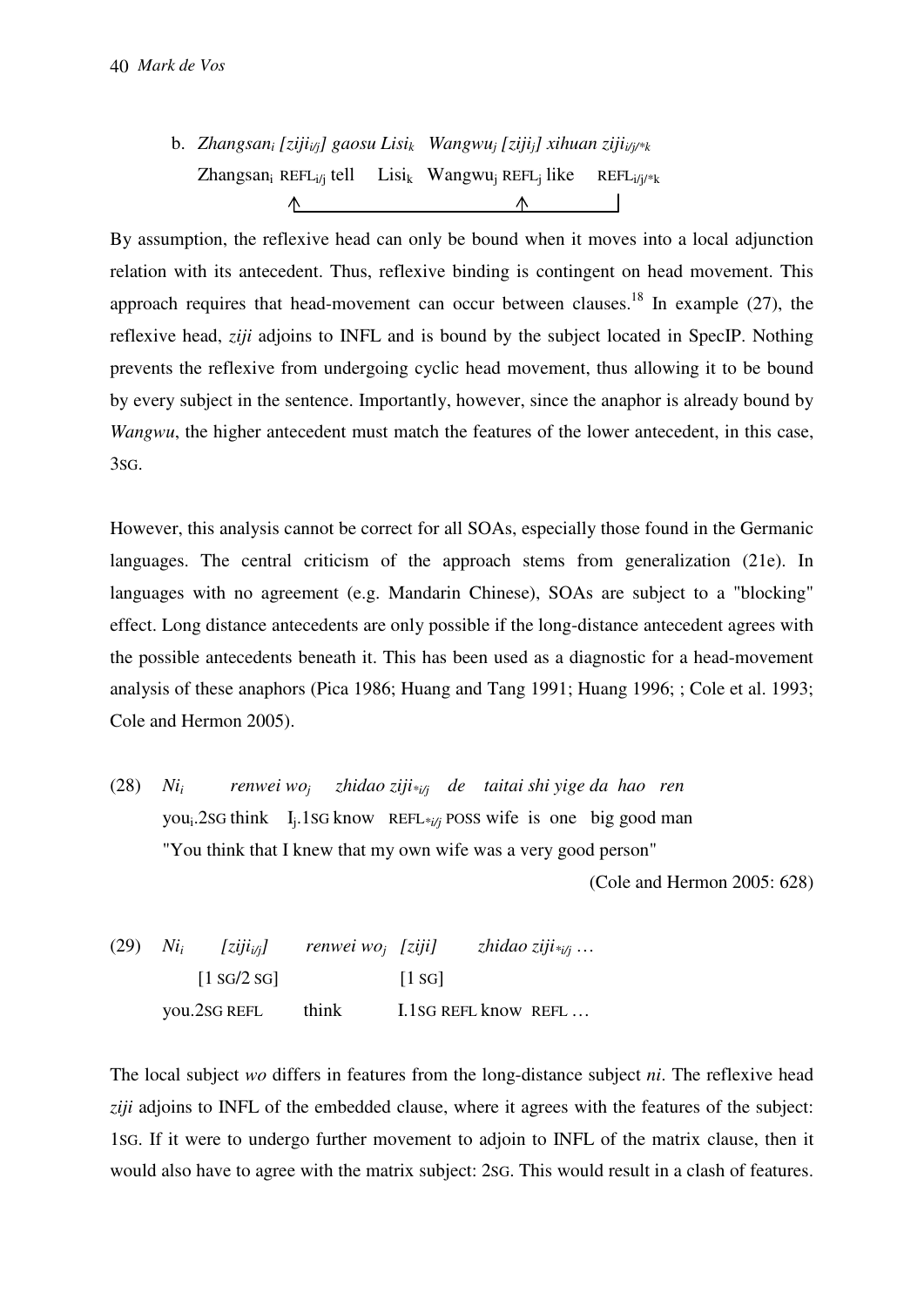Thus, the SOA can only be bound by the local subject, because the two subjects do not agree. This is known as the "blocking" effect, and has been used as an indicator that the SOA *ziji*  must adjoin to the local subject before it can be bound by the long-distance subject. This analysis is not available for the Germanic languages, as the blocking effect is not visible.

(30) *Jóni segir að þú elskir sigi/hann<sup>i</sup>* Jón*i*says that you love REFLi/him*<sup>i</sup>* "Jón*i*says that you love him*i*"

Icelandic (Sigurðsson 1990: 309)

In example (30), the subjects of the embedded and matrix clauses differ in terms of their features. Yet the fact that the matrix subject can be an antecedent of the reflexive shows that there is no blocking effect. Consequently, this example cannot be derived by the headmovement analysis.

Another argument against the universal validity of the head-movement analysis is that SOAs can occur in islands in Icelandic (Thráinsson 1991: 57). The examples in (31) show that an anaphor can occur in a context where WH extraction is not possible. This militates against an analysis that involves movement of the anaphor. These arguments show that not all SOAs reduce to head-movement.

(31) a. *Jóni segir að þu hafir barið konuna sem hafi svikið sig<sup>i</sup>* Jón*i*says that you have hit woman that has betrayed REFL*<sup>i</sup>* "Jón says that you hit the woman that betrayed him"

b. \**Hvern segir Jón að þu hafir barið konuna sem hafi svikið?* who says Jón that you have hit woman that has betrayed "Who does Jón say that you have hit the woman that has betrayed *t*?"

Icelandic (Thráinsson 1991: 57)

## **6.3 Proposal: SOAs are sensitive to functional dependency**

That subjects should be important in defining some kinds of antecedents is not surprising, given the prominent role played by subjects in defining binding domains more generally: the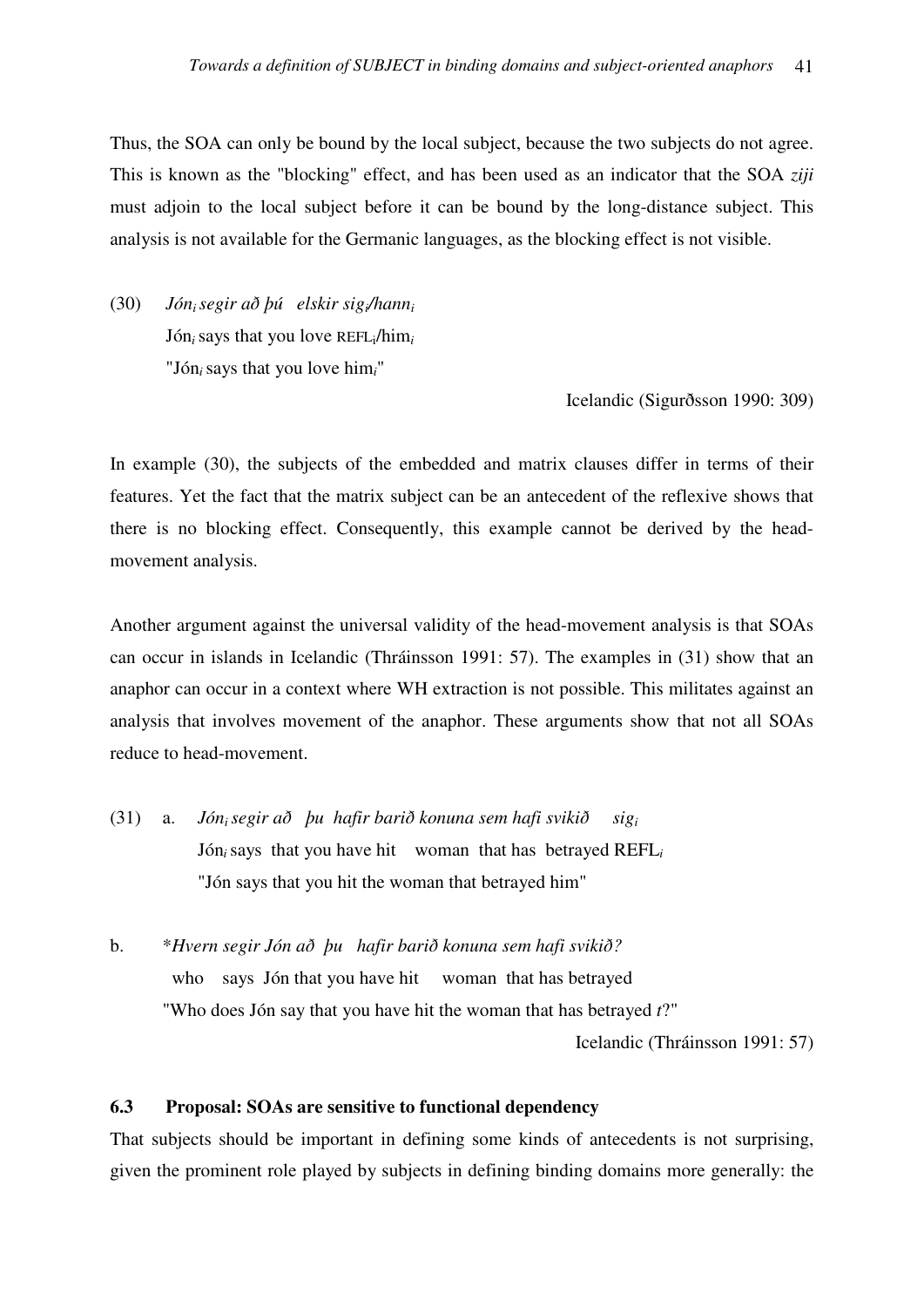binding domain of local anaphors is delimited by the closest accessible SUBJECT (see above). The real question is how to express this intuition in formal terms: from what fundamental principles does subjecthood derive? As should by now be clear, I will argue that SUBJECT defined in terms of functional dependencies is responsible.

Traditionally, anaphors are bound by a command relation, namely C-command.<sup>19</sup> Although it is usually assumed that C-command is the sole command relation available to narrow syntax, if the results of the analyses above are correct, then there must be another command relation based on functional dependencies. Recall that functional dependencies follow from standard assumptions about phrase structure and syntactic relationships. These assumptions lead to the conclusion that functional dependencies are inherent in syntactic representations. Thus, it would be very surprising if narrow syntax did not make use of them. I therefore propose that there is a typological distinction between those anaphors that are bound by C-command and those that are bound by SUBJECT defined in terms of functional dependency.



Note that C-command and functional dependency-command are distinct types of command relationship.<sup>20</sup> Importantly, however, the notion of SUBJECT is central. If one assumes the existence of SUBJECT for the purposes of the standard Binding Theory, then one must also accept it for the purposes of SOAs. The purpose of the present paper has been to provide a formal account of what a SUBJECT is.

SOAs sensitive to functional dependency will only be bound by the subject, and never by a non-subject. They may or may not be local – modulo minimality constraints on intervening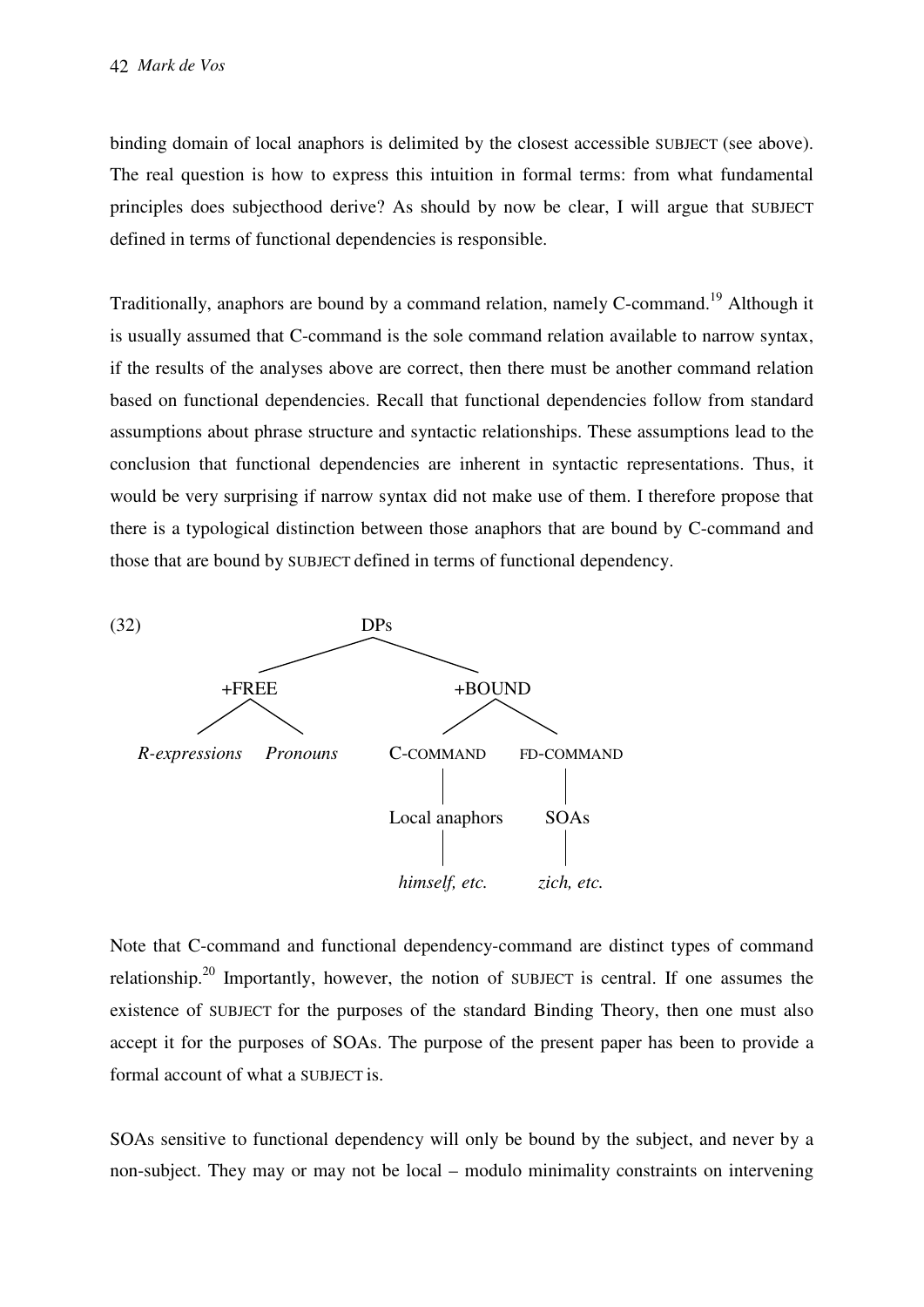antecedents. $21$  C-command anaphors, however, will always be bound by a C-commanding antecedent.<sup>22</sup> This leads me to tentatively redefine the domain condition of Principle A of the Binding Theory in terms of functional dependency, as in (33).

(33) Principle A: An anaphoric, NP must be: A1: C-command bound in a binding domain  $\delta$  [Local *himself*-type] OR A2: Functional dependency bound in a binding domain  $\delta$  [SOA *zich*-type]

Domain: (Tentative) The domain  $\delta$  is the first DP which functionally determines the reflexive (see (13))

# *6.3.1 Relativizing the notion 'domain'*

The main question that is raised by (33) is how to parameterize anaphors in such a way that the binding domain  $\delta$  is slightly different for SOAs and *himself*-type anaphors. Although this question would require a much longer paper, one which would effectively redefine the Binding Theory, some speculations are in order here.

Note that *self*-type anaphors are sensitive to the number of the antecedent – there are morphological reflexes of number, as in *himself*, *themselves*, etc. *Zich*-type anaphors do not have a morphological reflex for number. Conversely, *zich*-type anaphors are sensitive to person; a first or second-person antecedent cannot bind a *zich*-type anaphor. The same is not true of *self*-type anaphors, as in *myself*, *yourself*, etc.<sup>23</sup> Drawing on these facts, and on the earlier assumption that anaphors are defective in terms of some  $\phi$  features. I tentatively propose that the domains of these anaphors be defined as in (34).

(34) The domain of an anaphoric, *self*-type NP SELF-Domain: (Tentative) The domain  $\delta$  is the first DP which functionally determines the reflexive in terms of NUMBER features.

This accounts for English-type anaphors, as the domain defined by a subject which agrees in terms of number will always be TP, even in PRO clauses. $^{24}$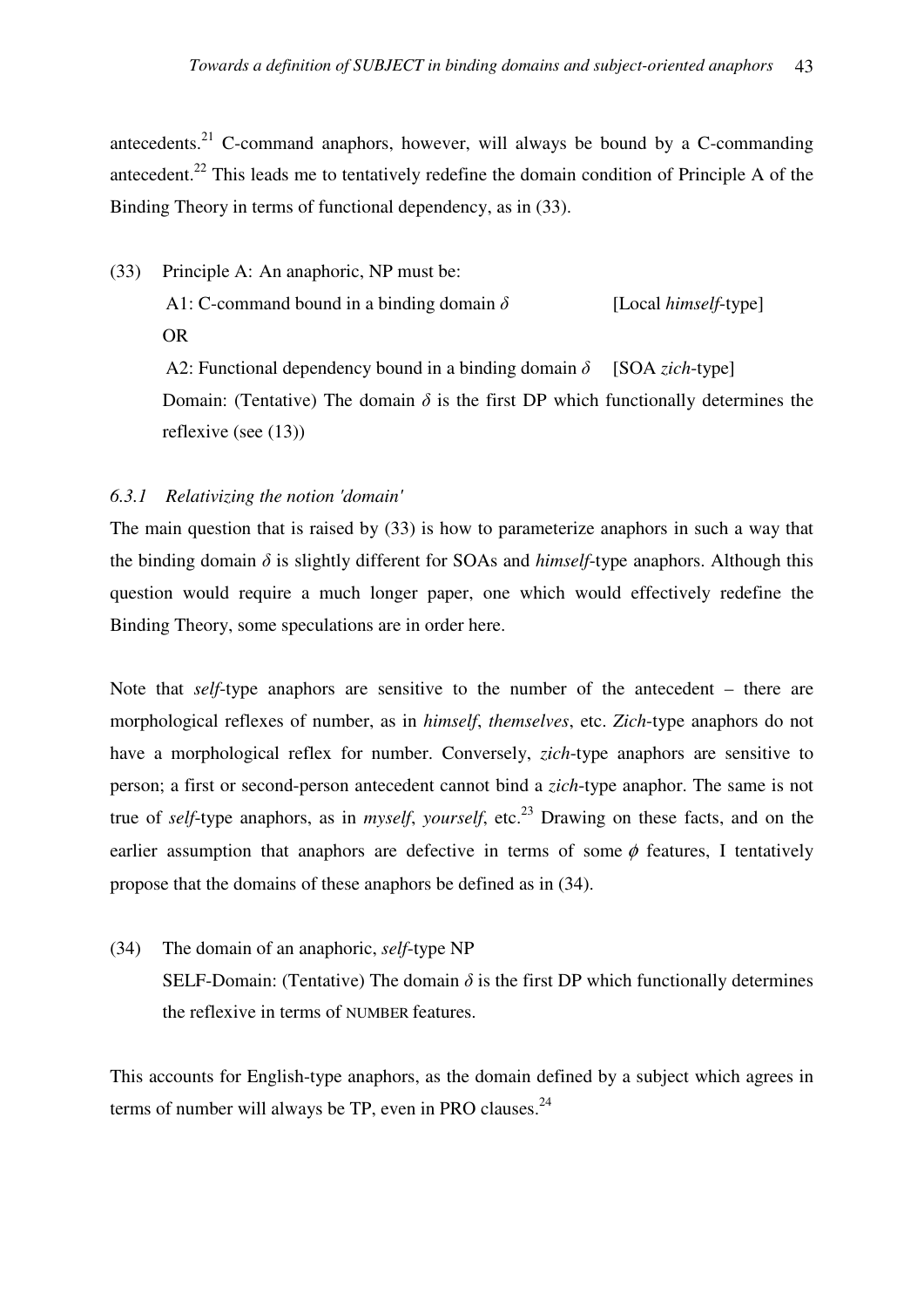(35) The domain of an anaphoric, *zich*-type NP ZICH-Domain: (Tentative) The domain  $\delta$  is the first DP which functionally determines the reflexive in terms of PERSON features.

This accounts for typical SOA examples, such as that from Icelandic in (36).

(36) *Péturi bað Jens um PRO að raka sig<sup>i</sup>* Petur*<sup>i</sup>* asked Jens PREP PRO to shave REFL*<sup>i</sup>*

Icelandic (Harbert 1995: 192)

If the reflexive is lexically specified as being functional dependency-bound, then the matrix subject *Petur* is a possible antecedent. The grammatical object *Jens* cannot be a possible antecedent.<sup>25</sup> The domain of the SOA is also defined by the matrix subject, which agrees in terms of person and number.

# *6.3.2 PRO and N agreement in infinitives*

At this point, a question is raised by the existence of a PRO subject in (36). After all, PRO seems to be a SUBJECT, so it should also bind the SOA, contrary to fact. PRO "subjects" of infinitives are potentially a little more complicated than subjects of finite clauses, as there is considerable variation in the typology of infinitive clauses with respect to temporal reference, etc.

The prediction made in section 6.3.1 is that, since PRO does not define a domain for longdistance SOAs, PRO cannot agree with T in terms of person features. It has been argued that two types of infinitives exist, based on independent time reference or lack thereof (Stowell 1982). In addition, some languages have overt inflection in infinitives (e.g. Portuguese). A full discussion of the nature of agreement in infinitives is beyond the scope of this paper. Nevertheless, some preliminary observations are in order.

The example in (36) has an event in the embedded clause which is temporally unordered with respect to the moment of utterance (speech time) (Stowell 1982; Wurmbrand 2001; Cowper 2005).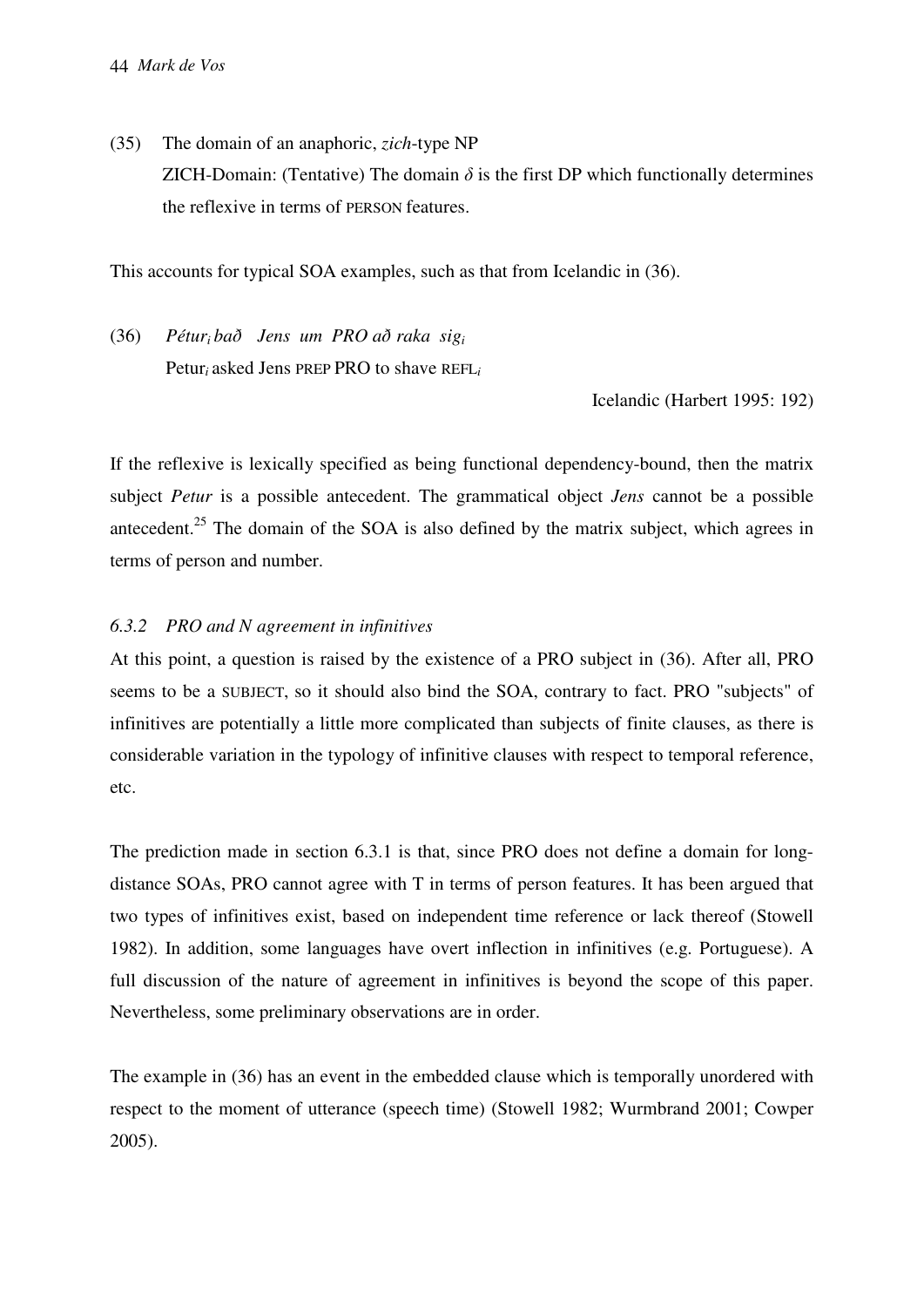(37) a. Pétur asked Jens (yesterday) to shave him (yesterday/sometime later today) b.  $[S,R]^{26}$ 

Cowper (2005: 26-27) claims that these kinds of infinitives lack a temporal deixis feature specifying the relationship of Speech Time and Reference Time. Within Cowper's featuregeometric approach, this entails that such infinitival clauses also cannot have a person deixis specification, as without temporal deixis, person deixis cannot be interpreted (Cowper 2005: 18, 27).

If this is the case, then in (36), the infinitival clause may lack a fully-fledged INFL/Agreement projection, and consequently, PRO would not determine PERSON agreement on T and could neither functionally determine the anaphor nor define a domain for the anaphor. This would preclude PRO from being a suitable antecedent in this particular context. Thus, the prediction appears to be confirmed although it is likely that infinitival clauses differ from language to language in this respect. These intriguing issues await future research.

# **7. Evidence for functional dependencies**

In addition to the conceptual argument for functional dependencies, the treatment of functional dependencies in binding domains, and the discussion about SOAs, I provide here some additional arguments in favour of the analysis proposed above.

## **7.1 Object agreement**

A prediction of the functional dependency approach is that, if the agreement between a DP and T constitutes a SUBJECT, and ultimately licenses SOAs, then languages with object agreement should allow the object to bind SOAs. The reason for this is that the agreeing object will act as an intervener between an agreeing subject and an SOA – in effect, the agreeing object will act as a kind of SUBJECT.

(38) 
$$
\begin{bmatrix} T P \text{ DP} [T \text{ T} \dots [V P \text{ DP} [V \text{ V} [T P \dots \text{REFL}]]] \\ \downarrow^{\text{Agr}} \uparrow \qquad \qquad \searrow \qquad \qquad \searrow \qquad \qquad \searrow \qquad \qquad \searrow \qquad \qquad \searrow \qquad \qquad \searrow \qquad \qquad \searrow \qquad \qquad \searrow \qquad \qquad \searrow \qquad \qquad \searrow \qquad \qquad \searrow \qquad \qquad \searrow \qquad \qquad \searrow \qquad \qquad \searrow \qquad \qquad \searrow \qquad \qquad \searrow \qquad \qquad \searrow \qquad \qquad \searrow \qquad \qquad \searrow \qquad \qquad \searrow \qquad \qquad \searrow \qquad \qquad \searrow \qquad \qquad \searrow \qquad \qquad \searrow \qquad \qquad \searrow \qquad \qquad \searrow \qquad \qquad \searrow \qquad \qquad \searrow \qquad \qquad \searrow \qquad \qquad \searrow \qquad \qquad \searrow \qquad \qquad \searrow \qquad \qquad \searrow \qquad \qquad \searrow \qquad \qquad \searrow \qquad \qquad \searrow \qquad \qquad \searrow \qquad \qquad \searrow \qquad \qquad \searrow \qquad \qquad \searrow \qquad \qquad \searrow \qquad \qquad \searrow \qquad \qquad \searrow \qquad \qquad \searrow \qquad \qquad \searrow \qquad \qquad \searrow \qquad \qquad \searrow \qquad \qquad \searrow \qquad \qquad \searrow \qquad \qquad \searrow \qquad \qquad \searrow \qquad \qquad \searrow \qquad \qquad \searrow \qquad \qquad \searrow \qquad \qquad \searrow \qquad \qquad \searrow \qquad \qquad \searrow \qquad \qquad \searrow \qquad \qquad \searrow \qquad \qquad \searrow \qquad \qquad \searrow \qquad \qquad \searrow \qquad \qquad \searrow \qquad \qquad \searrow \qquad \qquad \searrow \qquad \qquad \searrow \qquad \qquad \searrow \qquad \qquad \searrow \qquad \qquad \searrow \qquad \qquad \searrow \qquad \searrow \qquad \searrow \qquad \searrow \qquad \searrow \qquad \searrow \qquad \searrow \qquad \searrow \qquad \searrow \qquad \searrow \qquad \searrow \q
$$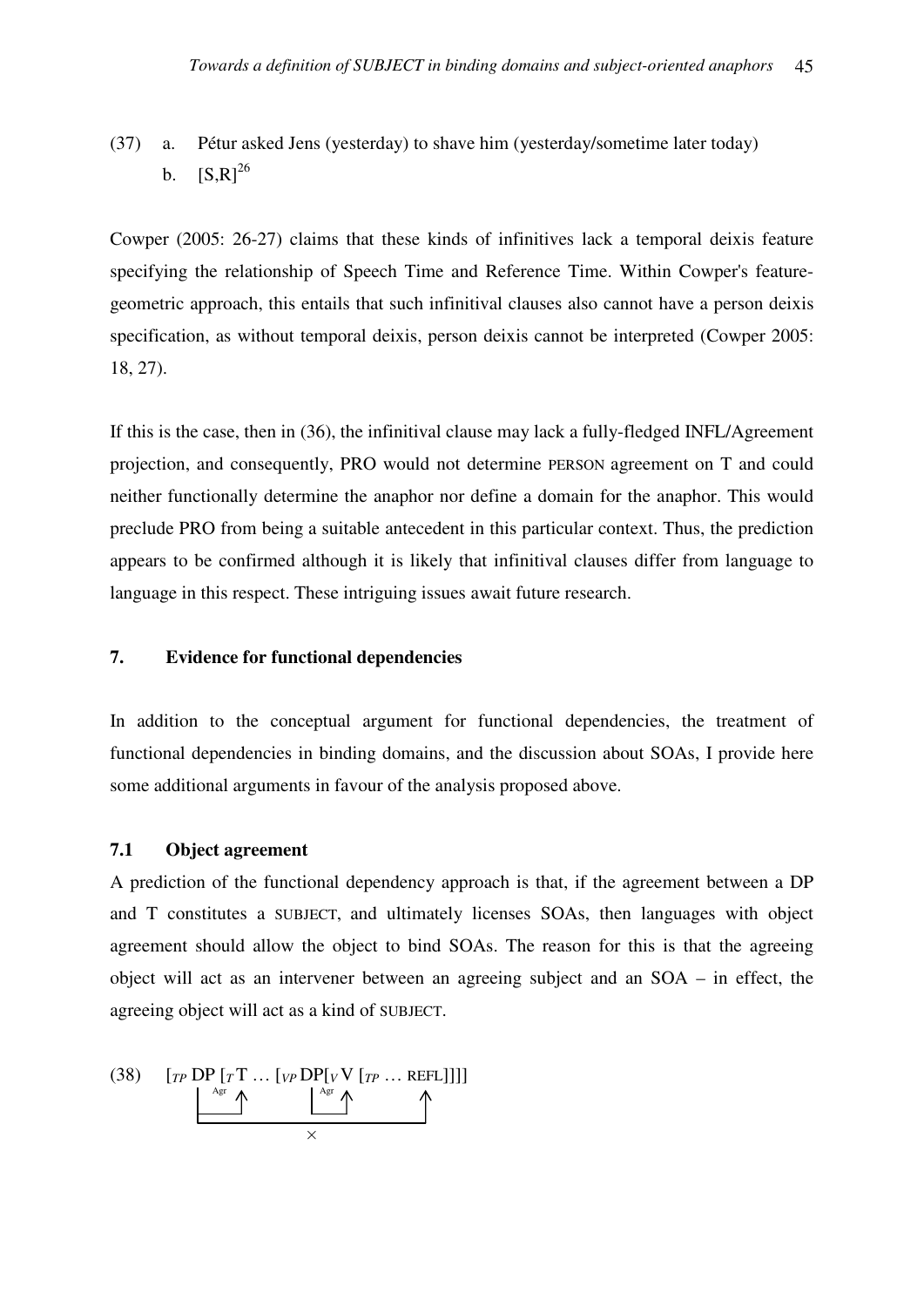First, note that the functional dependency approach does not make predictions about the availability of discourse logophors. As I have done throughout this paper, I will focus exclusively on SOAs (but cf. section 7.3.2 for a brief discussion).

An initial survey provides circumstantial evidence in favour of this prediction. Languages with object-agreement do not have exclusive SOAs. However, this argument is incomplete because many object-agreement languages, such as Mohawk, do not have anaphoric NPs at all (Baker 1996, 2003), and consequently cannot shed light on the distribution of SOAs. Similarly, many Bantu languages have reciprocal markers on the verb itself, which affect the way binding operates in those languages. Nevertheless, there do exist languages such as Georgian, Hungarian, and Basque, which do have object agreement and which also have anaphoric NPs (Everaert 2001; Amiridze 2006; Liptak p.c.; Everaert p.c.; Rebuschi p.c.). Of these, presented in Table 1, none have  $SOS<sub>1</sub><sup>27</sup>$ 

| Language                | <b>S-V Agree</b> | V-O Agree  | Non-Logophoric SOA | <b>Discourse</b><br><b>Logophors</b>                   |
|-------------------------|------------------|------------|--------------------|--------------------------------------------------------|
| Icelandic               | Yes              |            | Yes sig            | sig                                                    |
| Norwegian               | <b>Yes</b>       |            | Yes seg            |                                                        |
| Dutch                   | Yes              |            | Yes zich           |                                                        |
| Finnish                 | Yes              |            | Yes itse           |                                                        |
| <b>Basque</b>           | Yes              | <b>Yes</b> | N <sub>0</sub>     |                                                        |
| Georgian                | Yes              | Yes        | N <sub>0</sub>     |                                                        |
| Hungarian               | Yes              | Yes        | N <sub>0</sub>     |                                                        |
| English                 | No(?)            |            | N <sub>0</sub>     | <i>Himself</i> (Kennedy<br>and Lidz $2001$ )           |
| Afrikaans               | No.              |            | N <sub>0</sub>     | Dirinja (Cole and                                      |
| Malay                   | N <sub>o</sub>   |            | N <sub>0</sub>     | Hermon 2005)<br>Zibun (Sells 1987)<br>Caki (Gill 1999) |
| Japanese                | N <sub>o</sub>   |            | N <sub>0</sub>     |                                                        |
| Korean                  | No.              |            | N <sub>0</sub>     |                                                        |
| <b>Mandarin Chinese</b> | N <sub>0</sub>   |            | Yes ziji           |                                                        |

Table 1. Classification of languages in terms of object agreement, anaphoric NPs, and SOAs

# **7.2 Italian agreement and binding**

More direct evidence for this position comes from Italian.<sup>28</sup> Italian is a useful illustrative example here, as it does not have object agreement, and thus licenses SOAs like *proprio*. This lexeme is an SOA when it acts as an LDA (Giorgi 1991: 186); when it is bound locally within its clause, then it can be bound either by the subject or the object. This dual character of *proprio* makes it ideal for exploring the interaction of agreement and binding. In fact, it can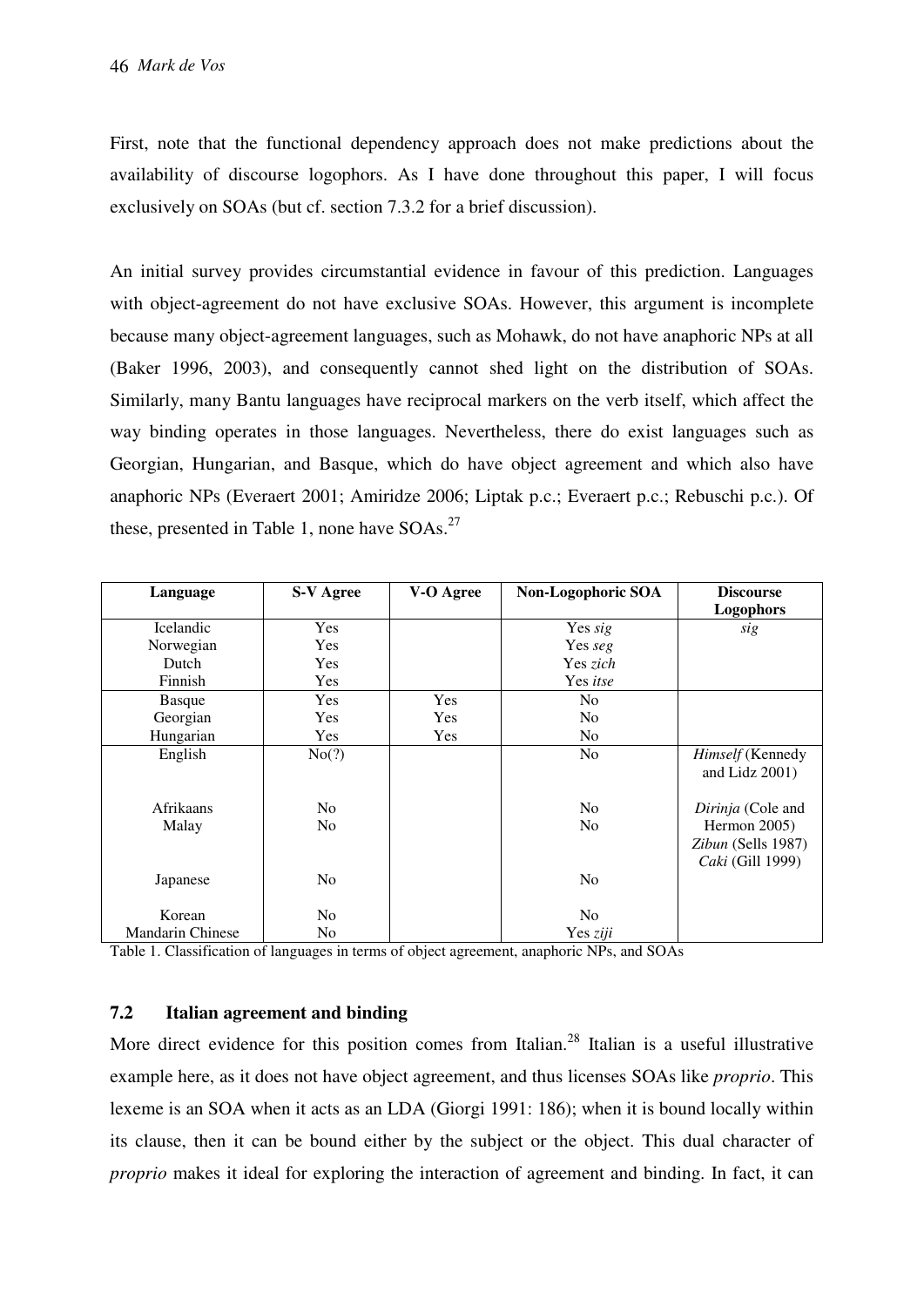be shown that the antecedent of *proprio* is, in part, determined by agreement – and thus by functional dependency.

Example (39a) shows an object with a PP complement containing a reflexive. Only the grammatical subject is an appropriate antecedent for the reflexive. The preposition is underlined for ease of reference. In contrast, an adjectival complement (39b, underlined) does allow the object as a suitable antecedent for the reflexive.

- (39) a. *Gianni<sub>j</sub> ha visto il professore<sub>i</sub> con gli studenti che seguivano il proprio*<sup>\*ij</sup><sub>j</sub> corso Gianni*<sup>j</sup>* saw the professor<sub>i</sub> with the students who followed  $REFL*_{i/j}$  class "Gianni saw the professor with the students who attended his class"
- b. *Gianni<sub>j</sub> ha visto il professore<sub>i</sub> contento degli studenti che seguivano il proprio<sub>i/j</sub> corso* Gianni<sub>j</sub> saw the professor<sub>i</sub> satisfied with the students who followed REFL<sub>i/j</sub> class Intended: "Gianni saw the professor to be satisfied with the students who followed his class"

(Giorgi 1991: 188)

The data is supported by evidence that DP complements in (40) pattern with adjectives and not PPs. The general structure of these examples is illustrated in (41). Although the structures are identical, only for AP and NP complements does the NP small clause subject functionally determine the complement, as evidenced by overt agreement. The dotted line informally illustrates the functional dependency.

(40) *I dipendenti hanno eletto Giannii presidente della propria<sup>i</sup> ditta* the dependent workers elected Gianni<sub>i</sub> president of REFL<sub>i</sub>  $REFL$  firm "The workers elected Gianni president of his firm"

(Giorgi 1991: 189)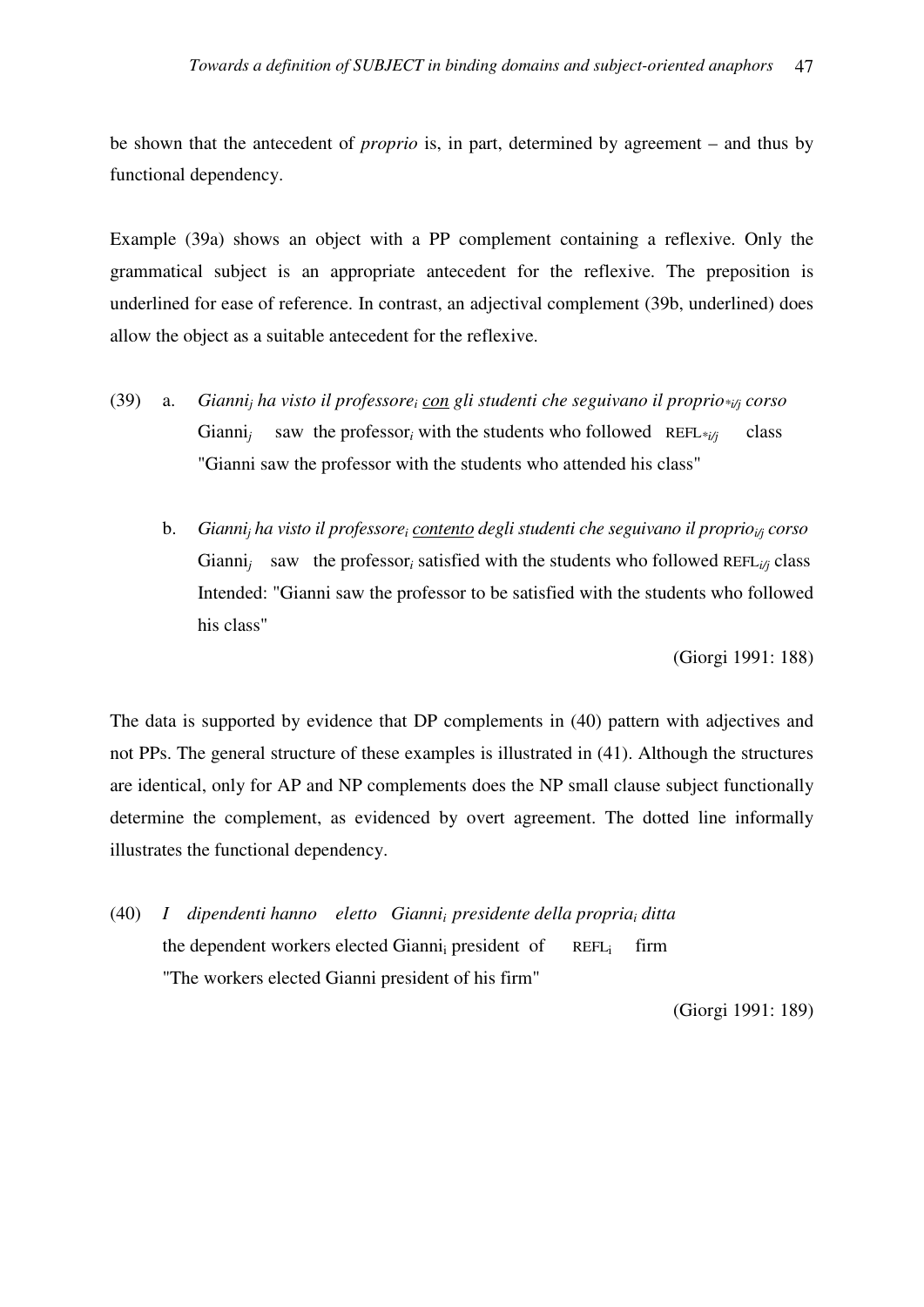

The broad generalization with these data is that, in contexts where the XP complement agrees with the small clause SUBJECT (i.e. APs and DPs but not PPs), a reflexive is licensed. In other words, for SCs with PPs, the DP is not a true SUBJECT at all, because it does not functionally determine PP. This is strong evidence for a functional dependency approach.

As suggested by an anonymous reviewer, in a tree such as (41b), the DP could functionally determine an XP if the DP functionally determined some entity (such as a reflexive) inside the XP itself.



The implication is that the presence of a reflexive inside a PP could open up the PP, allowing it to be functionally determined. In other words, one might expect the presence of agreement to be contingent on the presence of a reflexive within that phrase – contrary to fact.

The functional dependency approach does not make this kind of prediction. Although the difference is subtle, from a functional dependency perspective, such a view is from the wrong direction. If a DP functionally determines the PP, then it will also functionally determine everything inside the PP. Thus, if agreement is present (being indicative of an underlying functional dependency), then it will be possible to bind the reflexive. Thus, reflexive binding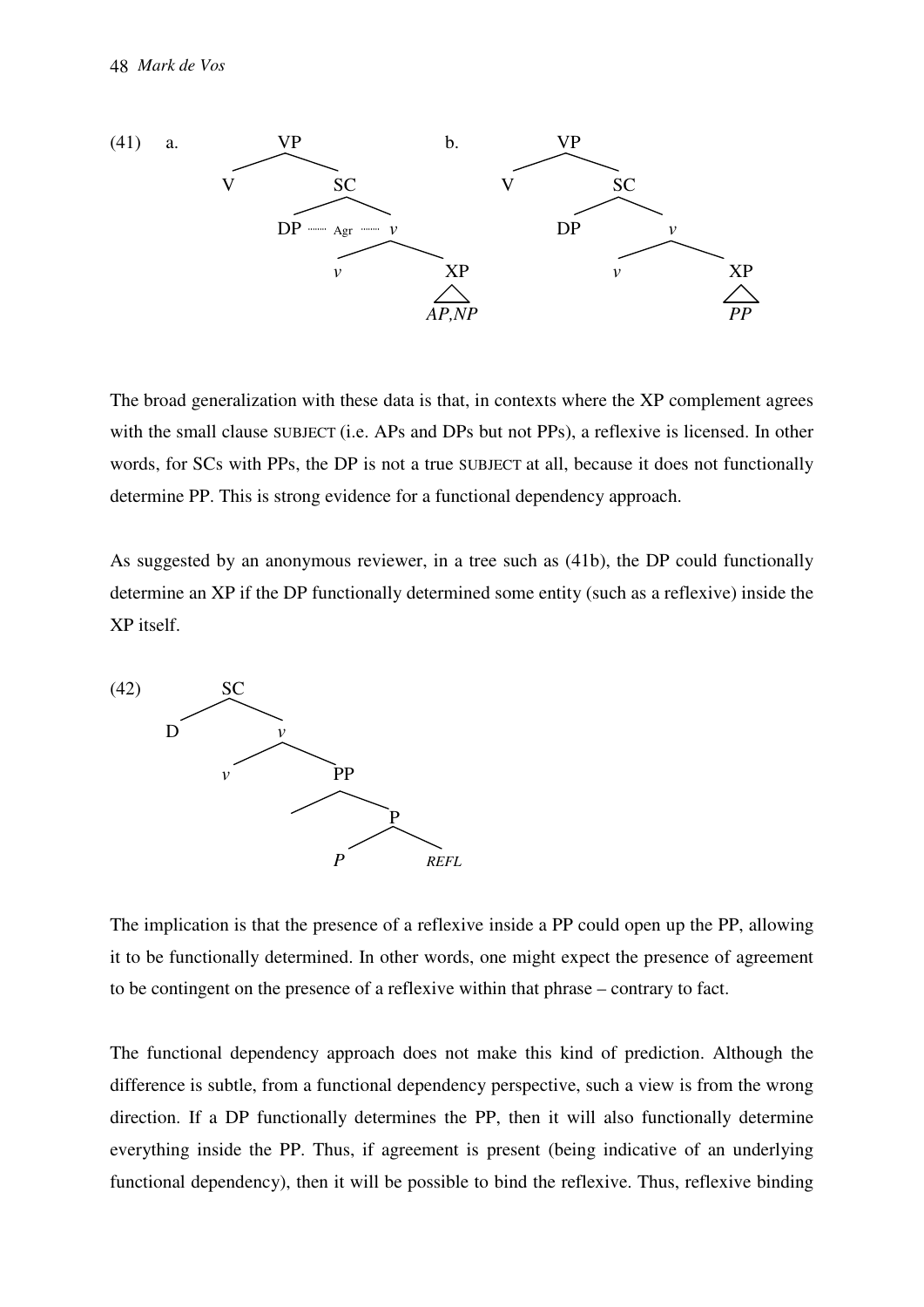is contingent on functional dependency, and not vice versa.<sup>29</sup> The data in  $(41)$  also militate against a solution in terms of C-command. In both (41a) and (41b), the DP C-commands the reflexive. Yet, only in (41a) does the DP functionally determine the reflexive.<sup>30</sup>

# **7.3 Icelandic anaphors**

This section examines putative counter evidence to the main proposal of this paper. It will be shown that the proposal makes a prediction about the nature of Icelandic quirky subjects which turns out to be true. The Icelandic data will thus ultimately support the analysis.

The proposal thus far is as follows: an SOA is bound by a SUBJECT defined by functional dependency, as in (13). If a DP functionally determines its sister, and if the sister (directly or indirectly) dominates the SOA, then the DP can be an antecedent for an SOA. The presence of the functional dependency is often indicated by agreement, where the DP determines some feature on its sister. Thus, in (43), where X functionally determines YP and YP dominates the reflexive (indirectly by transitivity), X can be an antecedent for the reflexive.



As far as the counter-evidence goes, note first that Icelandic has SOAs (Maling 1984), as in (44). In such examples, the reflexive possessive *sinni* can only be bound by the subject.

(44) *Siggai bar*D*i mig me*D *dúkkunni sinnii/\*hennar<sup>i</sup>* Sigga<sub>i</sub>.NOM hit me.ACC with doll.DAT REFL<sub>i</sub>/her<sub>i</sub>.POSS "Sigga hit me with her doll"

(Zaenen et al. 1985: 101)

In Icelandic quirky case constructions, various tests indicate that the quirky DP is a clausal subject (Maling 1984; Zaenen et al. 1985). In particular, the dative DP can bind an SOA, as in (45). The nominative DP cannot bind an SOA.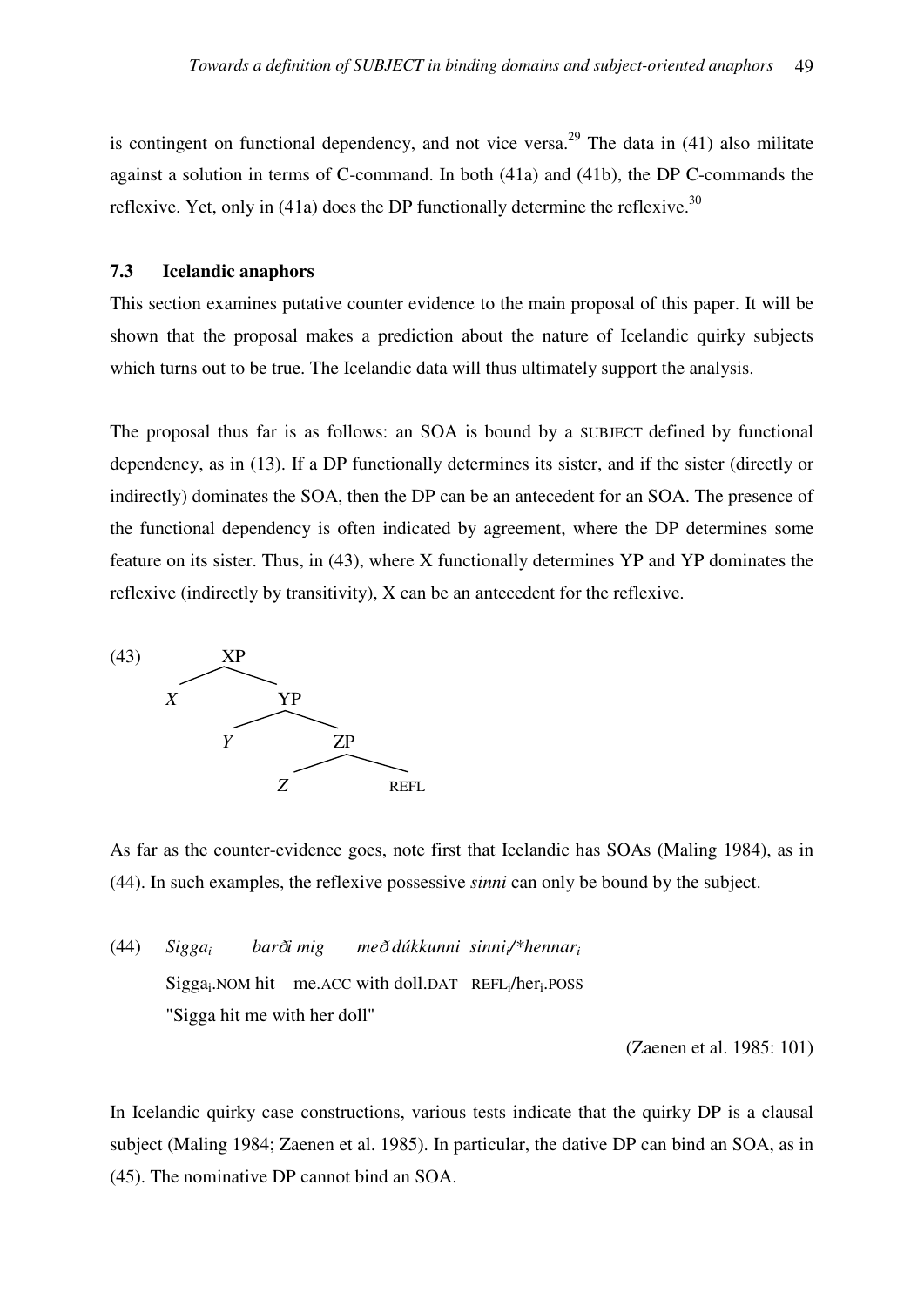(45) *Henni<sup>i</sup> (ekki strax)* sagðar/gefnar uplýsingarnar um að she-DAT<sub>i</sub> were.PL (not immediately) told.PL/given.PL the.news.PL about that *ma*D*urinn sin<sup>i</sup> vri dáinn* husband REFL<sup>i</sup> was dead "She was not immediately told/given the news that her husband was dead"

(Maling, p.c)

(46) Henni líkuðu ekki upplýsingarnar um að maðurinn sinn/hennar vri dáinn she-DAT<sub>i</sub> liked-PL. not news.the.PL about COMP husband REFL<sub>i</sub>/her<sub>i</sub> was dead "She did not like the news that her husband was dead"

(Maling, p.c)

In example (45), the subject *henni* is marked with dative case. It is this quirky subject which is the antecedent of the SOA *sin*. The nominative DP *uplýsingarnar* cannot bind the anaphor. The verb has plural agreement with the nominative DP. This constitutes counter-evidence to the proposal. This means that the Icelandic data are an important test-case for the current proposal.

#### *7.3.1 Icelandic dative agreement*

This is potentially problematic for the approach to SOAs proposed in this paper. I have claimed that SOAs are sensitive to functional dependencies. The data in (45) clearly show that it is the nominative DP which determines agreement on the verb, and yet the quirky dativecase-marked DP is the antecedent of the SOA. If the current proposal is to be sustained, there must be agreement between the quirky DP and the verb. Note that agreement need only be with a single feature in order to constitute a functional dependency (see the above definition of functional dependency). In particular, the prediction of section 6.3.1 is that the dative-casemarked DP must agree with the verb in terms of person features. Two interrelated predictions emerge, as given in (47) and (48). If the second is correct, there is evidence for relativized domains and functional dependencies. If only the first is correct, there is evidence for functional dependencies, but the approach to relativized domains will have to be reconsidered.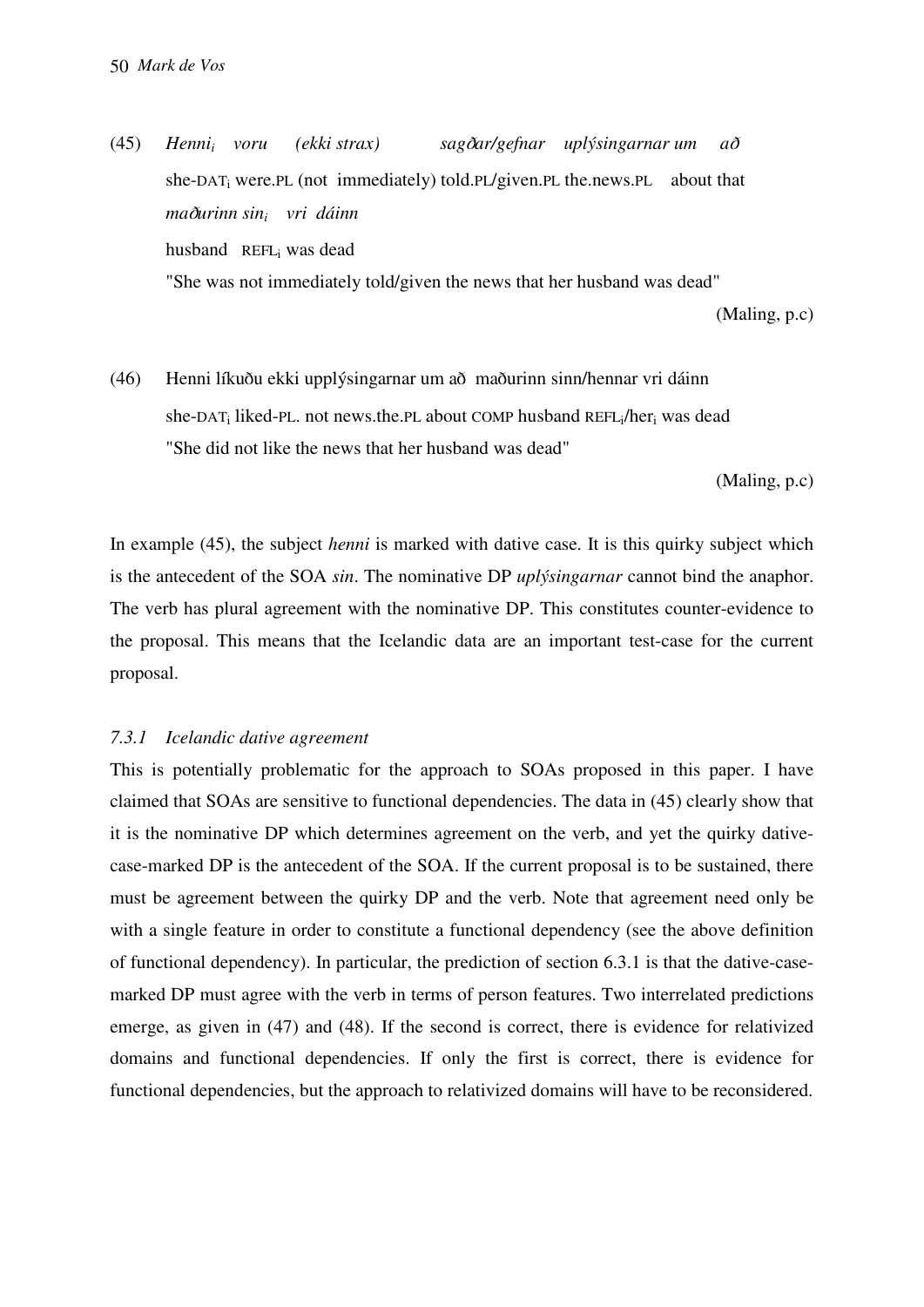- (47) **Prediction 1**: Icelandic quirky dative-case-marked DPs must functionally determine the verb if they are to serve as antecedents for SOAs.
- (48) **Prediction 2**: If the relativized approach to domains is correct (cf. section 6.3.1), then Icelandic quirky dative-case-marked DPs must functionally determine the verb in terms of person features if they are to serve as antecedents for SOAs.

A closer look at the Icelandic data confirms both predictions. First it should be noted that agreement between the verb and the nominative "object" does not display the clear-cut paradigm associated with prototypical subject-verb agreement (Taraldsen 1995; Sigurðsson 1996; Boeckx 2000b); "the facts get murky" (Boeckx 2000b: 357).

(49) a. *Henni leiddust/\*?leiddist Þeir*  her.DAT.3SG bored.3PL/3SG they.NOM.3PL "She was bored with them"

(Taraldsen 1995: 307)

 b. *Henni \*leiddumst/?\*leiddust/?leiddust/?\*leiddist vi*<sup>D</sup> her.DAT bored.1PL/3PL/default we.1PL.NOM "She was bored with us"

(Boeckx 2000b: 360)

Example (49a) shows that a 3PL nominative object triggers full agreement on the verb. However, (49b) shows that, when the nominative object is 1PL, then agreement fails. In fact, the sentence is ineffable. This contrasts with the clear-cut and consistent instances of agreement between a nominative subject and the verb in canonical finite clauses. The data suggest that agreement with the nominative object is in terms of number features. But agreement in terms of person is subject to additional constraints.

The problem is further illustrated with raising contexts. When there is more than one dative DP in the clause, then agreement with the nominative DP is not as clear cut. It appears that the dative DP of the embedded clause can determine agreement on the matrix raising verb to some extent. Thus, quirky dative subjects are not inert for agreement. The arrow informally represents agreement.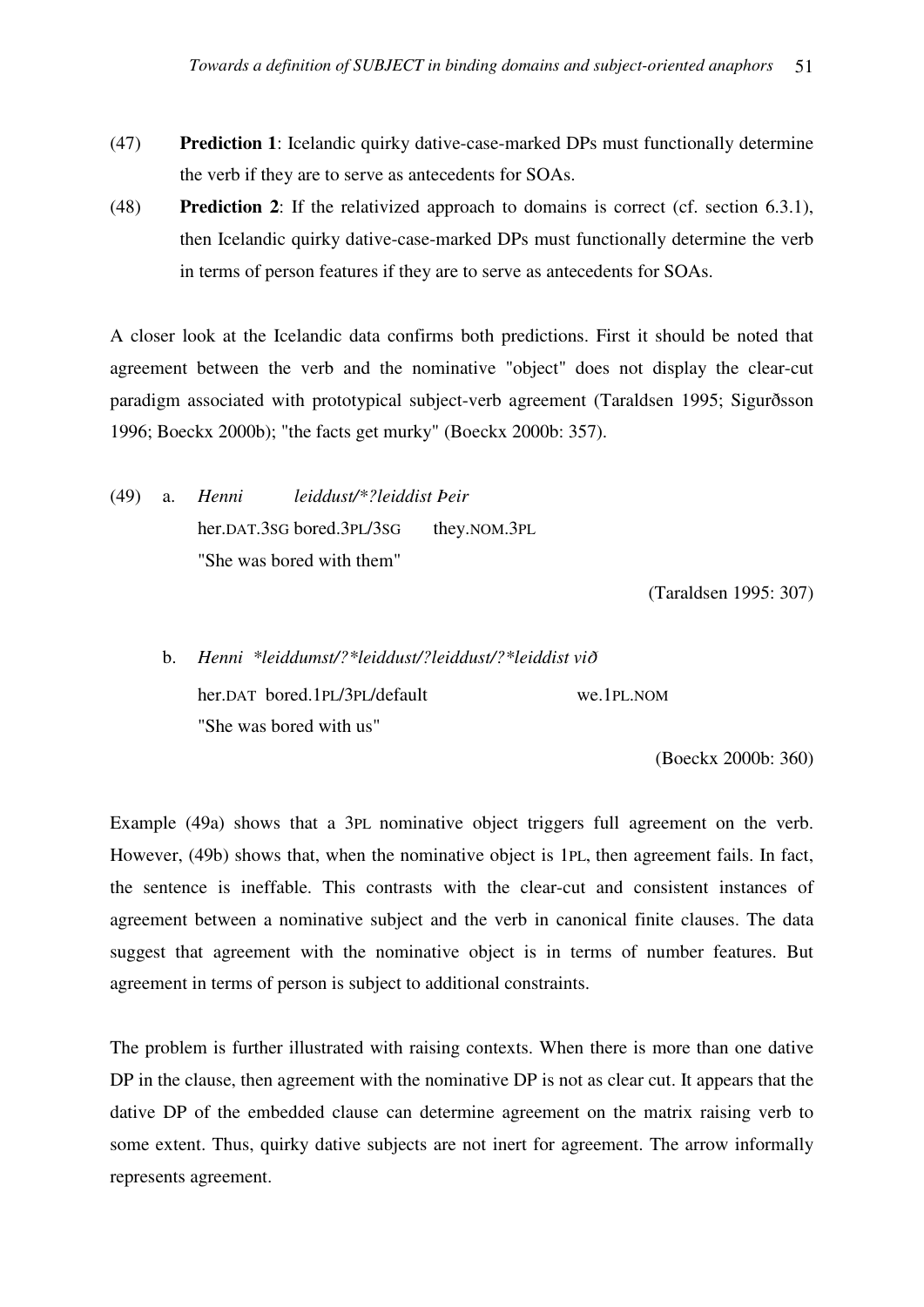(50) *Mér fannst/\*fundust henni lei*D*ast Þeir me.DAT seemed.3SG/3PL her.DAT bore they.NOM* "I thought she was bored by them"

(Boeckx 2000b: 359)

(51) *Mér hefur/\*hafa alltaf virst honum líka bækur*  me.DAT has.SG/have.PL often seemed him.DAT like books.NOM.PL "It has often seemed to me that he likes books"

(Boeckx 2000b: 359)

Boeckx (2000b) argues that the presence of a quirky dative-case-marked subject blocks person agreement between the nominative DP and the raising verb. If the quirky DP induces minimality effects, then it must be the case that quirky DPs agree with verbs in person features. If the quirky DP had inert person features, then no minimality effect would be apparent. The following schema applies.



However, there is still the question of why person agreement is not morphologically realized. Boeckx (2000b) derives this from a universal typological constraint first proposed by Bonet (1994), given in (53).

(53) … if person/number agreement on the verb obtains with a dative element (in the case of Icelandic, a quirky subject element), then verb agreement with the accusative DP must be third person (adapted from Boeckx 2000b: 365).

Although there is no actual morphological spell-out of this agreement, it is proposed by Boeckx (2000b) that the agreement between the dative subject and the verb cannot be morphologically realized because of the complex relationship between T and nominative case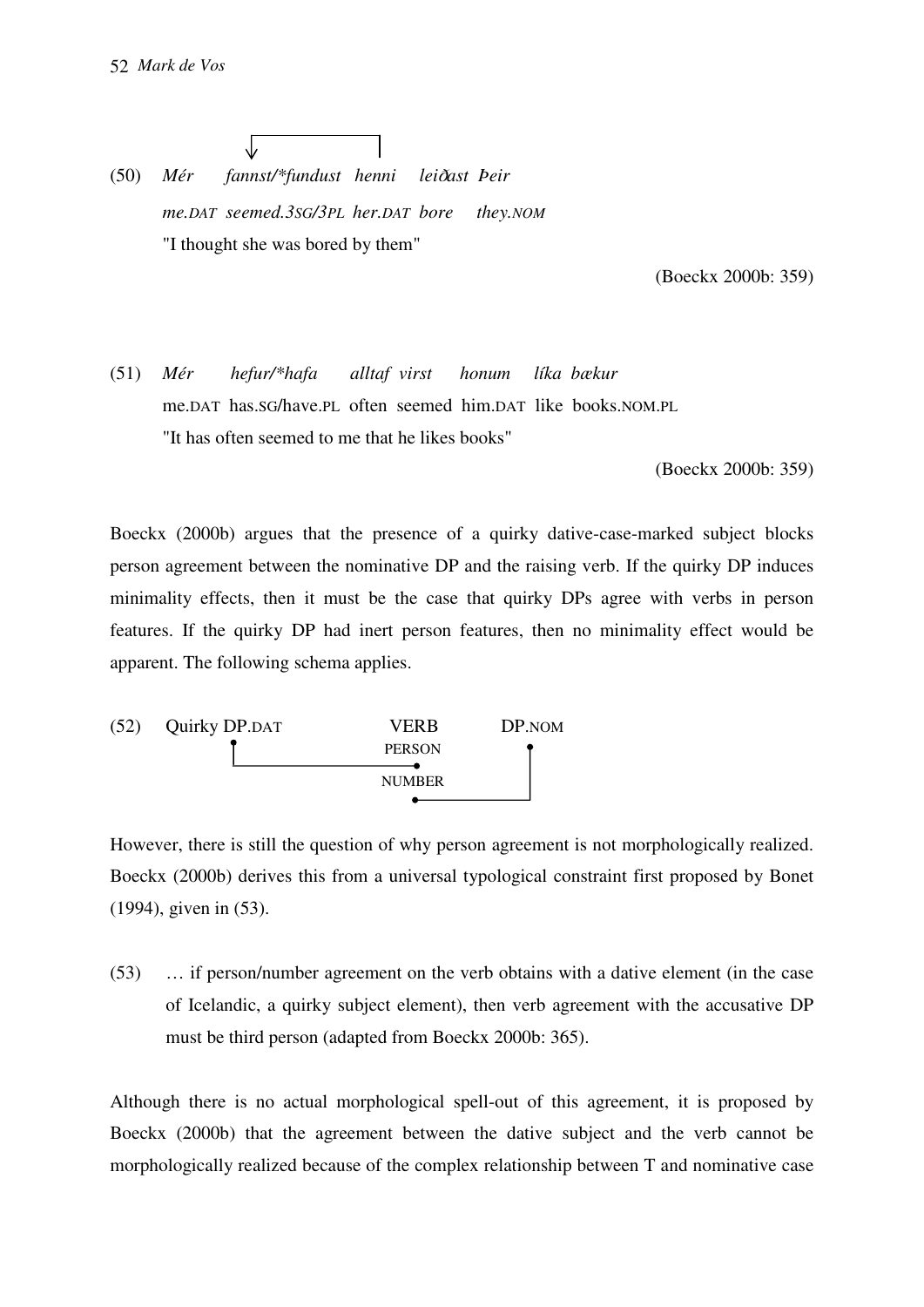checking. By contrast, when the nominative object is first or second person, then the resulting sentences are predicted to be completely ungrammatical. This is borne out by the facts. In (54a,b,c), the examples are all ungrammatical because the nominative object is not 3rd person. This blocks person agreement between the dative subject and the verb.

(54) a. *Henni \*leiddumst/?\*leiddust/?\*leiddist vi*<sup>D</sup> her.DAT bored.1PL/3PL/default we.NOM "She was bored with us"

(Sigurðsson 1996 in Boeckx 2000b: 360)

 b. *Henni voru*D *sýndir/sýndar i*<sup>D</sup> her.DAT were shown.MASC/FEM you.NOM "You were shown to her"

(Sigurðsson 1996 in Boeckx 2000b: 367)

 c. *\*Henni vorum sýndir/sýndar vi*<sup>D</sup> her.DAT were shown.MASC/FEM we.NOM "You were shown to her"

(Sigurðsson 1996 in Boeckx 2000b: 367)

Boeckx's (2000b) analysis demonstrates that the quirky DP functionally determines person features on the verb. This is sufficient to construe the quirky DP as a SUBJECT in terms of the definition in (13). Consequently, it is predicted that the quirky DP can function as an antecedent for SOAs, as demonstrated by (45). Thus, although the Icelandic data initially seemed problematic for the proposal, they ultimately follow from it.

#### *7.3.2 Features responsible for SOA binding*

If the results of the analyses above are correct, then an antecedent of an SOA must be a DP which functionally determines the anaphor with regard to (at least) person features. Some researchers (e.g. Hellan 1991) have posited the notion of 'perspective command' to account for the distributions of SOAs and logophors. For instance, Sigurðsson (1990) shows that Icelandic SOAs invoke "reference to a secondary ego from this ego's point of view"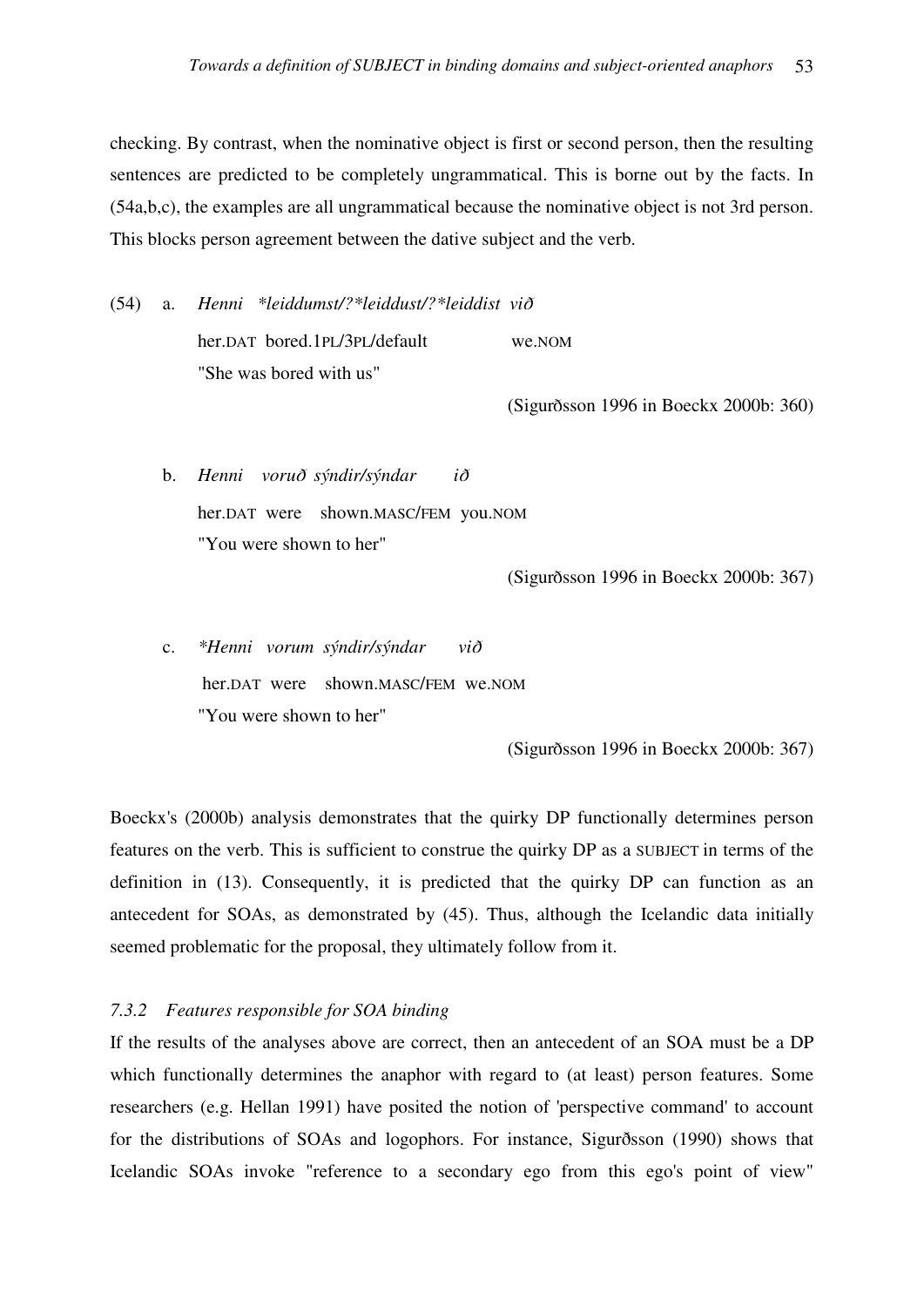(Sigurðsson 1990: 328). This makes intuitive sense if one considers the PERSON specification as a speaker perspective (Boeckx 2000b; Levinson 2000). First person identifies the speaker, *I*; second person identifies the animate hearer; third person is for the rest. First person must always be a self-conscious agent capable of locution (i.e. +ANIMATE). Second person is less agentive, being consistent with passive listeners, but nevertheless must always be an entity capable of comprehension (i.e.  $+ANIMATE$ ).<sup>31</sup>

Using person features makes an additional prediction: the antecedents of SOAs should be obligatorily animate – at least in Icelandic, given the analysis in section 7.3.1. It is worth pointing out that this restriction would remain puzzling under traditional Binding Theory.

This prediction is confirmed by Maling (p.c.): a local reflexive (i.e. a not exclusively subjectoriented reflexive) in Icelandic may have an inanimate antecedent, as in (55), but a longdistance reflexive must have an animate antecedent. $32$ 

(55) *Eldurinn<sup>i</sup> huldi allt nánasta umhverfi sittí<sup>i</sup> þykkum reykjarmekki* fire<sub>i</sub>-NOM covered all nearest surroundings REFL<sub>i</sub> thick smoke "Fire covered/veiled all the surroundings in its thick smoke"

(Maling, p.c)

# **8. Agreement vs. functional dependencies**

Throughout this paper, I have argued that functional dependencies underpin the notion of subjecthood. However, the evidence adduced in this paper could also be perceived as demonstrating that agreement is the foundation of subjecthood. The question could then arise as to whether we need bother with functional dependency at all.

Let us distinguish agreement from AGREE. Agreement is not a sufficient characterization of SUBJECTs for the following reasons. Not all languages have overt agreement. This is not to say that they do not have underlying functional dependencies – merely that in these languages, agreement is not an overt manifestation of such a functional dependency. Taking agreement alone as the necessary characteristic of subjecthood would amount to saying that these languages have no subjects. Importantly, a language like Mandarin Chinese exists, which has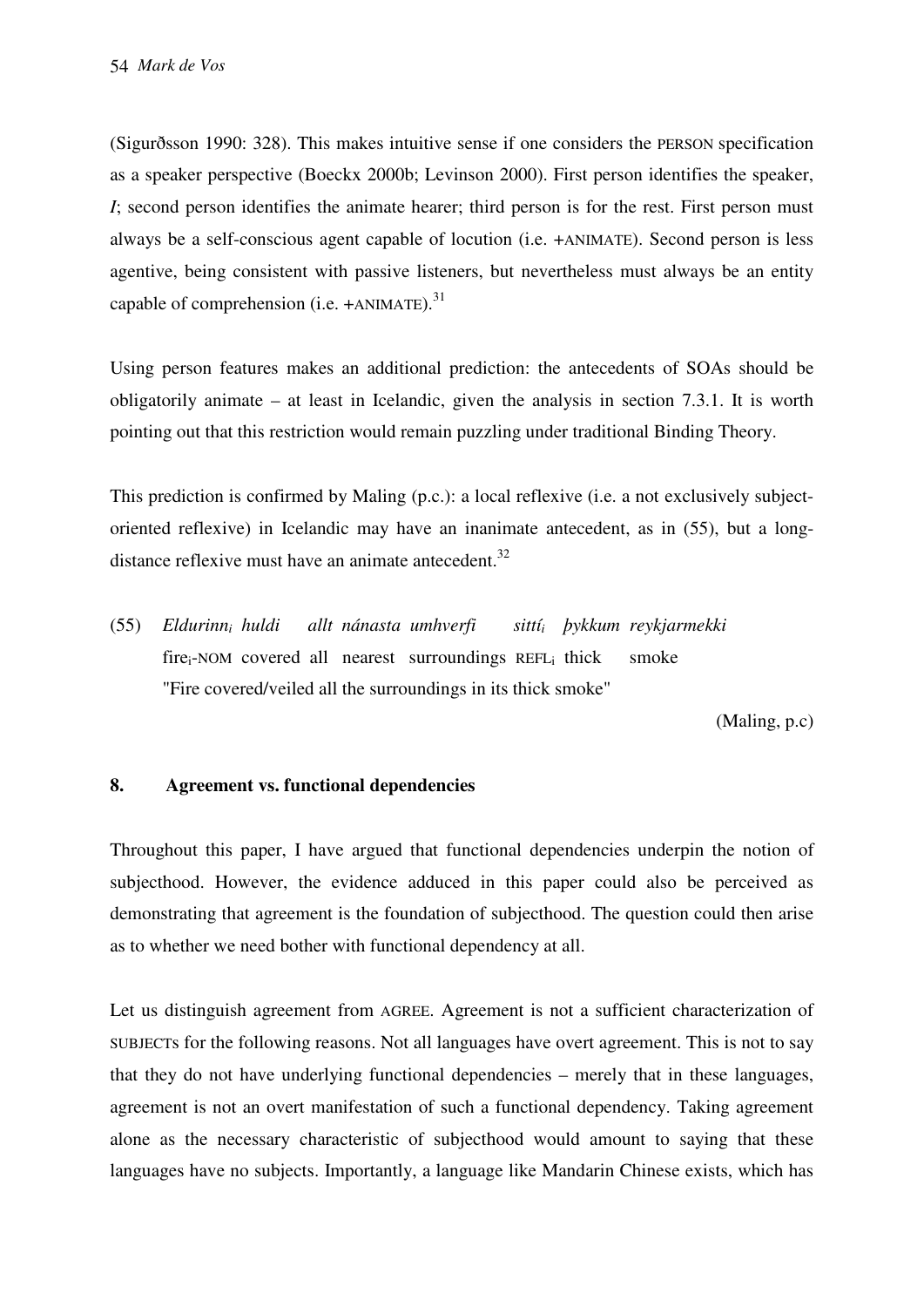subject-oriented anaphora without having overt agreement. Similarly, Icelandic quirky-case constructions have subjects which can be characterized by functional dependencies, even though overt agreement does not take place.

The next reason why agreement alone cannot replace functional dependencies is that, as explained in section 1.1, agreement is only one particular empirical way of characterizing subjects in some languages; other defining features that have been proposed are correlations with nominative case, EPP, filler of SpecTP, etc. However, there are exceptions to all of these – including agreement.

What is needed is a theoretical means of distinguishing which of these criteria are central to subjecthood and which are, in effect, epiphenomenal. This paper has argued that functional dependencies are theoretically primitive, deriving from bare phrase structure (Chomsky 1995b), and that verbal φ agreement is *one* sufficient (but not necessary) overt reflex of an underlying functional dependency.<sup>33</sup> Thus, functional dependencies provide a theoretical way of choosing between all the alternative ways of identifying subjects that have been proposed in the literature.

For instance, it has long been known that agreement determines binding domains. For instance, Leland and Kornfilt (1981) explored a Turkish dialect with agreeing and nonagreeing infinitives. Non-agreeing infinitives could not bind anaphors in their complement; agreeing ones could. This insight was incorporated into the Binding Theory of Chomsky (1981) by stipulation. There has not hitherto been any reason why this should be the case; the present paper provides the theoretical framework to formalize this insight.

Another area where functional dependency is useful, where simple agreement is less so, is in the domain of English expletive constructions. These may call into question the notion of subjects occupying SpecTP, because a non-agreeing expletive occupies SpecTP while the agreeing "associate" DP occupies Spec*v*P.

(56) There are three men on the roof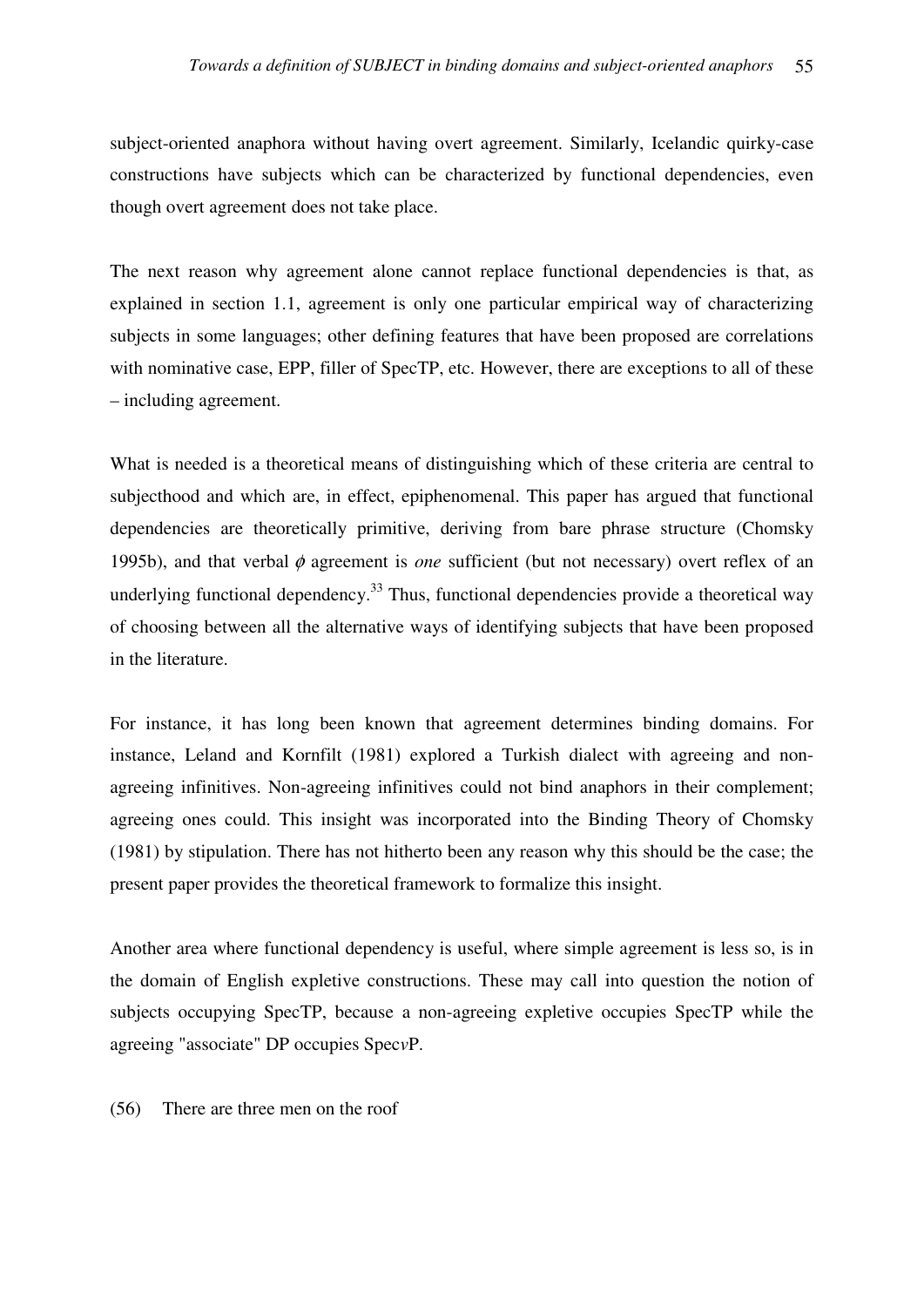While a considerable amount of ink has been spilled in accounting for these constructions, the functional dependency approach would simply claim that the true subject of the sentence is the associate DP, as this demonstrably functionally determines agreement. This does not, however, preclude a feature-movement approach, where the formal features of the associate raise to SpecTP. In short, the functional dependency approach is consistent with a variety of treatments within the Chomskyan paradigm. What the functional dependency approach does rule out is a situation where the expletive *there* is considered simultaneously the true subject of the sentence and also a pronoun: an independent pronoun could only be the true subject if it also agrees with the verb. $34$ 

Turning to the theoretical notion of AGREE, there are also reasons why AGREE alone cannot be the defining feature of subjecthood.<sup>35</sup> It is important to realize that any instance of  $AGREE$ (where an interpretable feature determines the value of a corresponding uninterpretable feature) is also a functional dependency. The inverse does not necessarily hold, however. Crucial in this respect is the fact that AGREE is not transitive. If a DP agrees with T, then it is not valid to state that the DP also AGREEs with everything in the C-command domain of T. However, functional dependencies are, by definition, transitive, and if the DP functionally determines T, then it also functionally determines everything in the domain of T. This is important when dealing with SOAs, where the subject-antecedent functionally determines the SOA, even though the subject may not actually AGREE with the anaphor itself. It is the local agreement between the SUBJECT and its sister which allows the SOA to be transitively functionally determined.<sup>36</sup>

This opens the way for functional dependencies to circumvent certain kinds of minimality restrictions in a principled manner – an empirically necessary (if theoretically unwelcome) requirement in order to account for LDAs. In (57), the subject agrees with T, and thereby functionally determines the LDA. The object does not agree with anything, and thereby does not functionally determine the LDA. There is no minimality violation with respect to functional dependency, because there is no other DP closer to the anaphor which functionally determines it. This is not possible using AGREE: any AGREE relation between the subject and the anaphor will incur a minimality violation because of the existence of a closer DP with the same features as the subject.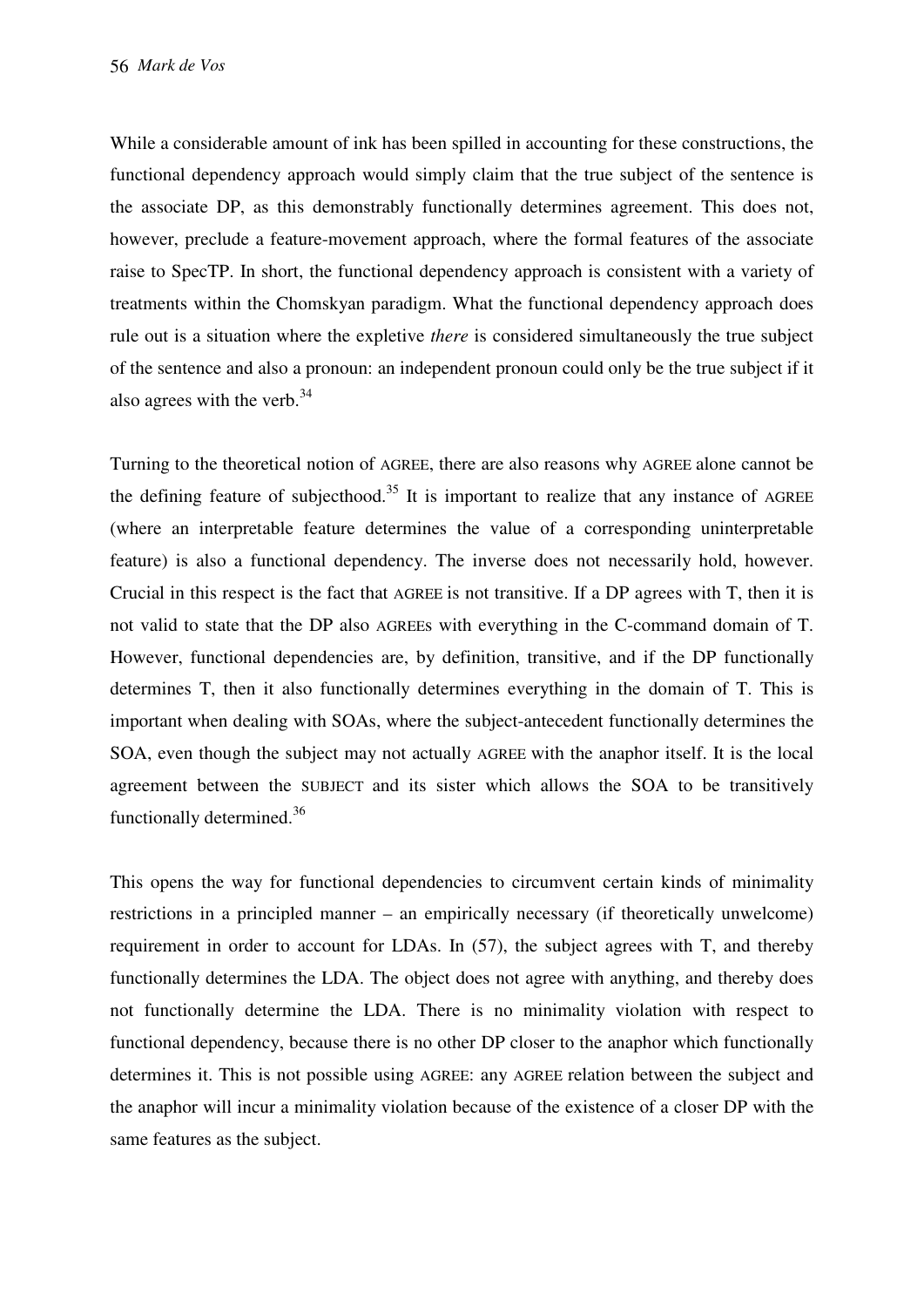

## **9. Conclusion**

This paper provides a definition of SUBJECT in terms of functional dependencies in the spirit of the Minimalist Program. I have argued that functional dependency is an important theoretical device that follows directly from standard assumptions about phrase structure and syntactic relationships. Narrow Syntax utilizes this tool to determine domains of anaphors and to derive the subject-orientation of some types of anaphors. In addition to the theoretical argument, I have provided a variety of arguments for functional dependency from a variety of areas. First, functional dependencies were motivated on conceptual grounds, and it was shown that they follow from basic assumptions about phrase structure, agreement, etc. It was then demonstrated that functional dependencies could be used to define domains for local anaphors. The argument for functional dependencies was then extended to SOAs, where it was shown that functional dependencies provide a means of accounting for SOAs, and possibly a means to bring them within the fold of Binding Theory. Evidence for this analysis was drawn from the typological tendency for languages with object agreement not to have SOAs. This was reinforced by discussion of Italian, where binding of SOAs is determined by agreement. Finally, important evidence for the functional dependency approach was given from Icelandic quirky case constructions. The functional dependency approach predicts that quirky-case-marked DPs must agree with the verb. This prediction was proved correct. Ultimately, functional dependency may offer ways of explaining other types of subject orientation (e.g. subject-oriented PRO, subject-oriented adverbs, etc.), and may offer the prospect of unifying different types of SUBJECT with a single characteristic: grammatical SUBJECTs all functionally determine their sisters.

#### **Notes**

1. I would like to thank the audiences at SAALA 2006 and SICOL 2006 for their input. In particular, I would like to thank Joan Maling, Georges Rebuschi, Luis Vicente, Aniko Liptak, and Jie Huang for their data, insight, discussion, and suggestions. All remaining errors are my own. This paper is an extension of the paper presented at SICOL 2006,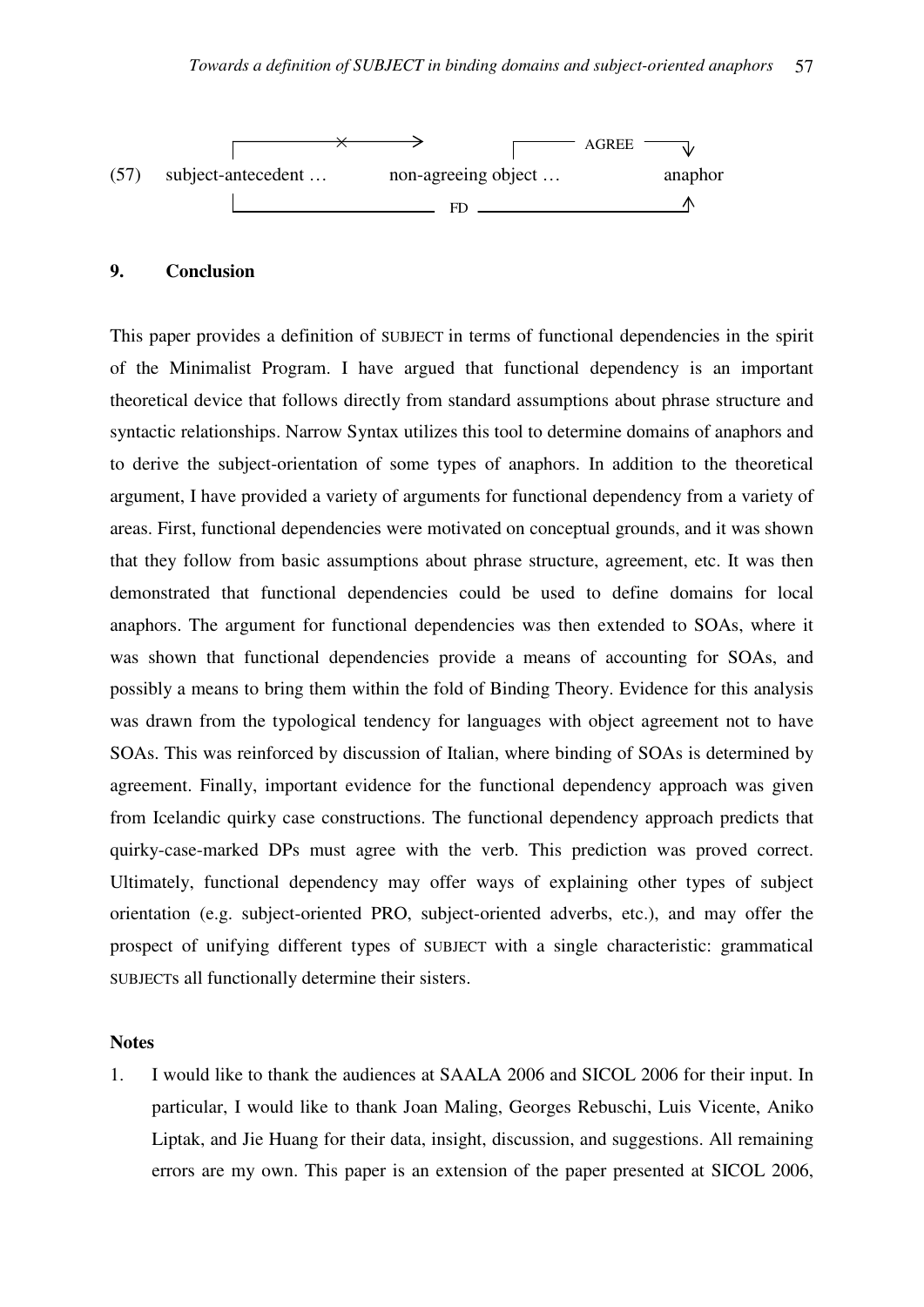and develops the questions of binding domains and Icelandic anaphors, which could not be developed in the earlier paper.

- 2. I distinguish here between "subject" and SUBJECT, the former being a specific instantiation (limited to overt XPs in finite clauses) of the latter. The notion of SUBJECT covers instances which traditional subjecthood does not, e.g. possessors, PRO, etc.
- 3. The Incredible Hulk is the alter ego of Dr. Robert Bruce Banner.
- 4. It is also not immediately clear why SpecDP (the location of possessors) should be analogous to SpecTP, as at a feature level T and N have little in common.
- 5. The precise  $\phi$  features will become apparent in section 6.3.1, where it will be shown that long-distance anaphors have person features, but lack additional  $\phi$  features. Similarly, this paper will make clear the kind of command relation which is envisaged.
- 6. Actually, a so-called partial ordering with only two elements arguably constitutes a total ordering.
- 7. A formal definition is as follows: a relation *R* satisfies functional dependency  $X \rightarrow Y$  if, for every pair  $r1$ ,  $r2$  of tuples of *R*, if  $r1/X$ *=r*2*[X]*, then  $r1/Y$ *=r*2*[Y]* (Sagiv et al. 1981: 437). In this paper, functional dependencies will be represented by arrows, e.g.  $X \rightarrow Y$ .
- 8. Space prohibits a formal proof that syntactic relations such as selection and AGREE instantiate functional dependencies. A formal proof would have to show that these relations are at least reflexive, transitive, and antisymmetric. A stronger hypothesis is that at least selection and AGREE are irreflexive, transitive, and antisymmetric, and thus instantiate strict partial ordering.
- 9. I wish to thank an anonymous reviewer for pointing this out. Strictly speaking, under the strongest version of my proposal, the tree in (11) could be redrawn with  $\phi$  features projecting; this would retain the idea that the functional dependencies can be read off the tree structure.  $[Agr/\phi \dots [TP \dots [T \dots]]]$  The result shows an agreement projection above T, a structure which is fairly standard.
- 10. Note that I am not arguing that all functional dependencies represent phase structure clearly linguistic structures are subject to additional constraints that set theory is not. However, the utilization of functional dependencies is a useful tool to represent phrase structures and to provide additional insights.
- 11. I do not use AgrO (object agreement) projections, as there is a movement away from agreement projections in recent work, where it is assumed that *v* assigns accusative case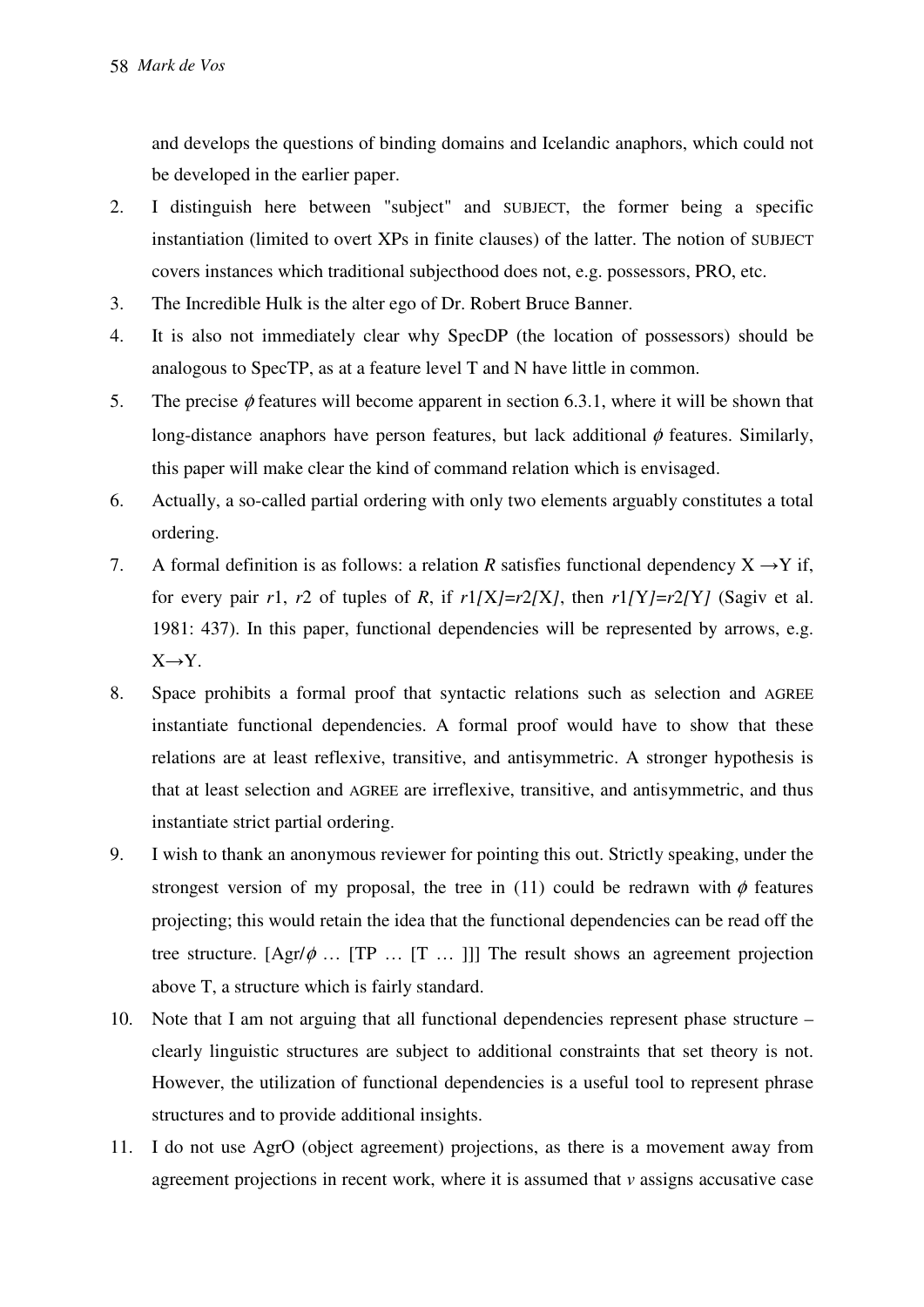to the DP object. I have not represented this relationship for the sake of simplicity. However, nothing hinges on this, and one could also represent the DP object adjoined to *v*P, where *v*→DP.

- 12. Note that this is not the same as saying the subject DP selects T. Rather, a subset of the features of the DP functionally determine a subset of features on T. Thus, by virtue of AGREE (i.e. not by virtue of selection), a functional dependency exists such that  $DP \rightarrow T$ .
- 13. I am aware that this argument is something of a straw man. Traditional binding theory might simply counter by saying that a binding domain is determined by the presence of a subject and not the presence of a subject position. However, this merely emphasizes that there is something about subjects that triggers domains – there is still no indication as to what that something might be.
- 14. Equally seriously, subjects are obligatory in clauses but are seemingly optional in DPs at least in English (i.e. the EPP, a putatively central feature of subjects, is not active inside English DPs).
- 15. I thank Jie Huang, a 28-year old male linguistics student who grew up in Qingdao, for his Mandarin judgements. I assume the Chinese examples quoted by Hellan (1991) to refer to Mandarin Chinese. All examples from my own informant are Mandarin.
- 16. There are, however, differences between the SOA phenomena in these languages. Cf. section 6.2.
- 17. A higher subject can only bind an LDA if the lower subject agrees in person features (cf. also Huang and Tang 1991; Cole and Hermon).
- 18. I do not want to justify the relative merits of this approach, merely to describe it.
- 19. But see Hellan (1991) for other possibilities.
- 20. There are a few instances where an element can FD-command something without it Ccommanding it, depending on one's notion of C-command. It is not clear to me that these instances actually ever occur in natural language, so in practice, it may be the case that FD-command is a subset of C-command. However, until this is demonstrated, I will assume that they are distinct.
- 21. In fact, given my argument that agreement can constitute a functional dependency, this claim is consistent with the assumption that anaphors have uninterpretable  $\phi$  features which must be checked. The difference between AGREE (technically defined in terms of C-command) and functional dependency, is that only the subject's features functionally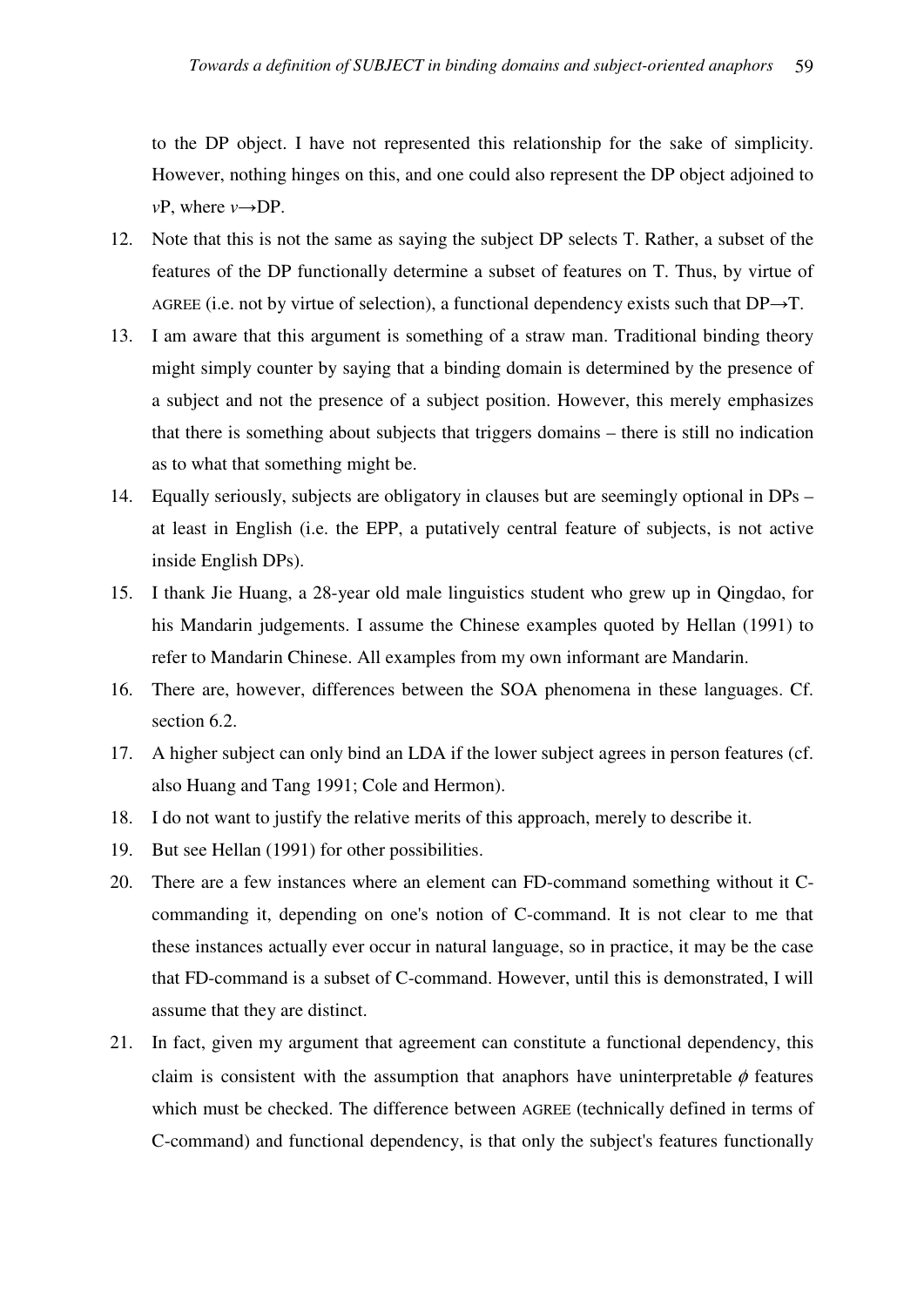determine the anaphor, whereas it is conceivable that any intervening DP could AGREE with it.

- 22. Parameterization implies the existence of a feature with the value [+bound by functional dependency] and another feature with the value [+bound by C-command].
- 23. Supporting evidence for this intuition is that, while the Icelandic and Mandarin Chinese data show person features, and indirectly animacy, to be significant, Hungarian data show that at least some agreement features (e.g. definiteness features) are less important. Consider: *Az ikrek feljelentették Bélát egymásnak*

the twins reported-3PL.DEF Bélát-ACC each.other-DAT

"The twins reported Béla to themselves"

In this example, object agreement occurs in terms of definiteness. However, AgrO does not delimit a domain for binding of ordinary anaphors; if it did, then the subject would be unable to bind the anaphor. This suggests that a full characterization of binding domains awaits further investigation. Sufficient for the moment is the fact that binding domains can be defined in terms of functional dependency.

- 24. PRO, if it is a true SUBJECT, must agree with T in terms of at least one feature. Number would seem to be the bare minimum type of agreement that can occur, as unlike person, it has clear semantic content. The issue of person is less clear (cf. section 6.3.2).
- 25. Note that this proposal does not necessarily derive all the characteristics of SOAs in (21). These await a fully fledged theory of SOAs, which is beyond the scope of this paper, which must necessarily restrict itself to the notion of SUBJECT.
- 26. I use the Reichenbachian notation provided by Giorgi and Pianesi (1997), where [S-R] (Speech Time precedes Reference Time), [R-S] (Reference Time precedes Speech Time) and [S,R] (Speech Time and Reference Time are unspecified in relation to each other).
- 27. An anonymous reviewer points out that it is potentially problematic for my account that, under some Minimalist accounts, abstract AGREE occurs between the object and *v*. It is true that *v* assigns Case to the syntactic object via AGREE in order to account for Burzio's generalization. However, this is a functional dependency of the type  $v \rightarrow DP$  (not  $DP\rightarrow v$ ). Thus, it is not the case that *v* assigning case to the object results in a situation where the DP object defines a binding domain. There is no evidence of the converse, where the DP object checks  $\phi$  features on *v*. Even if *v* were to have  $u\phi$  features, then it would always be the case that the subject DP in Spec*v*P would be "closer" than the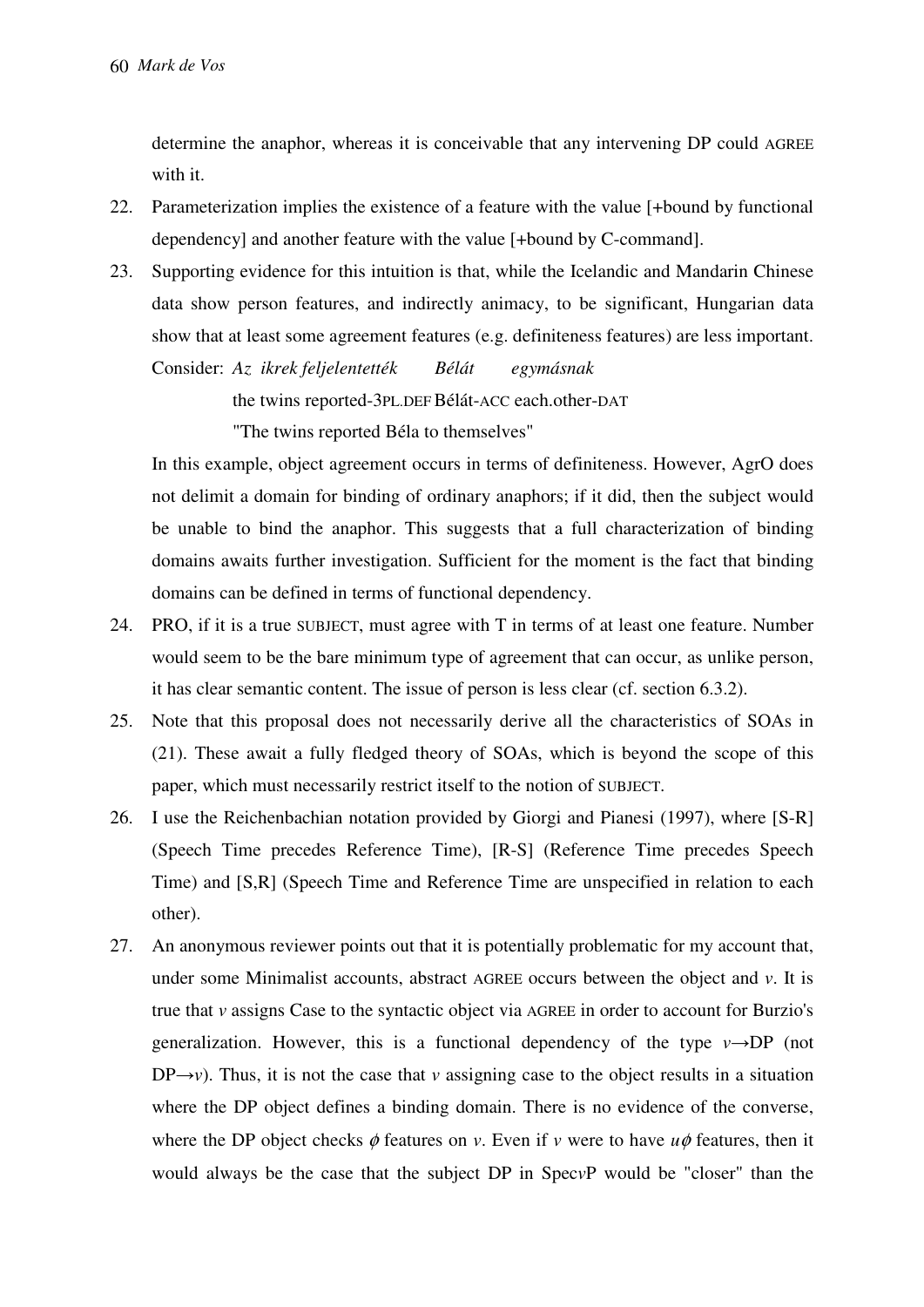object DP – thus it would simply not be possible for the object DP to check  $u\phi$  features on *v*, thereby creating a binding domain.

- 28. Czech also has similar constructions (Toman 1991).
- 29. An anonymous reviewer asks whether the sisterhood condition could not be weakened to a C-command condition, suggesting that if small clauses have heads, then this is independently necessary. In fact, the functional dependency approach does not prevent the possibility of the existence of small clause heads, as the *v* head of a small clause must ultimately have a subject where  $DP\rightarrow v$  (or else there is no rationale for calling it a "small clause"). The DP would then transitively functionally determine everything in the complement of the small clause head. Equally, however, the functional dependency approach does not require the existence of a small clause head at all, as a functional dependency can be established directly between the DP and the AP complement if necessary. I am aware, though, that this runs against current conceptions of phrase structure.
- 30. It might be claimed that in (41b) a PP is a binding domain, and thus the reflexive in the PP cannot be bound from outside the domain. While this may be relevant for local anaphors, subject-oriented anaphors can by definition be bound from outside a local domain. Thus, the argument against C-command cannot be evaded in this fashion.
- 31. Abstracting away from instances when non-human and non-animate objects are imbued with the human-like qualities of comprehension, e.g. in fairy-tale contexts.
- 32. In fact, this sheds light on why so many languages with SOAs also have logophors (cf. Table 1). Logophors are also oriented towards speaker perspective (Hellan 1991). Thus, there is a similarity between SOAs and logophors generally. The key difference is that logophors are subject to a pragmatic construal of (speaker) perspective, whereas syntactic SOAs are subject to the grammaticalization of that perspective, namely person features. An interesting question for future research would be to ascertain whether there is a diachronic grammaticalization cline between discourse logophors and syntactically bound SOAs.
- 33. Other means of identifying functional dependencies exist. For instance, if nominative case on DPs is uT on D, as proposed by Pesetsky and Torrego (2001), then there is a functional dependency such that T→D. Similarly, in Icelandic quirky-case constructions, linguistics can identify a functional dependency even in the absence of agreement.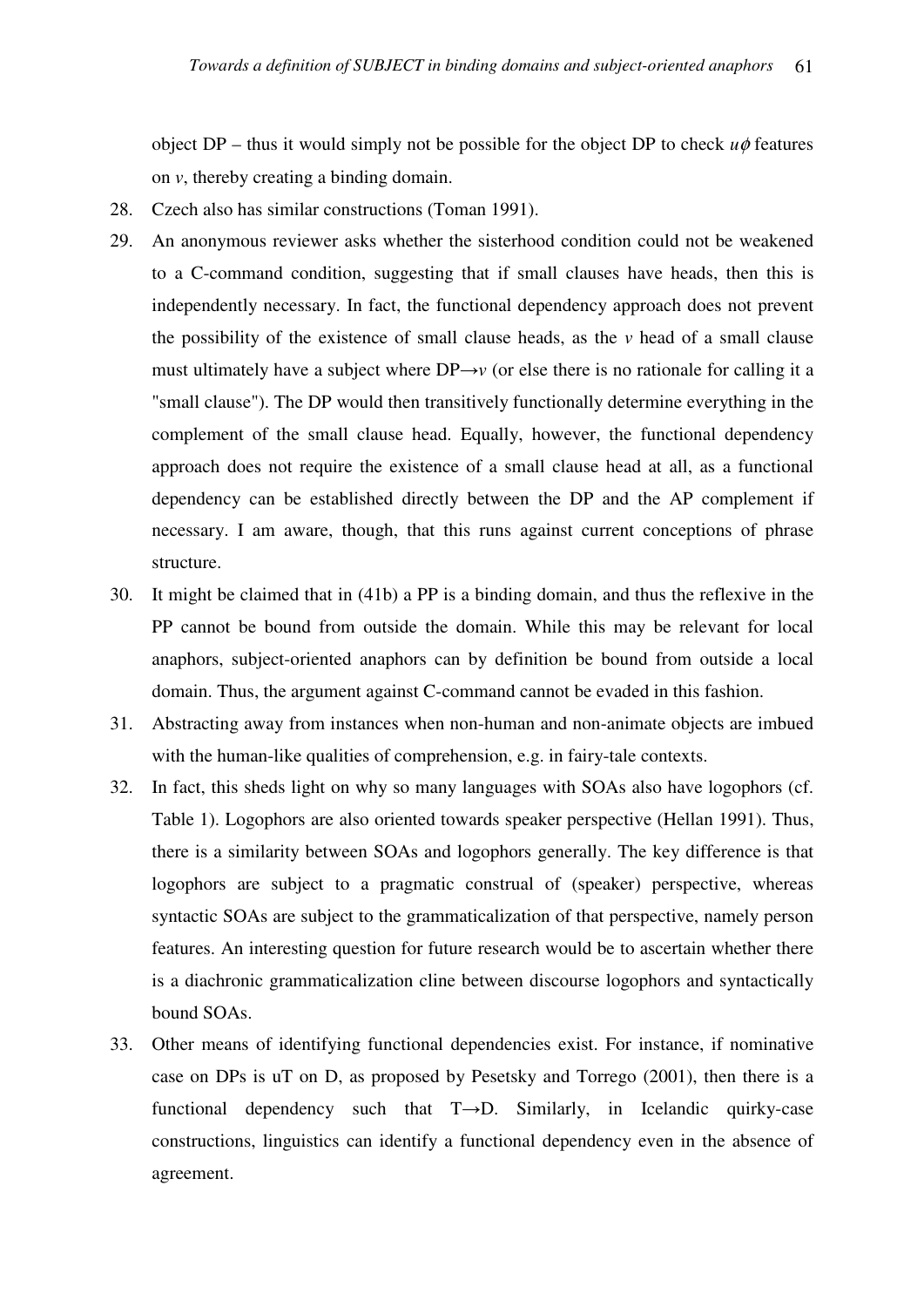- 34. Obviously there is no problem if *there* is the true subject of the sentence but also an overt manifestation of the moved, formal features of the associate.
- 35. Note that the Icelandic quirky-case constructions do exhibit an underlying AGREE relationship, and thus cannot be used to rule out the possibility of AGREE being the key characteristic of subjecthood.
- 36. Another reason against AGREE is that it is limited within phases. Thus, it is not possible for an antecedent to agree at long distance, across a phase boundary, with a reflexive. On the other hand, because functional dependencies are transitive, they can be computed at any distance, regardless of whether a phase-boundary intervenes or not.

#### **References**

- Amiridze, N. 2006. *Reflexivization Strategies in Georgian*. Doctoral thesis, Utrecht University.
- Armstrong, W. 1974. Dependency structures of database relationships. *Proceedings of IFIP 74*, 580-583.
- Baker, M. 1996. *The Polysynthesis Parameter*. Oxford: Oxford University Press.
- Baker, M. 2003. The natures of nonconfigurationality. In M. Baltin and C. Collins (eds). *Handbook of Contemporary Syntactic Theory*. Oxford: Blackwell. pp. 407-438.
- Beeri, C., R. Fagin, and J. Howard. 1977. A complete axiomatization for functional and multivalued dependencies in database relations. In *Proceedings of ACM-SIGMOD International Conference on Management of Data*. Toronto.
- Boeckx, C. 2000a. *EPP eliminated*. Manuscript. University of Connecticut.http://www.sinc. sunysb.edu/Clubs/nels/jbailyn/eppeliminated.pdf.
- Boeckx, C. 2000b. Quirky agreement. *Studia Linguistica* 54, 354-380.
- Bonet, E. 1994. The person-case constraint: A morphological approach. In H. Harley and C. Phillips (eds). *The Morphosyntax Connection, MIT Working Papers in Linguistics* 22: 33-52.
- Chomsky, N. 1981. *Lectures in Government and Binding*. Dordrecht: Foris.
- Chomsky, N. 1995a. *The Minimalist Program*. Cambridge: MIT Press.
- Chomsky, N. 1995b. Bare Phrase Structure. In G. Webelhuth (ed). *Government and Binding theory and the Minimalist Program*. Cambridge: Basil Blackwell. pp. 383-439.
- Chomsky, N. 2000. Minimalist inquiries: The framework. In R. Martin, D. Michaels, and J. Uriagereka (eds). *Step by Step*. Cambridge: MIT Press. pp. 89-155.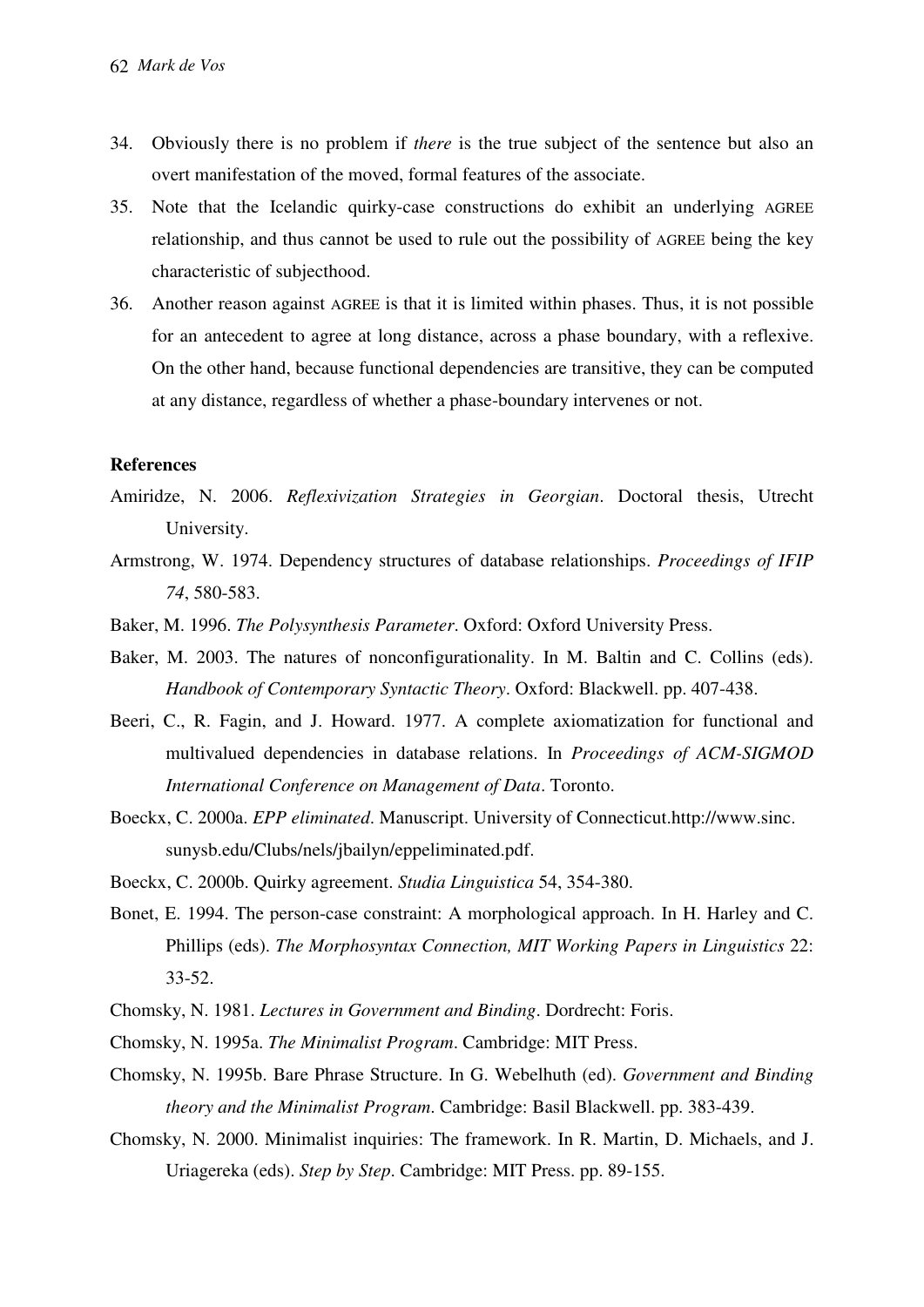- Codd, E. F. 1970. A relational model of data for large shared data banks. *Communications of the ACM* 13, 377-387. http://dblp.unitrier.de/db/journals/cacm/Codd70.html. [Also published in M. Stonebraker and Morgan-Kaufmann. 1988. *Readings in Database Systems.* pp. 5-15.
- Cole, P. and G. Hermon. 2005. The typology of Malay reflexives. *Lingua* 115: 627-644.
- Cole, P. Hermon, G., Sung, L.-M., 1990. Principles and parameters of long-distance reflexives. *Linguistic Inquiry* 21, 1-22.
- Cole, P., G. Hermon, and L.M. Sung. 1993. Feature percolation. *Journal of East Asian Linguistics* 2: 91-118.
- Cowper, E. 2005. The geometry of interpretable features: INFL in English and Spanish. *Language* 81: 10-46.
- De Vos, M. 2006. Subject orientated anaphors and agreement. Paper presented at the *LSSA/SAALA Annual Conference*, University of Kwa-Zulu Natal, Durban.
- De Vos, M. 2006. SUBJECTHOOD and phrase structure: Evidence from long-distance anaphora. In *Proceedings of SICOL 2006*, Linguistic Society of Korea, Seoul.
- Devlin, K. 1993. *The joy of sets: Fundamentals of contemporary set theory*. New York: Springer.
- Dutka, A. and H. Hanson. 1989. *Fundamentals of data normalization*. Reading: Addison-Wesley Publishing Company.
- Everaert, M. 1991. Contextual determination of the anaphor/pronominal distinction. In J. Koster amd E. Reuland. (eds). *Long-Distance Anaphora*. Cambridge: Cambridge University Press. pp. 77-118.
- Everaert, M. 2001. Paradigmatic restrictions on anaphors. In K. Megerdoomian and L.A. Barel (eds). *WCCFL 20 Proceedings*. Somerville: Cascadilla Press.
- Gill, K.H. 1999. The long-distance anaphora conspiracy: The case of Korean. *University of Pennsylvania Working Papers in Linguistics* 6: 171-183.
- Giorgi, A. 1991. Prepositions, binding and  $\theta$ -marking. In J. Koster and E. Reuland (eds). *Long-Distance Anaphora*. Cambridge: Cambridge University Press. pp. 185-208.
- Giorgi, A., Pianesi, P. 1997. *Tense and Aspect: From Semantics to Morphosyntax*. New York: Oxford University Press.
- Halmos, R. 1960. *Naive Set Theory*. Princeton: Van Norstrand.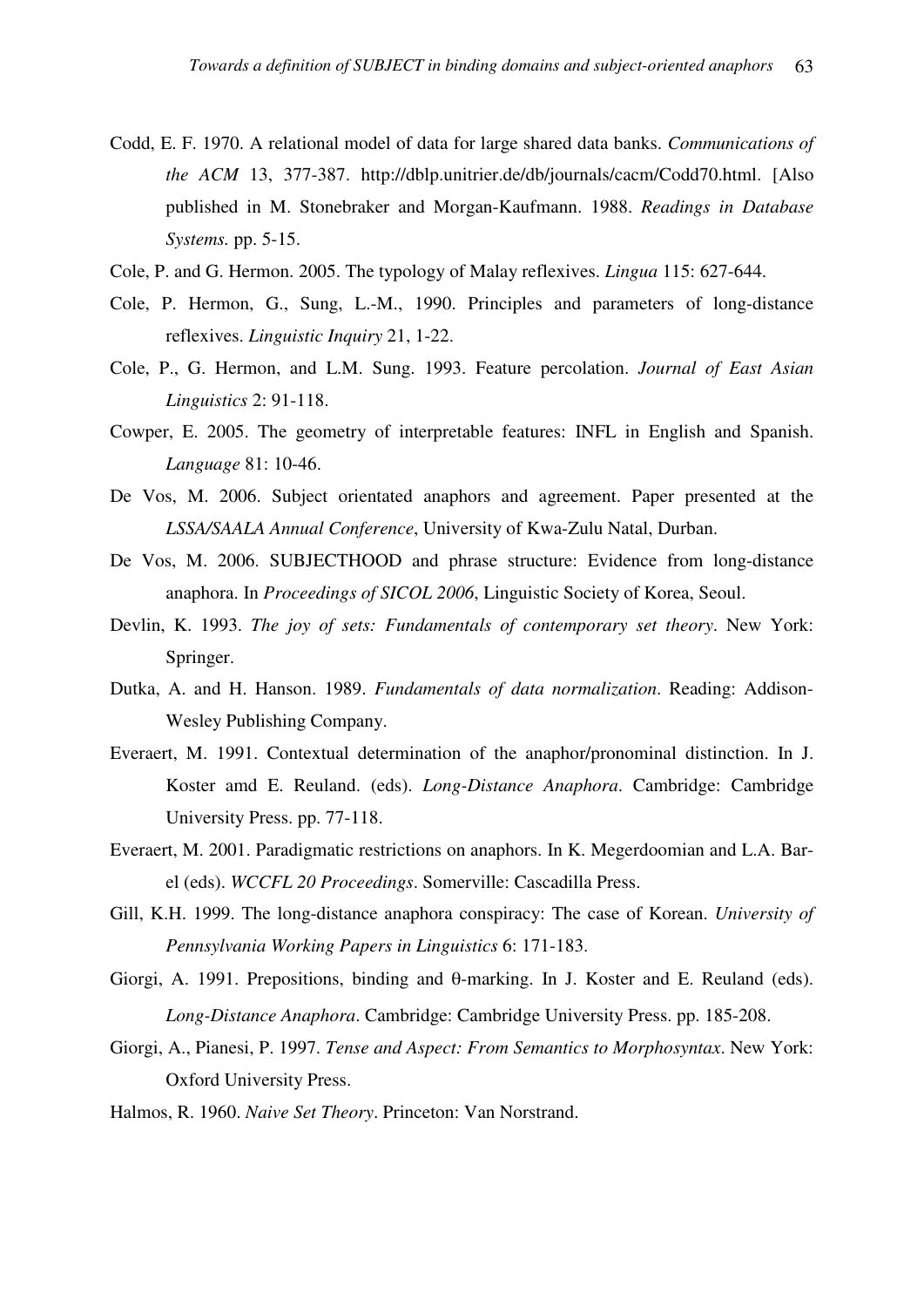- Harbert, W. 1995. Binding theory, control and pro. In G. Webelhuth (ed.) *Government and Binding Theory and the Minimalist Program*. Cambridge MA: Blackwell publishing. pp. 177-240.
- Hellan, L. 1991. Containment and connectedness anaphors. In J. Koster and E. Reuland (eds). *Long-Distance Anaphora*. Cambridge: Cambridge University Press. pp. 27-48.
- Huang, C-T. J. and C-C. J. Tang. 1991. The local nature of the long-distance reflexive in Chinese. In J. Koster and E. Reuland (eds). *Long-Distance Anaphora*. Cambridge: Cambridge University Press. pp. 263-282.
- Huang, Y. 1996. A note on the head-movement analysis of long-distance reflexives. *Linguistics* 34: 833-840.
- Kennedy, C. and J. Lidz. 2001. A (covert) long distance anaphor in English. In K. Megerdoomian and L. Bar-el (eds). *WCCFL 20 Proceedings*. Somerville: Cascadilla Press.
- Koster, J. 1985. Reflexives in Dutch. In J. Guéron, H. Obenauer, and J-Y. Pollock (eds). *Grammatical Representation*. Dordrecht: Foris. pp. 141-168.
- Koster, J. and E. Reuland. 1991. Long-distance anaphora: An overview. In J. Koster and E. Reuland (eds). *Long-Distance Anaphora*. Cambridge: Cambridge University Press. pp. 1-26.
- Larson, R. 1988. On the Double Object Construction. *Linguistic Inquiry* 19: 335-391.
- Leland, G. and J. Kornfilt. 1981. Finiteness and boundedness in Turkish. In F. Heny (ed). *Binding and Filtering*. Cambridge: MIT Press. pp. 105-127.
- Levinson, S. 2000. *Presumptive Meanings: The Theory of Generalized Conversational Implicatures*. Cambridge: MIT Press.
- Maling, J. 1984. Non-clause-bounded reflexives in Icelandic. *Linguistics and Philosophy* 7: 211-241.
- Martin, R. 1999. Case, the extended projection principle and minimalism. In S. Epstein and N. Hornstein (eds). *Working Minimalism*. Cambridge: MIT Press. pp. 1-25.
- Pesetsky, D. and E. Torrego. 2001. T-to-C movement: Causes and consequences. In M. Kenstowicz (ed*). Ken Hale: A Life in Language*. Cambridge: MIT Press. pp. 355-426.
- Pica, P. 1986. On the nature of the reflexivization cycle. In J. McDonough and B. Plunkett (eds). *Proceedings of NELS 17*, GLSA. Amherst: University of Massachusetts.